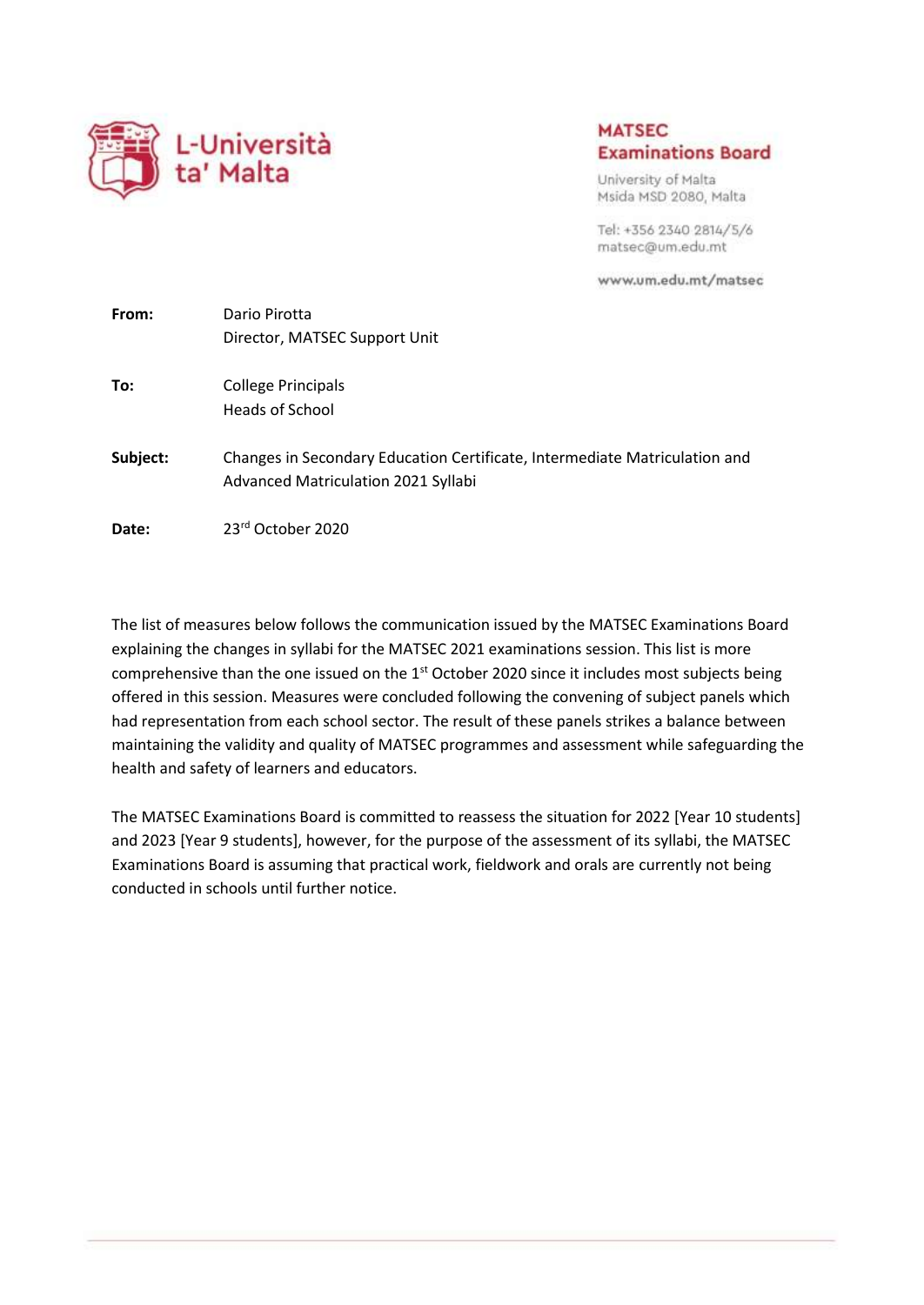| Subject<br>Code | Subject           | <b>Changes in Subject Content</b>                                                                                                                                                                                                                                                                                                                                                                                                                                                                                                                                                                                                                                                                                                                                                                                                                                                                                                                        | <b>Changes in Coursework</b> | <b>Changes in Exam Paper(s)</b>                                                                                                                                                                                                                                                                                                                                                                                                                                                                                                                                                                                                                                                                                                                                                                                                                                                                                                                                                                                                                                                                                                                                                           |
|-----------------|-------------------|----------------------------------------------------------------------------------------------------------------------------------------------------------------------------------------------------------------------------------------------------------------------------------------------------------------------------------------------------------------------------------------------------------------------------------------------------------------------------------------------------------------------------------------------------------------------------------------------------------------------------------------------------------------------------------------------------------------------------------------------------------------------------------------------------------------------------------------------------------------------------------------------------------------------------------------------------------|------------------------------|-------------------------------------------------------------------------------------------------------------------------------------------------------------------------------------------------------------------------------------------------------------------------------------------------------------------------------------------------------------------------------------------------------------------------------------------------------------------------------------------------------------------------------------------------------------------------------------------------------------------------------------------------------------------------------------------------------------------------------------------------------------------------------------------------------------------------------------------------------------------------------------------------------------------------------------------------------------------------------------------------------------------------------------------------------------------------------------------------------------------------------------------------------------------------------------------|
| <b>AM 01</b>    | <b>Accounting</b> | The following content will not be<br>assessed:<br>P.3 - Impairment of property and other<br>intangible assets (limited to goodwill and<br>development costs). & IAS36<br>P.3 - allowance for doubtful debts (both<br>specific and general)<br>P.3 - the treatment of goods sold on a<br>sale-or-return basis, excluding goods<br>received on a purchase-or-return basis<br>P.4 - Different types of errors;<br>- Correction of errors through the<br>journal; (NB - errors will be assessed as<br>part of other questions)<br>P.4 - ALL Non-Profit making<br>organisations<br>P.5 - redemption of redeemable<br>preference shares<br>P.5 - No specific questions to be asked<br>about content of International<br>Accounting Standards.<br>P.5 - NB. Questions exclusively<br>examining the treatment of<br><b>International Accounting Standards</b><br>using journal entries are NOT<br>examinable.<br>P.5 - In Preparation of Financial<br>statements | N/A                          | Paper 1 (Financial Accounting) shall consist of<br>three sections (total: 100 marks).<br>Section A (20 marks): Five short-answer<br>theoretical questions from a choice of<br>seven questions, which are spread over a<br>number of topics. Each question will carry 4<br>marks. The questions can be split into sub-<br>questions. Questions might include a simple<br>analysis and evaluation of information from<br>given data.<br>Section B (30 marks): One question<br>involving the preparation of financial<br>statements (including Statement of Profit or<br>Loss, Statement of Changes in Equity and<br>Statement of Financial Position) from a<br>given trial balance with adjustments of a<br>sole owner OR limited liability company for<br>Internal use. Financial statements may refer<br>to either a retailer or a manufacturer. This<br>section will not include questions of a<br>theoretical nature. 2 Section C (50 marks):<br>Four practical questions of equal weighting<br>from which candidates choose two (25<br>marks each). The questions in this section<br>may include sub-questions of a theoretical<br>nature.<br>Paper 2 (Cost and Management Accounting) |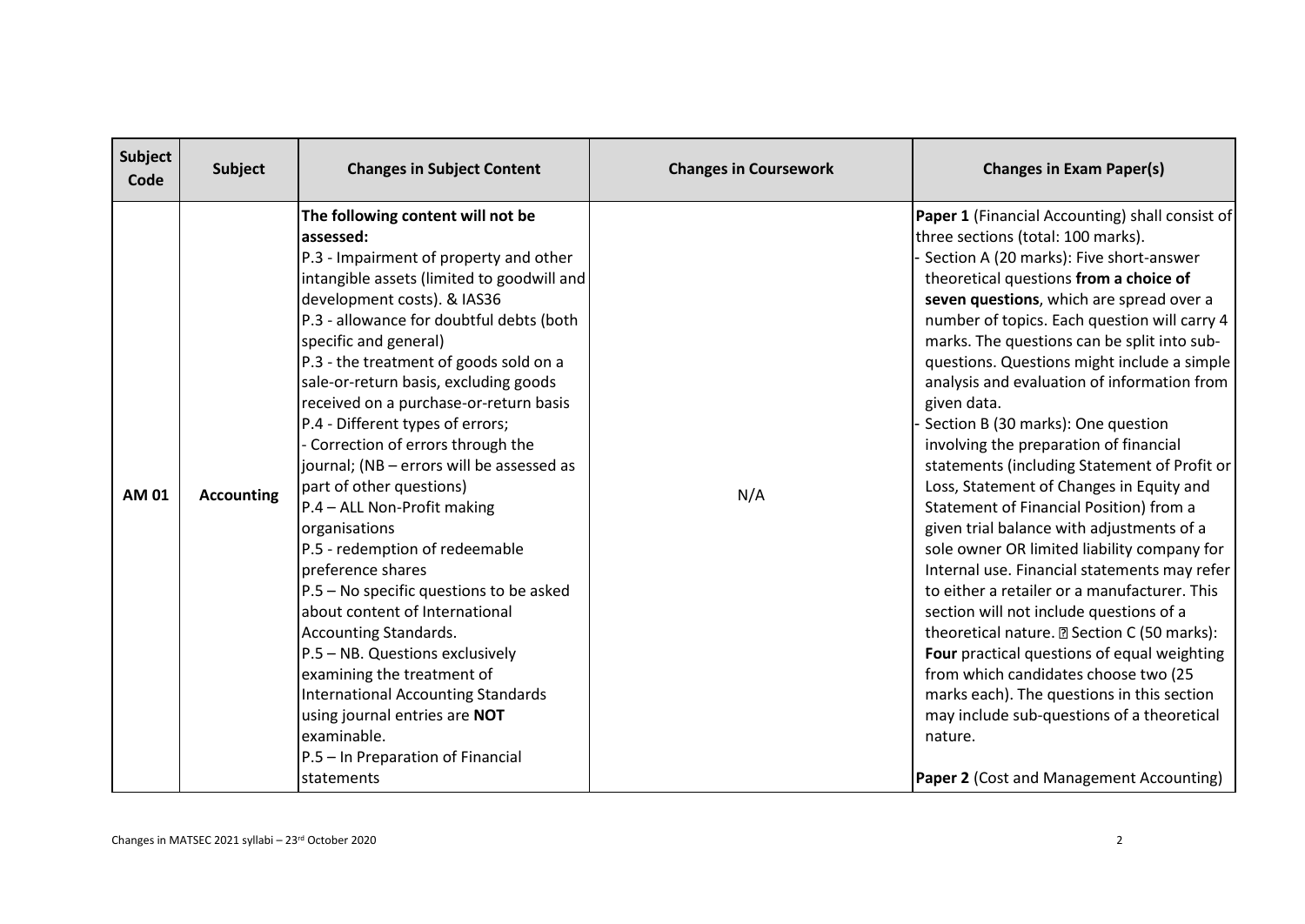| of COMPANIES - (including adjustments    | shall consist of three sections (total: 100  |
|------------------------------------------|----------------------------------------------|
| for revaluation ONLY)                    | marks).                                      |
| P.7 - Flexible Budgeting;                | Section A (20 marks): Five short-answer      |
| P.7 - ALL Standard Costing and Variance  | theoretical questions from a choice of       |
| Analysis                                 | seven questions, which are spread over a     |
| P.7 - ALL Marginal and Absorption        | number of topics. Each question will carry 4 |
| costing                                  | marks. The questions can be split into sub-  |
|                                          | questions. Questions might include a simple  |
| The following content is to be amended   | analysis and evaluation of information from  |
| as follows:                              | given data.                                  |
| P.3 - revaluation methods of             | Section B (30 marks): One question           |
| depreciation ONLY (loose tools and       | involving the preparation of a master        |
| assets of a similar nature)              | budget: the preparation of a cash budget, a  |
| P.5 - Preparation Awareness of           | budget statement of profit or loss and a     |
| <b>Published Financial Statements</b>    | budget statement of financial position.      |
| P.5- To add- Questions will not examine  | Accounting questions shall be set for a      |
| the preparation of Published Financial   | maximum of four months only. This section    |
| Statements.                              | will not include questions of a theoretical  |
| P.5 - No specific questions to be asked  | nature. (No Changes)                         |
| about content of International           | Section C (50 marks): Four practical         |
| Accounting Standards.                    | questions of equal weighting from which      |
|                                          | candidates choose two (25 marks each).       |
| <b>Amendments to Appendix I and II:</b>  | The questions in this section may include    |
| P.9 - APPENDIX I - Suggested format for  | sub-questions of a theoretical nature.       |
| Published Accounts based on IAS 1        |                                              |
| P.9 - Statement of Profit or Loss and    |                                              |
| other Comprehensive Income for the       |                                              |
| vear ended                               |                                              |
| P.9 - To remove from statement -         |                                              |
| <b>Revaluation Gain/Loss and Total</b>   |                                              |
| comprehensive income                     |                                              |
| P.11 - IAS 1 - Presentation of Financial |                                              |
| Statements                               |                                              |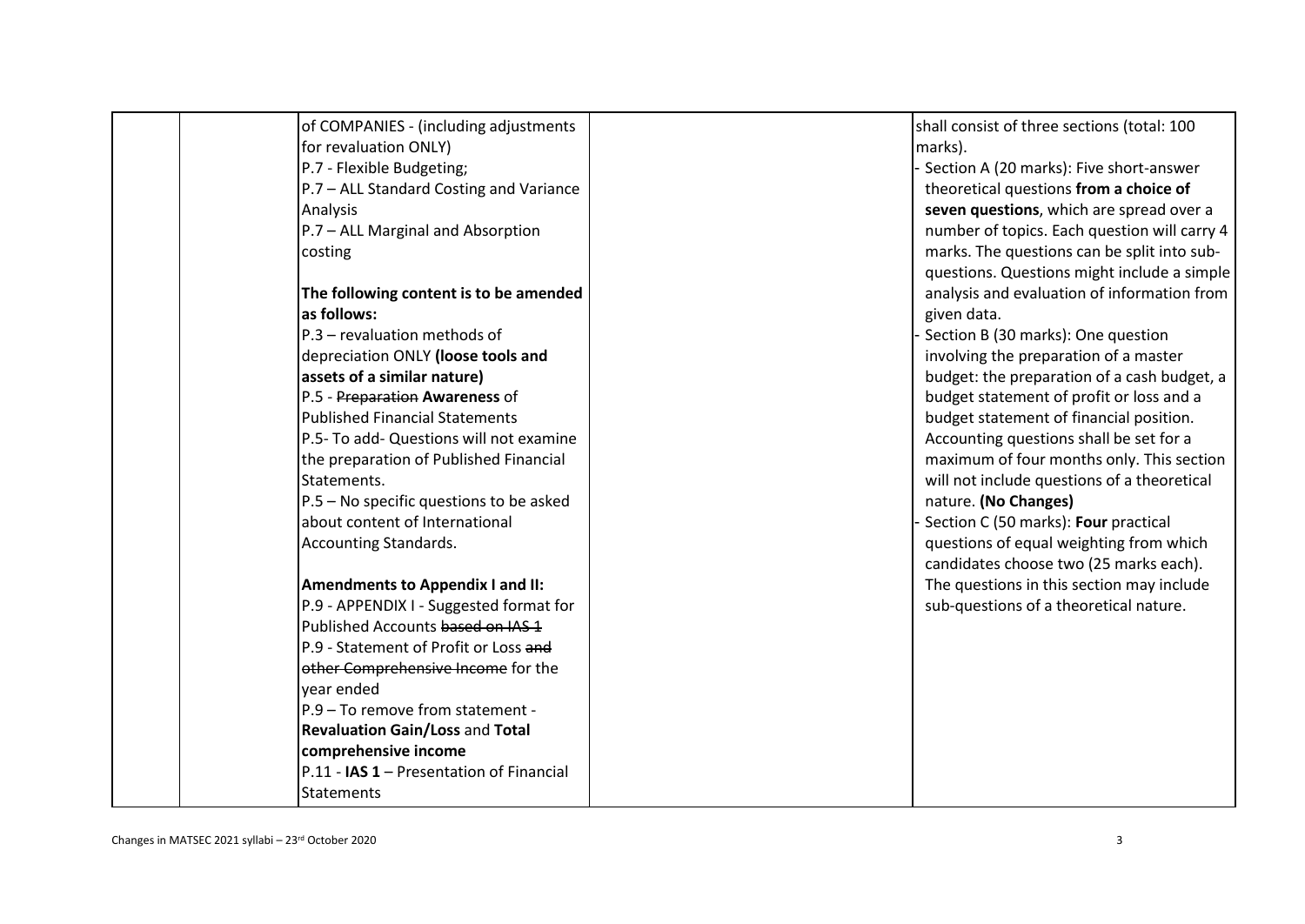|              |                                      | Statement of Profit or Loss or other<br>comprehensive income and replace with<br>'preparation of financial statements of<br>companies'<br>P.11 - IAS 16 - Property Plant and<br>Equipment<br>To remove:<br>-Revaluation Model<br>-Basic understanding and accounting<br>treatment of impairment of Property<br>only.(refer to IAS 36 below)<br>P.11 - Remove ALL IAS 36 Impairment<br>P.11 - IAS 38- Intangible Assets<br>To remove - Basic knowledge of the<br>difference between Research Costs and<br><b>Development Costs</b><br>To change - (including impairment) to<br>(excluding impairment)<br>P.12 - <b>IFRS3 Goodwill:</b> to remove 'and its<br>impairment' |                                                                                                                                      |                                                                                                                                                                                                                             |
|--------------|--------------------------------------|-------------------------------------------------------------------------------------------------------------------------------------------------------------------------------------------------------------------------------------------------------------------------------------------------------------------------------------------------------------------------------------------------------------------------------------------------------------------------------------------------------------------------------------------------------------------------------------------------------------------------------------------------------------------------|--------------------------------------------------------------------------------------------------------------------------------------|-----------------------------------------------------------------------------------------------------------------------------------------------------------------------------------------------------------------------------|
| <b>AM 02</b> | <b>Applied</b><br><b>Mathematics</b> | No changes                                                                                                                                                                                                                                                                                                                                                                                                                                                                                                                                                                                                                                                              | N/A                                                                                                                                  | No changes                                                                                                                                                                                                                  |
| AM 03        | <b>Arabic</b>                        | Pages 76 onward from the book named<br>'Malta' will not be covered. The last<br>chapter to be covered is the British Period<br>in Malta. Marks will not be affected.                                                                                                                                                                                                                                                                                                                                                                                                                                                                                                    | N/A                                                                                                                                  | Candidates will not be assessed in the oral<br>component; therefore, full marks will be<br>awarded (10 marks).<br>The Listening Comprehension section (10<br>marks) will not be assessed and full marks will<br>be awarded. |
| <b>AM 04</b> | Art                                  | No changes                                                                                                                                                                                                                                                                                                                                                                                                                                                                                                                                                                                                                                                              | Candidates shall not be penalised if there is<br>less media variety presented in the<br>coursework this year, this does not apply to | Comparative essay to have 8 instead of 6<br>options; with still a minimum of 3 to be<br>discussed during the examination. Marks to<br>keep the same weighting.                                                              |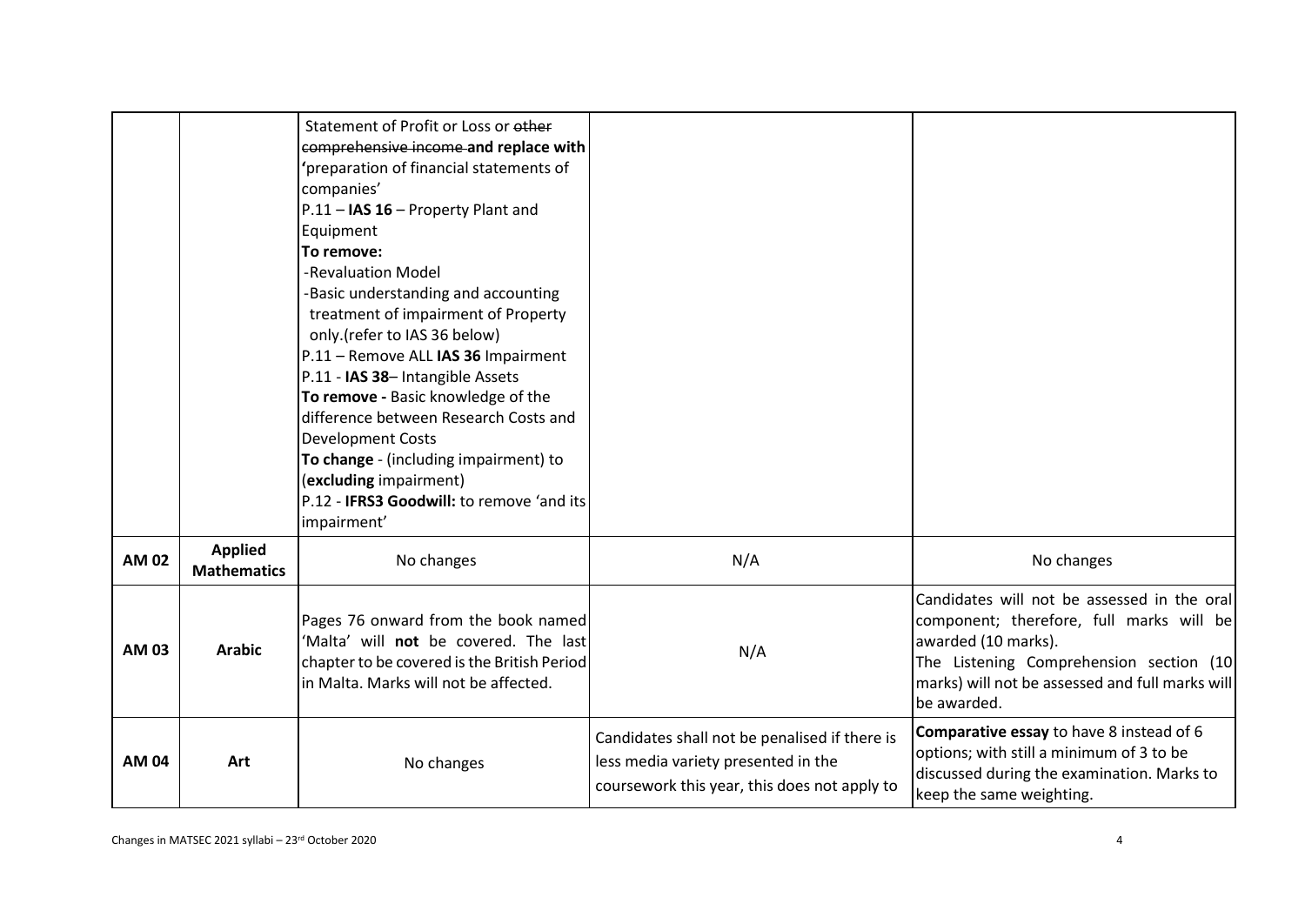|              |                |                                                                                                                                                                                                                         | subject matter, which still needs to be<br>varied.<br>The personal study is not compulsory but<br>may be included as part of the portfolio if<br>one wishes. In the portfolio "at<br>least TEN finished works must be included<br>with other research and preparatory studies<br>and photographic documentation. All<br>portfolio material (finished works, research,<br>preparatory studies, etc.) must be presented<br>on TEN A2 sheets" to which now have been<br>added the SEVEN sheets which in the<br>syllabus were previously assigned for the<br>personal study. Therefore, the portfolio<br>should now be presented on a maximum<br>of 17 (A2) sheets. The weighting of marks<br>(7.5) shall be added to the portfolio (7.5% +<br>$10\% = 17.5\%$ ). | Critical analysis essay to have 5 instead of 3<br>options, to choose 1. Marks to keep the same<br>weighting.<br>The Synoptic essay to have 4 instead of 3<br>options - thus a choice of half the themes<br>found in syllabus (8) will be given. The<br>synoptic questions will be broad, keeping the<br>timeframe as broad as possible.<br>Still Life will be examined in the Work from<br>Observation exam section for this year.<br>Candidates will not be examined on the<br>human figure, thus it will have to be<br>counterbalanced in the coursework <sup>1</sup> . |
|--------------|----------------|-------------------------------------------------------------------------------------------------------------------------------------------------------------------------------------------------------------------------|---------------------------------------------------------------------------------------------------------------------------------------------------------------------------------------------------------------------------------------------------------------------------------------------------------------------------------------------------------------------------------------------------------------------------------------------------------------------------------------------------------------------------------------------------------------------------------------------------------------------------------------------------------------------------------------------------------------------------------------------------------------|---------------------------------------------------------------------------------------------------------------------------------------------------------------------------------------------------------------------------------------------------------------------------------------------------------------------------------------------------------------------------------------------------------------------------------------------------------------------------------------------------------------------------------------------------------------------------|
| <b>AM 05</b> | <b>Biology</b> | The following content will not be<br>assessed:<br>Section 6.2: Stimulus reception in<br>animals<br>Section 6.3: Stimulus reception in<br>plants;<br>Section 9.4.1: Types of flower: floral<br>diagram & floral formula; | Candidates are not expected to present<br>coursework.                                                                                                                                                                                                                                                                                                                                                                                                                                                                                                                                                                                                                                                                                                         | Paper IV is being replaced with a written<br>paper and incorporated with Paper III as<br>Section B. Paper III will be of a 3 hour duration.<br>A sample paper is being presented.                                                                                                                                                                                                                                                                                                                                                                                         |

-

<sup>1</sup> As is required by the AM Art syllabus the themes of **things, life and environment** will need to be evidenced within the coursework, with particular attention given to the **human figure** for this year.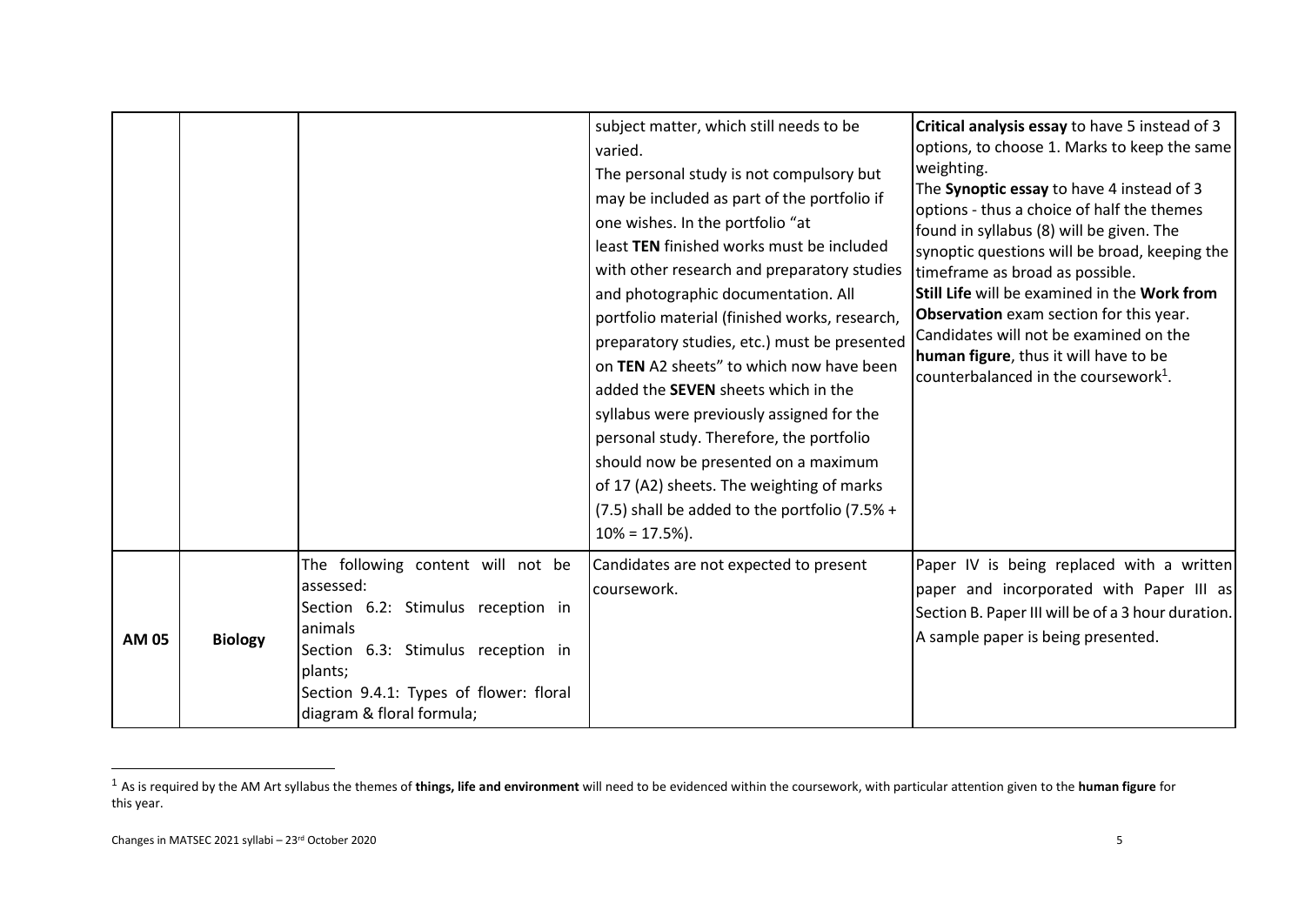|              |                  | Section 11.6: Ecological techniques and<br>applications thereof;<br>Section 12.2.3: Analytical techniques of<br>gene technology;<br>Section 12.2.4: Applications of gene<br>technology. |                                                                                                                                                      |                                                                                                                                                                                                                                                                                                                                                                                                      |
|--------------|------------------|-----------------------------------------------------------------------------------------------------------------------------------------------------------------------------------------|------------------------------------------------------------------------------------------------------------------------------------------------------|------------------------------------------------------------------------------------------------------------------------------------------------------------------------------------------------------------------------------------------------------------------------------------------------------------------------------------------------------------------------------------------------------|
| AM 06        | Chemistry        | The following content will not be<br>assessed:<br>Parts of: Sections 6.2, 12.6, 13.2, 14.11,<br>15.2.<br>Sections: 6.3, 14.9, 15.3.                                                     | N/A                                                                                                                                                  | Paper 3 will be replaced by a written paper as<br>exemplified in the sample paper below. It will<br>carry 20% of the total score and will be of 1 1/2<br>hour duration.                                                                                                                                                                                                                              |
| <b>AM 07</b> | <b>Computing</b> | No changes                                                                                                                                                                              | Task 1 (10%) to be the only task<br>presented for Paper III instead of the<br>customary 3 (30%). Full marks will be<br>awarded for Task 2 and Task 3 | Paper 1: Section A will contain one question<br>that will directly exercise the acquired<br>programming knowledge of the candidate.<br>$(10 \text{ marks})$<br>Paper 2: Shall consist of one compulsory<br>question that will directly exercise the<br>acquired programming knowledge of the<br>candidate (20 marks) and seven long<br>questions of which candidates are expected to<br>answer four. |
| <b>AM 08</b> | <b>Economics</b> | To omit;<br>All of Topic 5 - Determination of wage<br>rates.<br>-The profit maximisation level of<br>employment is also excluded.<br>From Topic 7 - The accelerator principle.          | N/A                                                                                                                                                  | No changes                                                                                                                                                                                                                                                                                                                                                                                           |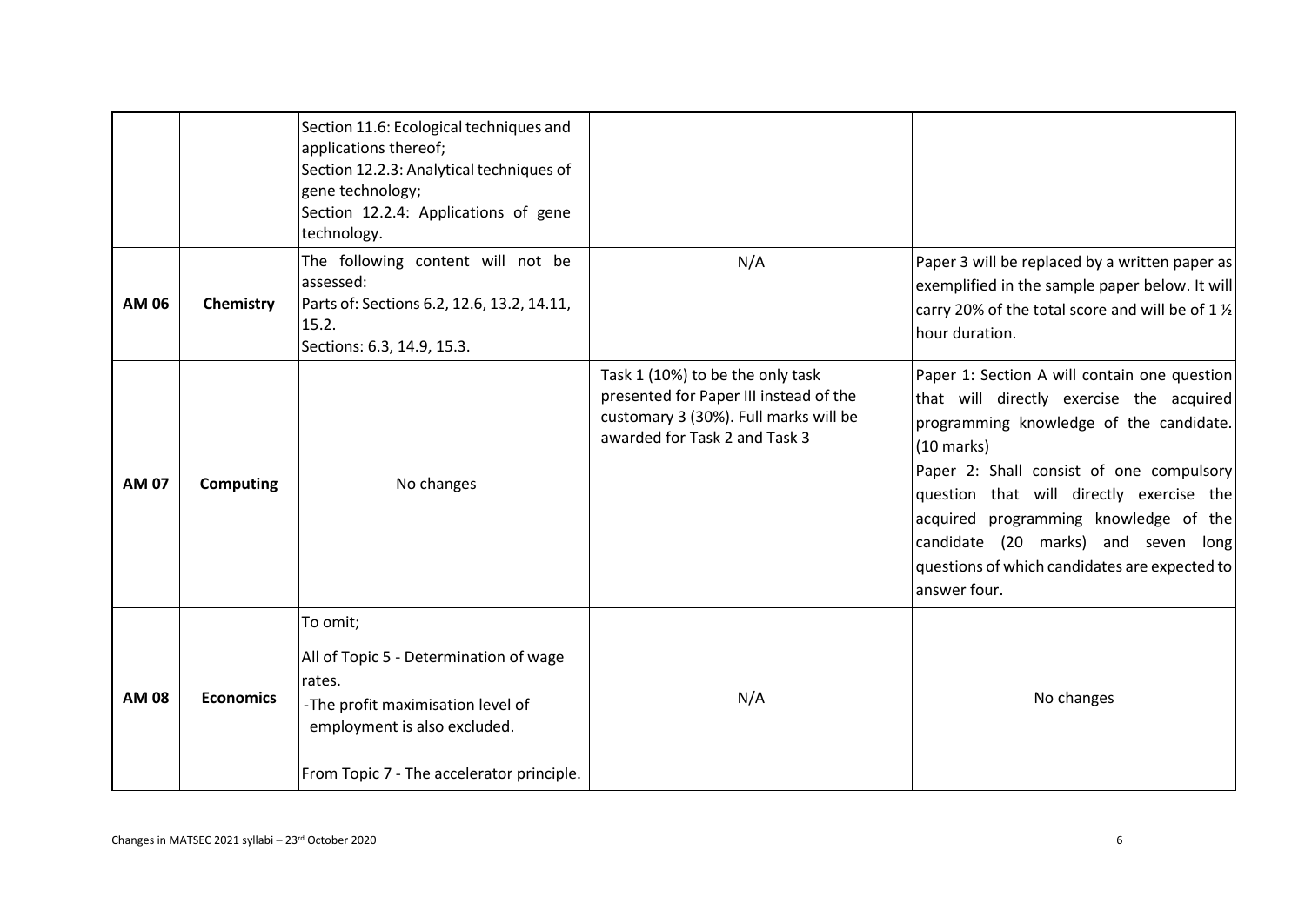|       |              | From Topic 9 - The Phillip's curve.<br>From Topic 10 - Exchange rates.<br>-Fixed, managed and floating exchange<br>rates are excluded.<br>- Any association of the Exchange Rates<br>with other topics such as inflation,<br>Balance of Payments etc. are also<br>excluded.                                                                                                                                                                                                                                                                                                                                                                       |                                                                                        |                                                                                                                |
|-------|--------------|---------------------------------------------------------------------------------------------------------------------------------------------------------------------------------------------------------------------------------------------------------------------------------------------------------------------------------------------------------------------------------------------------------------------------------------------------------------------------------------------------------------------------------------------------------------------------------------------------------------------------------------------------|----------------------------------------------------------------------------------------|----------------------------------------------------------------------------------------------------------------|
| AM 09 | Eng. Drawing | The following content will not be<br>assessed:<br>Paper I:<br>Section 1: "The construction of a<br>tangent and a normal to the ellipse and<br>parabola from a given point outside the<br>curve."<br>Section 2: "  their derived curves."; "<br>and its trochoids."<br>Section 4: "Applications of the helix:<br>internal"<br>Section 6: Watt's straight-line motion.<br>Section 7: "Types of cams: wedge and<br>end cams."<br>Section 8: " the use of the isometric<br>scale."<br>Section 9: " the bearing and slope of<br>the shortest distance."<br>Section 10:<br>"The lines of intersection between<br>two triangles or other plane laminae." | To remove task 3. Marks of task 3 will be<br>divided equally between task 1 and task 2 | Paper 1 - 8 questions to choose 5<br>Paper 2 - Compulsory question to remain as<br>is; 4 questions to choose 2 |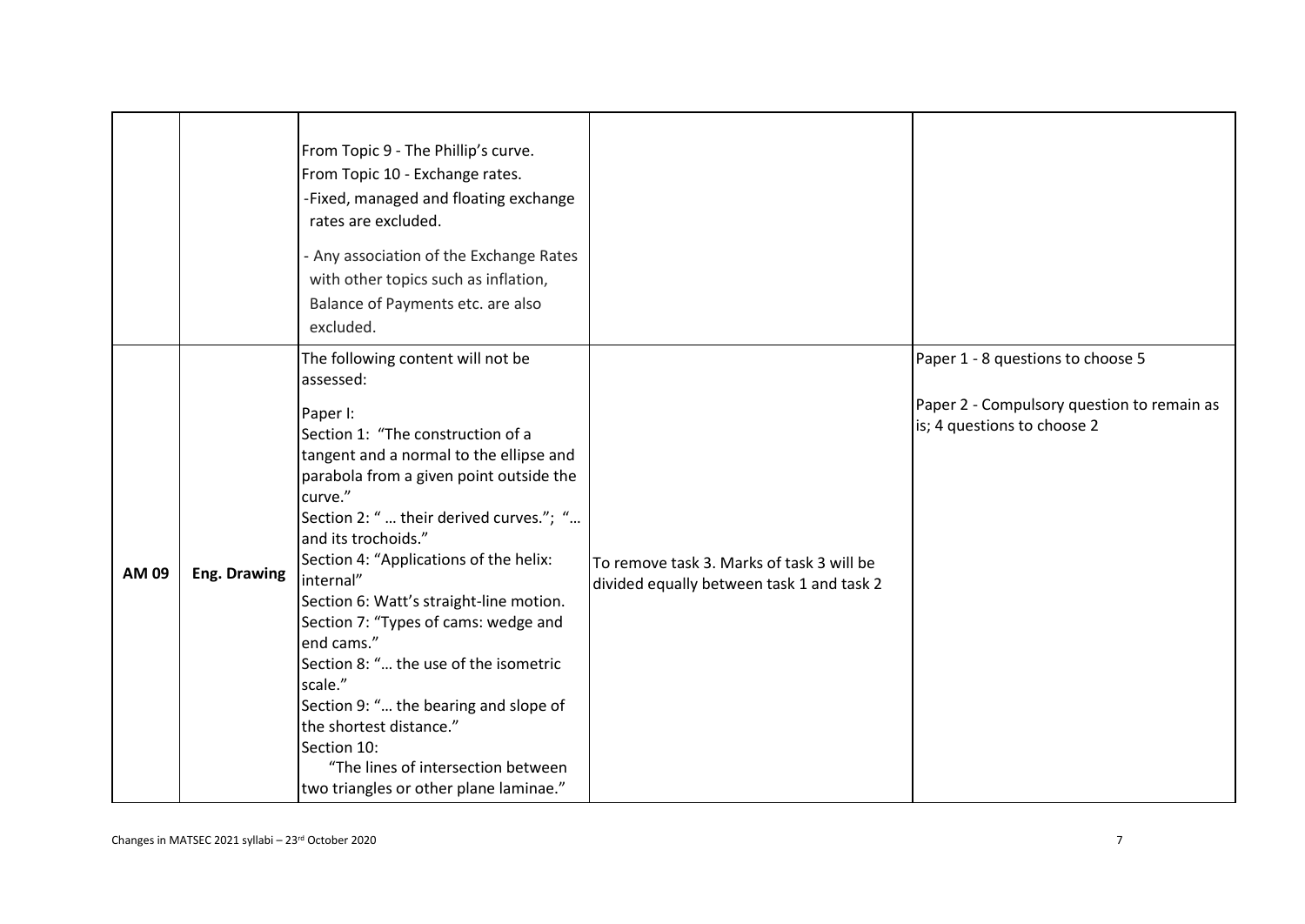| N/A | Oral:<br>The oral exam will not be held. Candidates |
|-----|-----------------------------------------------------|
|     |                                                     |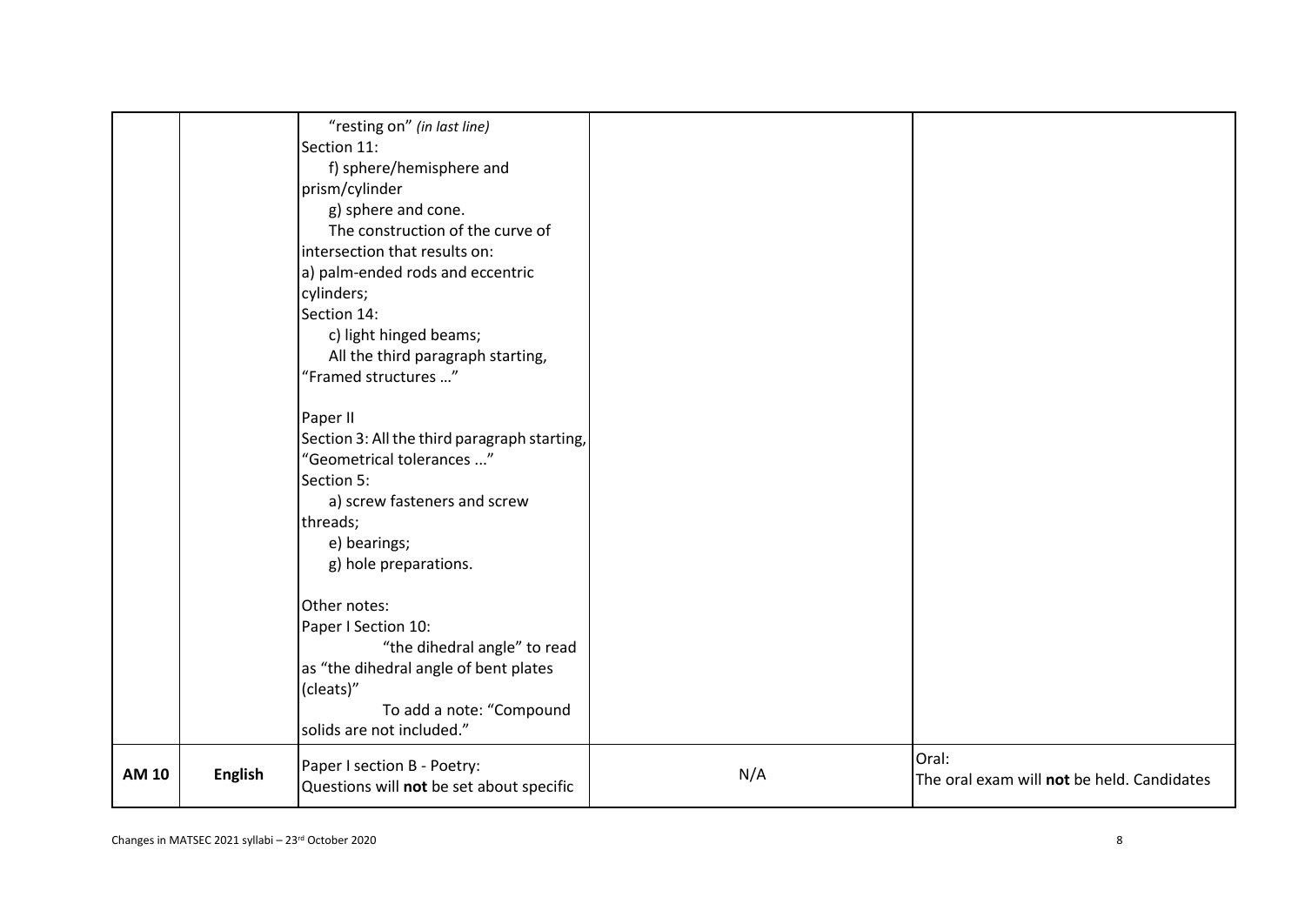|              |               | poems. Therefore, the questions may<br>still be answered by those students who<br>have managed to cover 80% of the set<br>poems.<br>Paper I section A - Drama:<br>The gobbet question will be replaced by<br>an essay question. |     | will be awarded full marks (18 marks) in this<br>component.<br>Paper I section B - Poetry:<br>An additional question will be set in order to<br>increase variety.                                                                                                                                                                                                                                               |
|--------------|---------------|---------------------------------------------------------------------------------------------------------------------------------------------------------------------------------------------------------------------------------|-----|-----------------------------------------------------------------------------------------------------------------------------------------------------------------------------------------------------------------------------------------------------------------------------------------------------------------------------------------------------------------------------------------------------------------|
|              |               |                                                                                                                                                                                                                                 |     | The Oral<br>Candidates will not be assessed in this<br>component. Therefore, full marks will be<br>awarded (60 marks).<br>Paper I<br>The texts chosen for the Analyse d'un texte<br>non-littéraire will be non-abstract. 10 Marks<br>will be deducted; therefore, the exercise will<br>now carry 50 instead of 60 marks.                                                                                        |
| <b>AM 12</b> | <b>French</b> | N/A                                                                                                                                                                                                                             | N/A | Paper II<br>Candidates will be offered 5 titles to choose<br>from.<br>Paper III<br>Section B- Questions based on the prescribed<br>text of Eric-Emmanuel Schmitt, Concerto à la<br><i>mémoire d'un ange</i> , will ask the candidates<br>to refer only to any two short stories. While<br>candidates can still refer to the Journal<br>d'écriture in their answers, no specific<br>questions will be set on it. |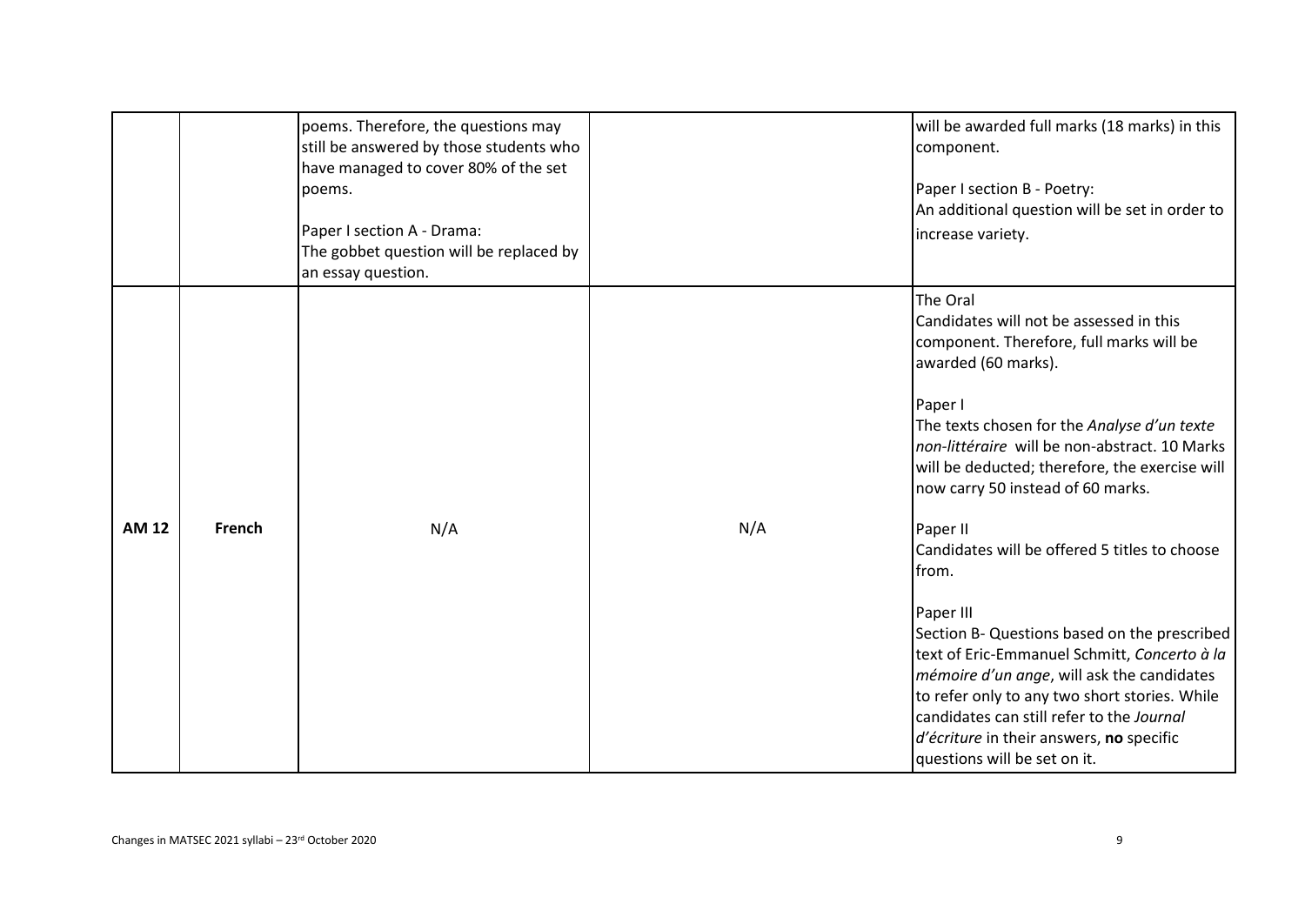|              |           | To omit:                                                                                                                                                                                                                                                                                                                                 | The two teacher-led group fieldworks (8%)                                                                                                                                                                                                                                                                                                                                                     | In each paper, candidates are required to  |
|--------------|-----------|------------------------------------------------------------------------------------------------------------------------------------------------------------------------------------------------------------------------------------------------------------------------------------------------------------------------------------------|-----------------------------------------------------------------------------------------------------------------------------------------------------------------------------------------------------------------------------------------------------------------------------------------------------------------------------------------------------------------------------------------------|--------------------------------------------|
|              |           | From Paper one: PHYSICAL GEOGRAPHY                                                                                                                                                                                                                                                                                                       | will not be assessed. Full marks will be                                                                                                                                                                                                                                                                                                                                                      | answer FOUR questions out of EIGHT instead |
|              |           | <b>ATMOSPHERIC PROCESSES AND</b>                                                                                                                                                                                                                                                                                                         | awarded.                                                                                                                                                                                                                                                                                                                                                                                      | of the customary six.                      |
|              |           | <b>PATTERNS</b>                                                                                                                                                                                                                                                                                                                          |                                                                                                                                                                                                                                                                                                                                                                                               |                                            |
|              |           | location and broad outline<br>characteristics of major climatic<br>zones, including diurnal, seasonal, and<br>annual variation in climate<br>parameters - Arctic, cool temperate<br>western margins, cool temperate<br>continental, Mediterranean, Asian<br>monsoonal climate, tropical deserts,<br>tropical continental areas, tropical | The Individual-led coursework component<br>(20%) is to be retained with the following<br>changes;                                                                                                                                                                                                                                                                                             |                                            |
|              |           | eastern margins, equatorial.                                                                                                                                                                                                                                                                                                             | Allowance for flexibility in methods which                                                                                                                                                                                                                                                                                                                                                    |                                            |
| <b>AM 13</b> | Geography | Sea-level change<br>nature and causes of eustatic and<br>isostatic changes; raised beaches; the<br>causes, threat and scale of present<br>and future sea-level change; main<br>impacts on the Maltese Islands.                                                                                                                           | include (nonexhaustive list):<br>Use of email, online and telephone survey<br>methods as an alternative to face-to-face<br>interviews.                                                                                                                                                                                                                                                        |                                            |
|              |           | To amend as follows:<br>Processes and Patterns of Climate in the<br><b>Maltese Islands</b><br>the main characteristics of climate in<br>the Maltese Islands within the<br>context of the Mediterranean<br>climate;<br>an understanding of the processes<br>affecting weather and climate in the<br>Maltese Islands;                      | - Teacher briefings will be given online and<br>the fieldwork will not require in-person visits<br>to selected sites. Virtual means like the ones<br>mentioned below, and not restricted to, may<br>be used by students instead of physical visits.<br>No in-person visits to sites are expected.<br>Use of free, online, remotely sensed data<br>for the analysis of spatial patterns. These |                                            |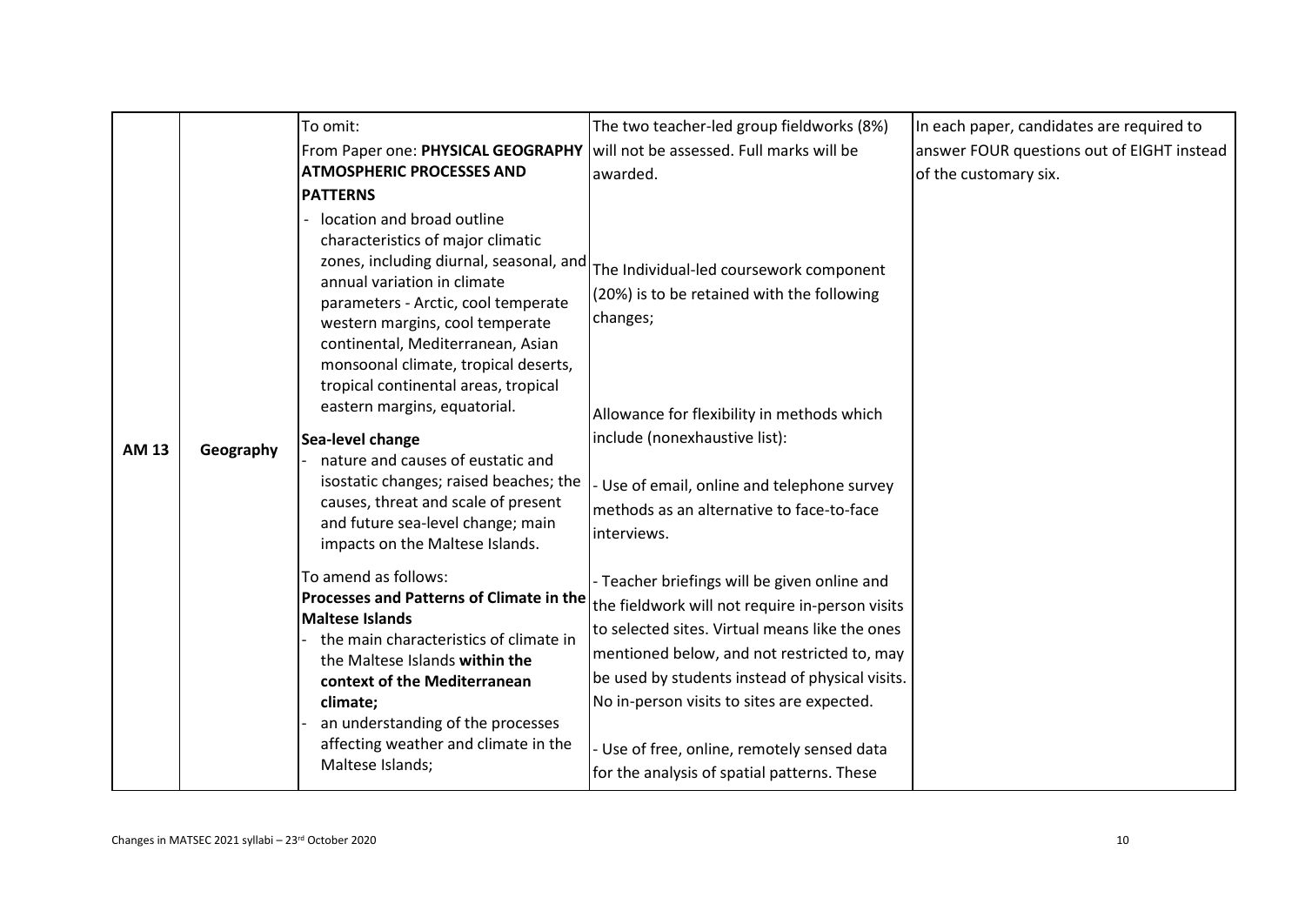|  | interpretation of weather charts and<br>rose diagrams;<br>the effects of climate change on the<br>Maltese Islands and related hazard<br>impacts of local, extreme weather<br>events-flooding (valley and coastal),<br>storm waves, rock falls, wind gusts,<br>hailstorms, sea level changes.                                                                                 | include the use of the PA MapServer data<br>and imagery, Google Earth and StreetView or<br>other digital globes freely available online.<br>Candidates are allowed to engage and make<br>use of basic statistical techniques in their<br>coursework. |  |
|--|------------------------------------------------------------------------------------------------------------------------------------------------------------------------------------------------------------------------------------------------------------------------------------------------------------------------------------------------------------------------------|------------------------------------------------------------------------------------------------------------------------------------------------------------------------------------------------------------------------------------------------------|--|
|  | To omit:<br>From Paper two: HUMAN GEOGRAPHY<br><b>GLOBAL INTERDEPENDENCE</b>                                                                                                                                                                                                                                                                                                 |                                                                                                                                                                                                                                                      |  |
|  | The nature and role of trade and aid in<br>development<br>visible and invisible trade (with<br>reference to the situation in Malta);<br>the developments in transport -<br>example of container terminal<br>development in Malta.                                                                                                                                            |                                                                                                                                                                                                                                                      |  |
|  | <b>Tourism</b><br>the distinctions between, and<br>examples of the various types of<br>tourism and recreational activities,-<br>domestic and international;<br>ecotourism; sun and sea; heritage;<br>theme parks and purpose-built<br>resorts; wildlife; wilderness holidays;<br>city breaks; religious centres; cruises.<br>role of airlines and cruise liner<br>terminals. |                                                                                                                                                                                                                                                      |  |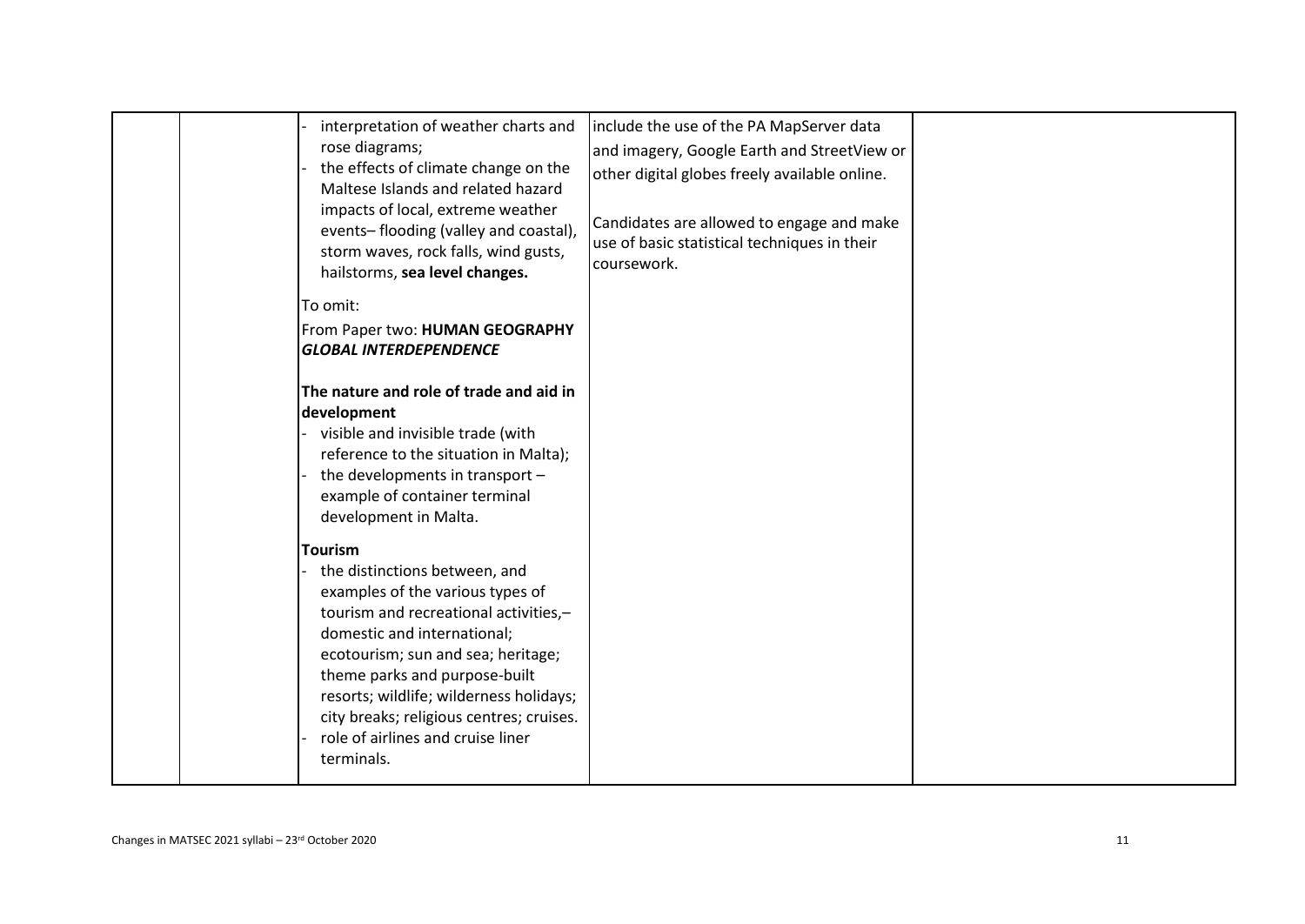| <b>AM 14</b> | German                    | N/A                                                                                                                                                                                                                                                                                                                       | N/A                                                                                    | The Oral<br>Candidates will not be assessed in this<br>component. Therefore, full marks will be<br>awarded (60 marks).<br>Paper II<br>The Reading Comprehension- Exercise 2 will<br>be removed. 5 marks will be deducted.<br>Paper III<br>Part I - Literature. Three questions will be<br>provided on each book and the candidates<br>have to choose two from the questions<br>given.<br>Part II-Candidates will attempt questions<br>asper usual. But candidates will attempt 3<br>questions from 3 different themes but the<br>4th answer can be from any of the 4 themes. |
|--------------|---------------------------|---------------------------------------------------------------------------------------------------------------------------------------------------------------------------------------------------------------------------------------------------------------------------------------------------------------------------|----------------------------------------------------------------------------------------|------------------------------------------------------------------------------------------------------------------------------------------------------------------------------------------------------------------------------------------------------------------------------------------------------------------------------------------------------------------------------------------------------------------------------------------------------------------------------------------------------------------------------------------------------------------------------|
| <b>AM 15</b> | <b>Graphical</b><br>Comm. | The following content will not be<br>assessed:<br>Paper I:<br>Section 1: "The construction of a<br>tangent and a normal to the ellipse and<br>parabola from a given point outside the<br>curve."<br>Section 2: "  their derived curves."; "<br>and its trochoids."<br>Section 4: "Applications of the helix:<br>internal" | To remove task 3. Marks of task 3 will be<br>divided equally between task 1 and task 2 | Paper 1 - 8 questions to choose 5<br>Paper 2 - One compulsory question (34<br>marks) about perspective. Then 4 questions<br>to choose 3 (22 marks each).                                                                                                                                                                                                                                                                                                                                                                                                                     |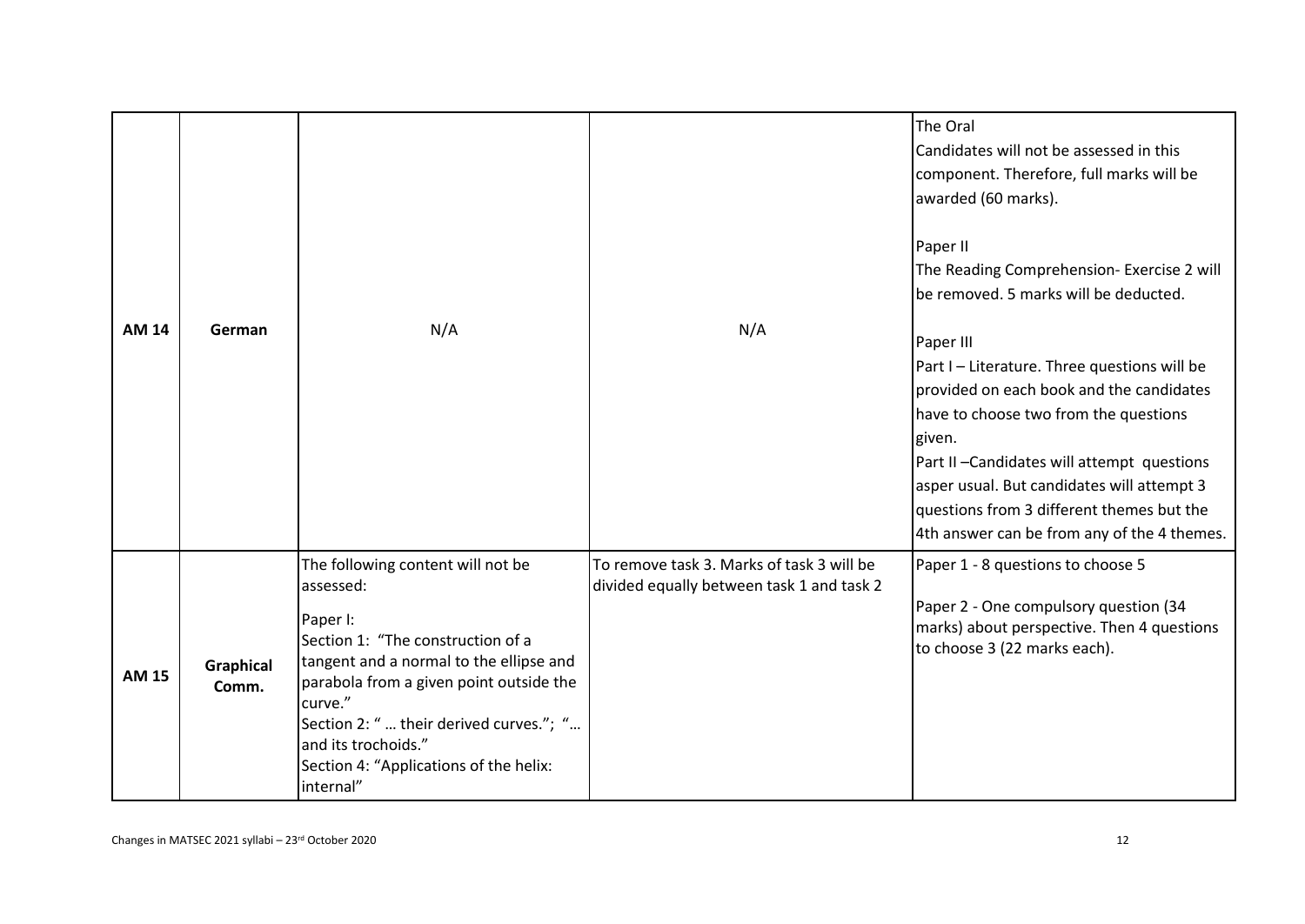| Section 6: Watt's straight-line motion. |  |
|-----------------------------------------|--|
| Section 7: "Types of cams: wedge and    |  |
| end cams."                              |  |
| Section 8: " the use of the isometric   |  |
| scale."                                 |  |
| Section 9: " the bearing and slope of   |  |
| the shortest distance."                 |  |
| Section 10:                             |  |
| "The lines of intersection between      |  |
| two triangles or other plane laminae."  |  |
| "resting on" (in last line)             |  |
| Section 11:                             |  |
| f) sphere/hemisphere and                |  |
| prism/cylinder                          |  |
| g) sphere and cone.                     |  |
| The construction of the curve of        |  |
| intersection that results on:           |  |
| a) palm-ended rods and eccentric        |  |
| cylinders;                              |  |
| Section 14:                             |  |
| c) light hinged beams;                  |  |
| All the third paragraph starting,       |  |
| "Framed structures "                    |  |
| Paper II                                |  |
| Section 4: Isometric drawings           |  |
| Section 5: f) Exploring the use of      |  |
| different drawing media                 |  |
| Other notes:                            |  |
| Paper I                                 |  |
| Section 10:                             |  |
| "the dihedral angle" to read            |  |
| as "the dihedral angle of bent plates   |  |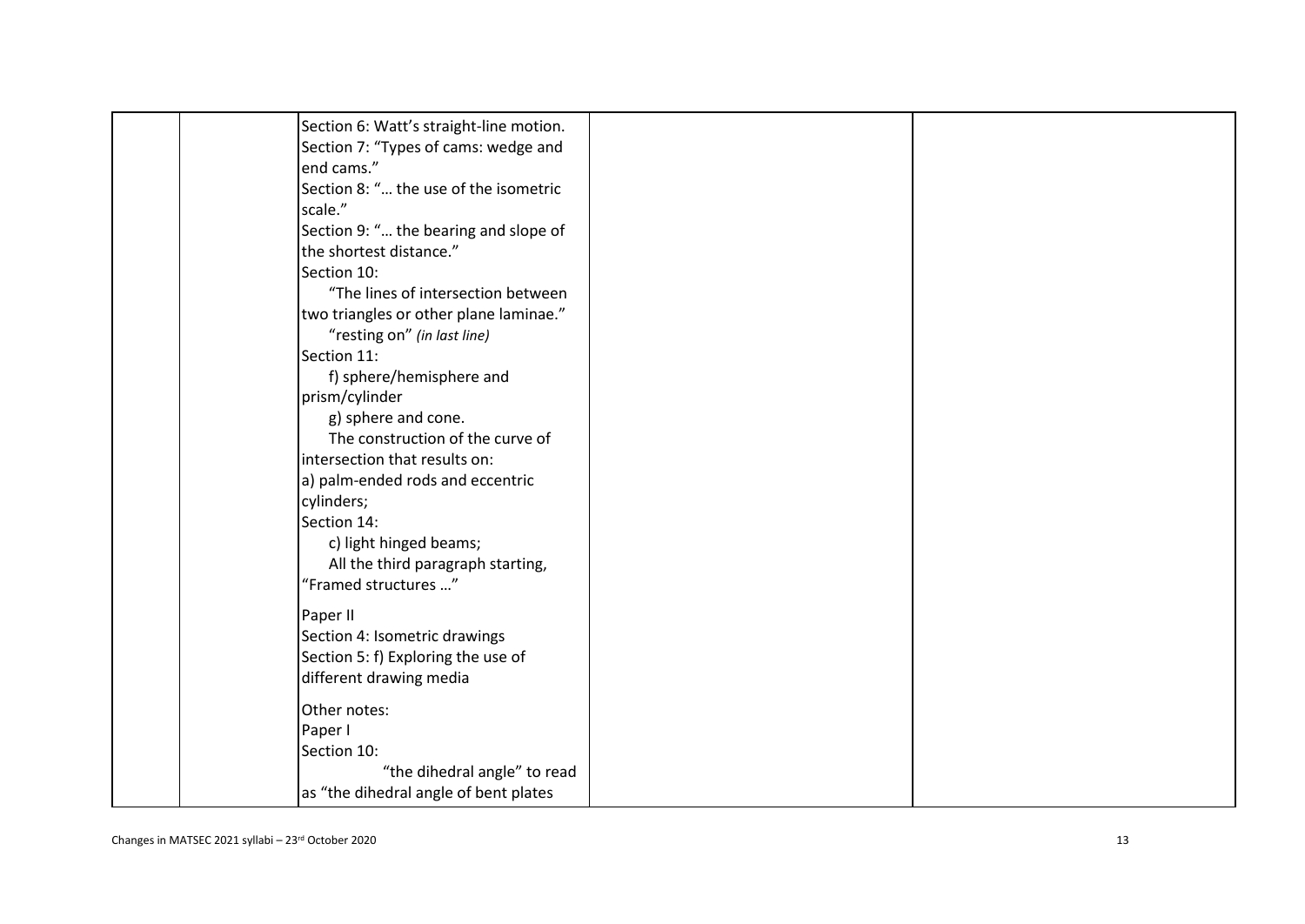|              |                | (cleats)"<br>To add a note: "Compound<br>solids are not included."<br>Paper II<br>Section 3: Habitat should be limited to<br>the local interior habitat.<br>Section 4: Habitat should be limited to<br>the local interior habitat.<br>Section 5. d. Note: Making use only of<br>pencil colours.                                                                                                                                                                                                                                                                      |     |                                                                                                                                                                                                                                                                                                                                                                                                                                                                                                                                                                                                          |
|--------------|----------------|----------------------------------------------------------------------------------------------------------------------------------------------------------------------------------------------------------------------------------------------------------------------------------------------------------------------------------------------------------------------------------------------------------------------------------------------------------------------------------------------------------------------------------------------------------------------|-----|----------------------------------------------------------------------------------------------------------------------------------------------------------------------------------------------------------------------------------------------------------------------------------------------------------------------------------------------------------------------------------------------------------------------------------------------------------------------------------------------------------------------------------------------------------------------------------------------------------|
| <b>AM 17</b> | <b>History</b> | To amend as follows:<br><b>Paper I - Maltese History</b><br>Section B<br>4. Political Development, 1921 to 1987<br>To omit; Constitutional development:<br>1936 1939 amendments<br>of the 1990s<br>To amend; Development of Political<br>parties to 1987<br>5. Church State Relations, 1921 to 2004<br>To omit; Vatican Maltese agreements<br>1991-3.<br>6. Economic and Social Development,<br>1921 to 1979<br>Paper II - European and International<br><b>History</b><br>3. Economic and Social Development,<br>1750 to 1914<br>To amend content to the following; | N/A | Candidates are to answer questions as<br>follows:<br>Question 1 (Essay Question) offering an<br>Either/Or/Or/Or choice corresponding<br>respectively to topics 1 to 3 in Section A, with<br>an extra optional choice for topic 1.<br>Question 2 (Essay Question) offering an<br>Either/Or/Or/Or choice corresponding<br>respectively to topics 4 to 6 in Section B, with<br>an extra optional choice for topic 4.<br>The source questions will be of a more<br>general type:<br>Question 3 (Source Question) offering an<br>Either/Or choice corresponding respectively<br>to topics 1 to 3 in Section A |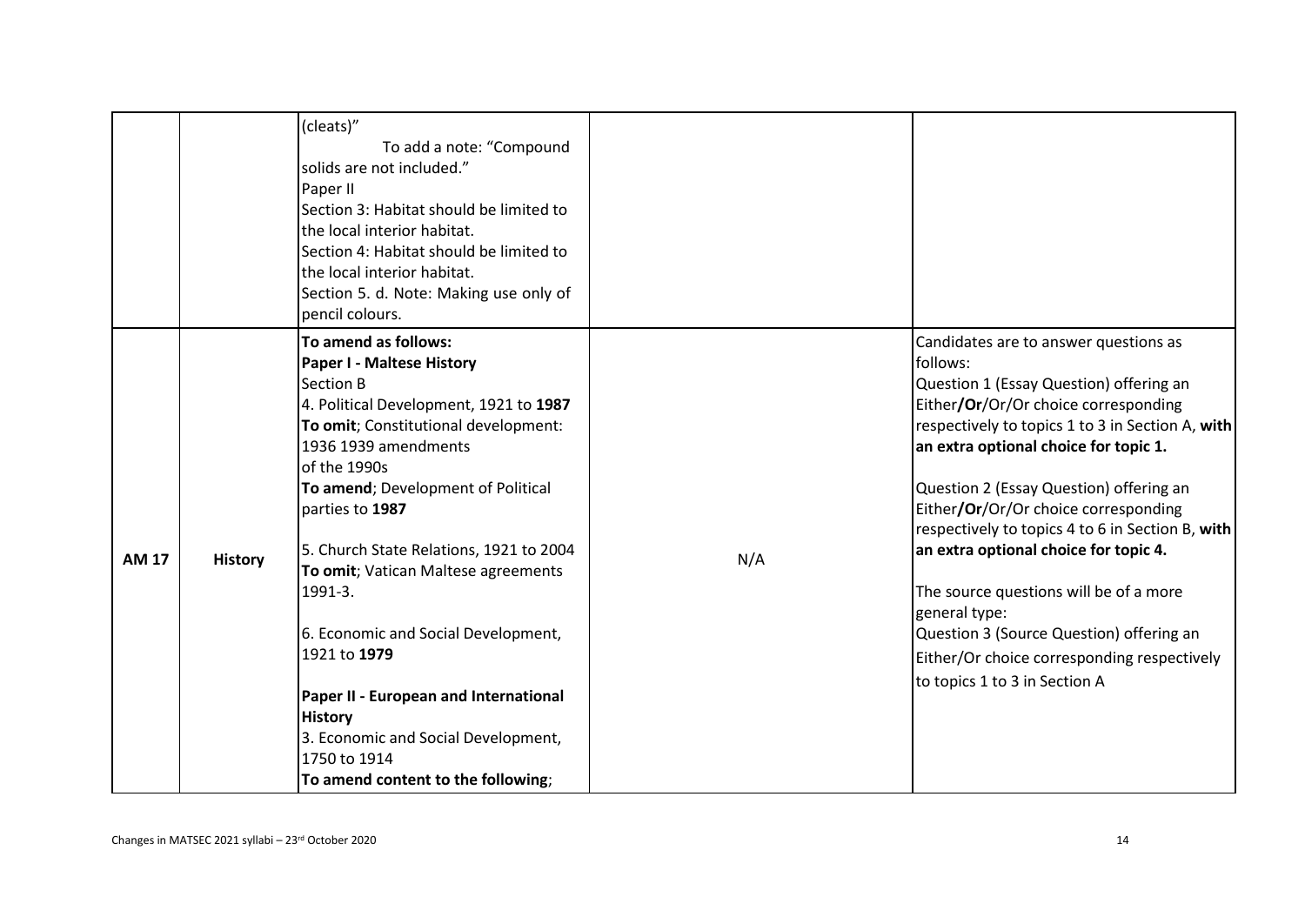| Industrial Revolution and Working Class     |  |
|---------------------------------------------|--|
| Conditions in Britain: 1750 to 1870         |  |
| Industrial Revolution and Working Class     |  |
| Conditions in France and Germany: 1848      |  |
| to 1914                                     |  |
|                                             |  |
| 4. Political Development in Europe, 1919    |  |
| to 1945                                     |  |
| To amend content to the following;          |  |
| Causes of World War II and a general        |  |
| overview of the War in Europe.              |  |
| 5. The Cold War, 1945-1989                  |  |
| No assessment of the following              |  |
| content:                                    |  |
| The US and Western Europe: France,          |  |
| <b>West Germany</b>                         |  |
| Brief overview of China 1949 to 1989        |  |
|                                             |  |
| 6. Political, Economic and Social           |  |
| Development, 1919 to 2004                   |  |
| No assessment of the following              |  |
| content:                                    |  |
| Post-War Recovery and Reconstruction,       |  |
| including Marshall Aid and the OEEC         |  |
|                                             |  |
| Paper III - Mediterranean History           |  |
|                                             |  |
| 4. Balance of Power in the                  |  |
| Mediterranean, 1920s to Second World<br>War |  |
| To amend topic content to the               |  |
| following;                                  |  |
|                                             |  |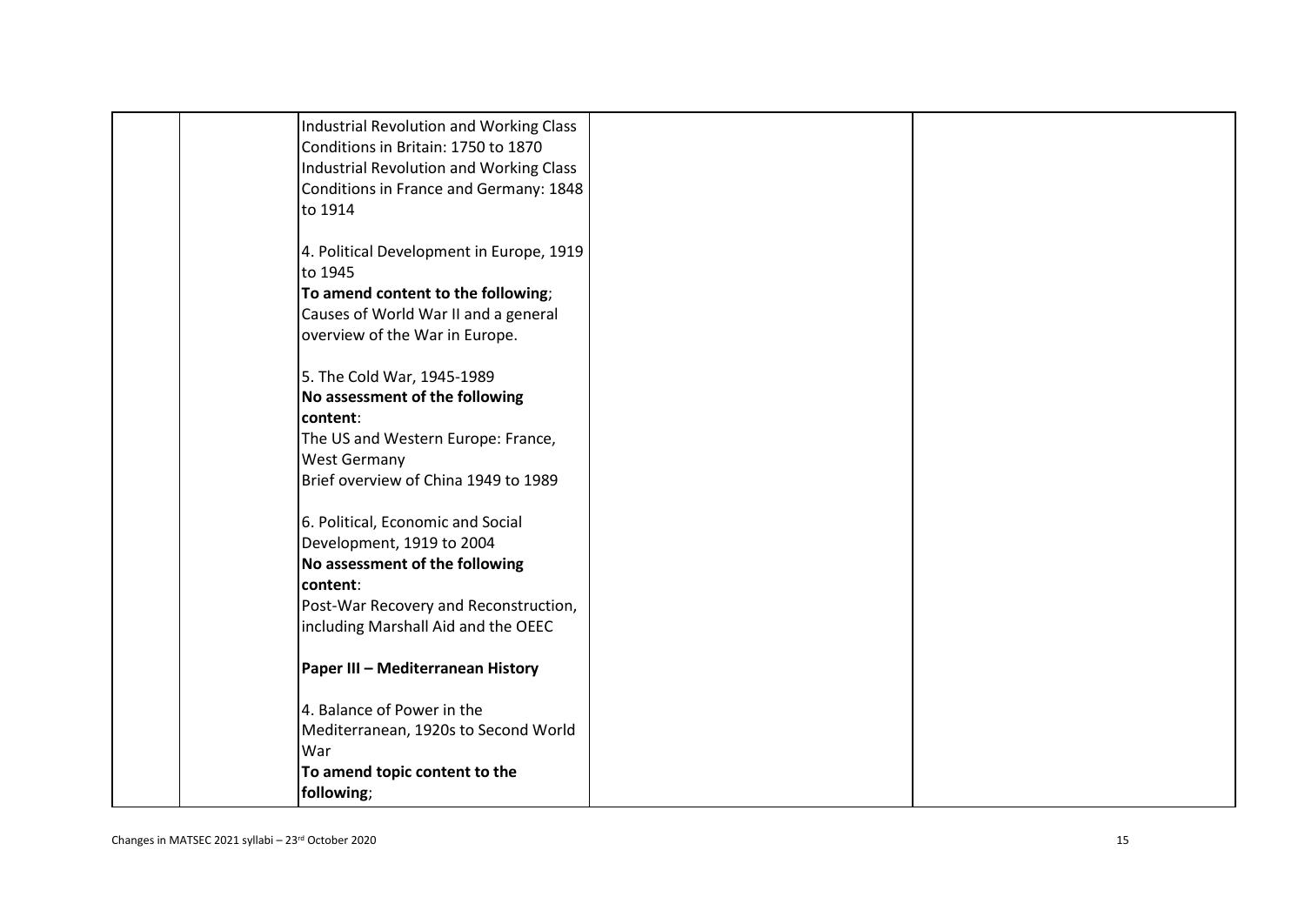|              |                                         | Italian Foreign Policy, irredentism and<br>Malta from the 1920s to the Second<br>World War.<br>An overview of the Second World War in<br>the Mediterranean as context to the<br>Second Great Siege of Malta 1940-43.            |                                                                                                                                                                                                                                                 |                                                                                                                                                                                                                                                                       |
|--------------|-----------------------------------------|---------------------------------------------------------------------------------------------------------------------------------------------------------------------------------------------------------------------------------|-------------------------------------------------------------------------------------------------------------------------------------------------------------------------------------------------------------------------------------------------|-----------------------------------------------------------------------------------------------------------------------------------------------------------------------------------------------------------------------------------------------------------------------|
| <b>AM 18</b> | Home Econ. &<br><b>Human Ecology</b>    | No changes                                                                                                                                                                                                                      | Candidates should present the investigation<br>which carries 15%;<br>Candidates will not be expected to present<br>food tasks (10%);<br>10% allocated to the food tasks will be<br>equally distributed<br>on the written<br>examination papers. | No changes                                                                                                                                                                                                                                                            |
| <b>AM 19</b> | <b>Information</b><br><b>Technology</b> | No changes                                                                                                                                                                                                                      | Candidates are not expected to present<br>coursework. Full marks will be awarded.                                                                                                                                                               | Paper 1: To remove compulsory questions in<br>both sections and set 4 questions to choose 3<br>in both sections.<br>Paper 2: To remove compulsory questions in<br>section A and set 4 questions to choose 3.<br>Section B to remain as is (compulsory and<br>choice). |
| <b>AM 20</b> | Italian                                 | Paper IV:<br>The following literary works or<br>components have been removed from<br>the set list:<br>Petrarca - Passa la nave mia colma<br>d'oblio<br>Historical and literary context of<br>"Commedia dell'arte" (Note that no | N/A                                                                                                                                                                                                                                             | The Oral:<br>Candidates will not be assessed in this<br>component. Therefore, full marks will be<br>awarded (10 marks).<br>Paper IV:<br>Romanzo:<br>The essay titles assessing the Romanzo will                                                                       |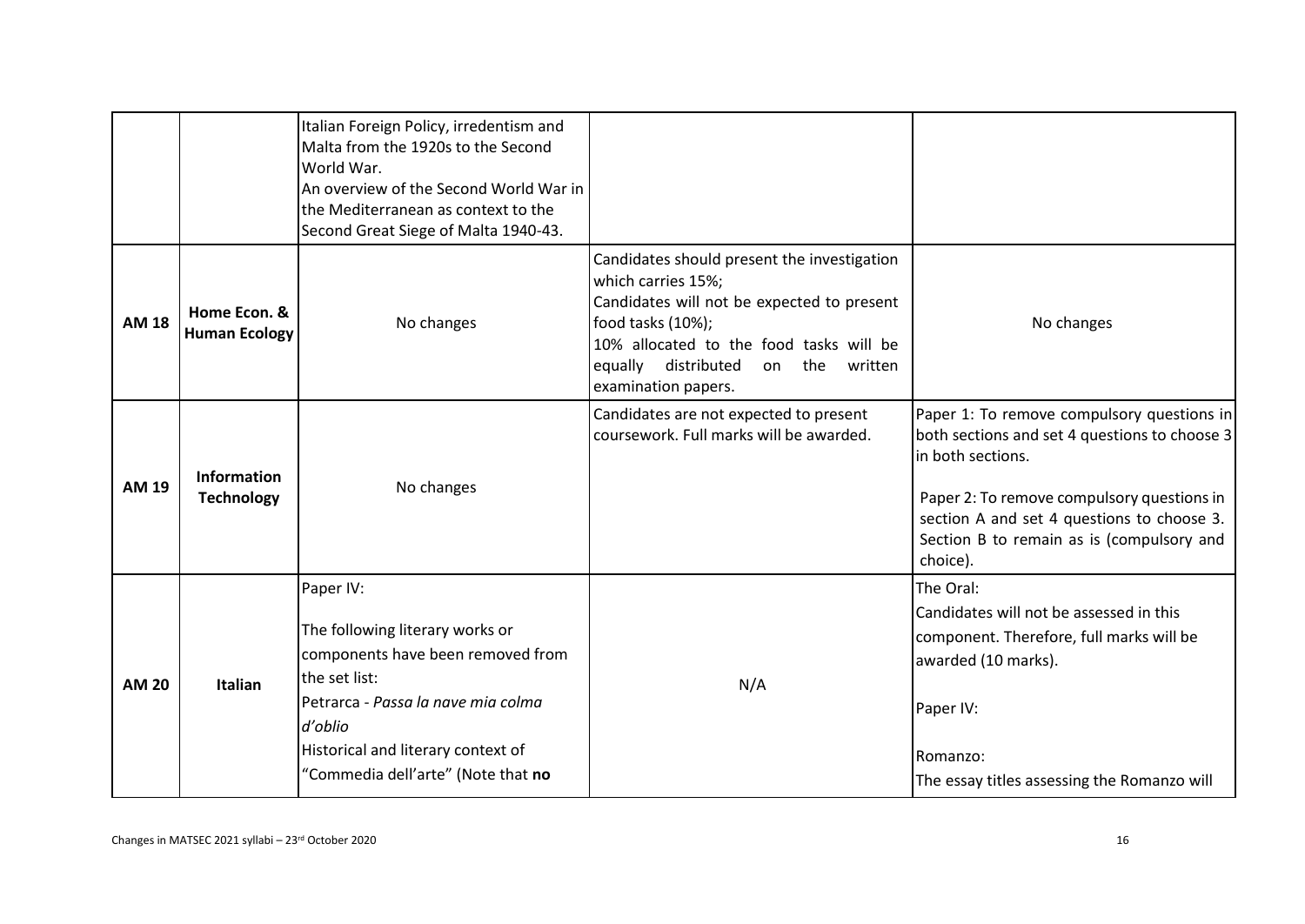|              |          | changes have been made to the extracts |     | be guided therefore, each essay title will be    |
|--------------|----------|----------------------------------------|-----|--------------------------------------------------|
|              |          | from La Locandiera)                    |     | made up of a number of questions/prompts.        |
|              |          | Manzoni - Addio monti                  |     | An element of choice will feature in each        |
|              |          |                                        |     | title. Some examples may include (but are        |
|              |          |                                        |     | not limited to) asking candidates to write       |
|              |          |                                        |     | about 2 characters from a choice of 3 or 4;      |
|              |          |                                        |     | asking candidates to write about an episode      |
|              |          |                                        |     | from the Romanzo from a choice of 2. The         |
|              |          |                                        |     | exam will still feature two overall titles about |
|              |          |                                        |     | the Romanzo to choose one.                       |
|              |          |                                        |     |                                                  |
|              |          |                                        |     | Antologia:                                       |
|              |          |                                        |     | Questions about the historical context of        |
|              |          |                                        |     | literary works will carry less marks in the      |
|              |          |                                        |     | exam. More marks will be allotted to the         |
|              |          |                                        |     | other questions in this section.                 |
|              |          |                                        |     | L-oral                                           |
|              |          |                                        |     | Il-kandidati mhumiex se jkunu assessjati fit-    |
|              |          |                                        |     | taqsima                                          |
|              |          |                                        |     | tal-oral. Il-marki ghal din it-taqsima (20       |
|              |          |                                        |     | marka) se jinghataw kollha.                      |
| <b>AM 22</b> | Il-Malti | N/A                                    | N/A |                                                  |
|              |          |                                        |     | It-Tieni Karta                                   |
|              |          |                                        |     | Taqsima A - It-titli li se jigu pprezentati fl-  |
|              |          |                                        |     | eżami se jkunu miftuħa u mhux specifici. Il-     |
|              |          |                                        |     | kandidat se jithalla jaghżel hu liema xoghlijiet |
|              |          |                                        |     | letterarji se juża sabiex jorbot mat-titlu.      |
|              |          |                                        |     |                                                  |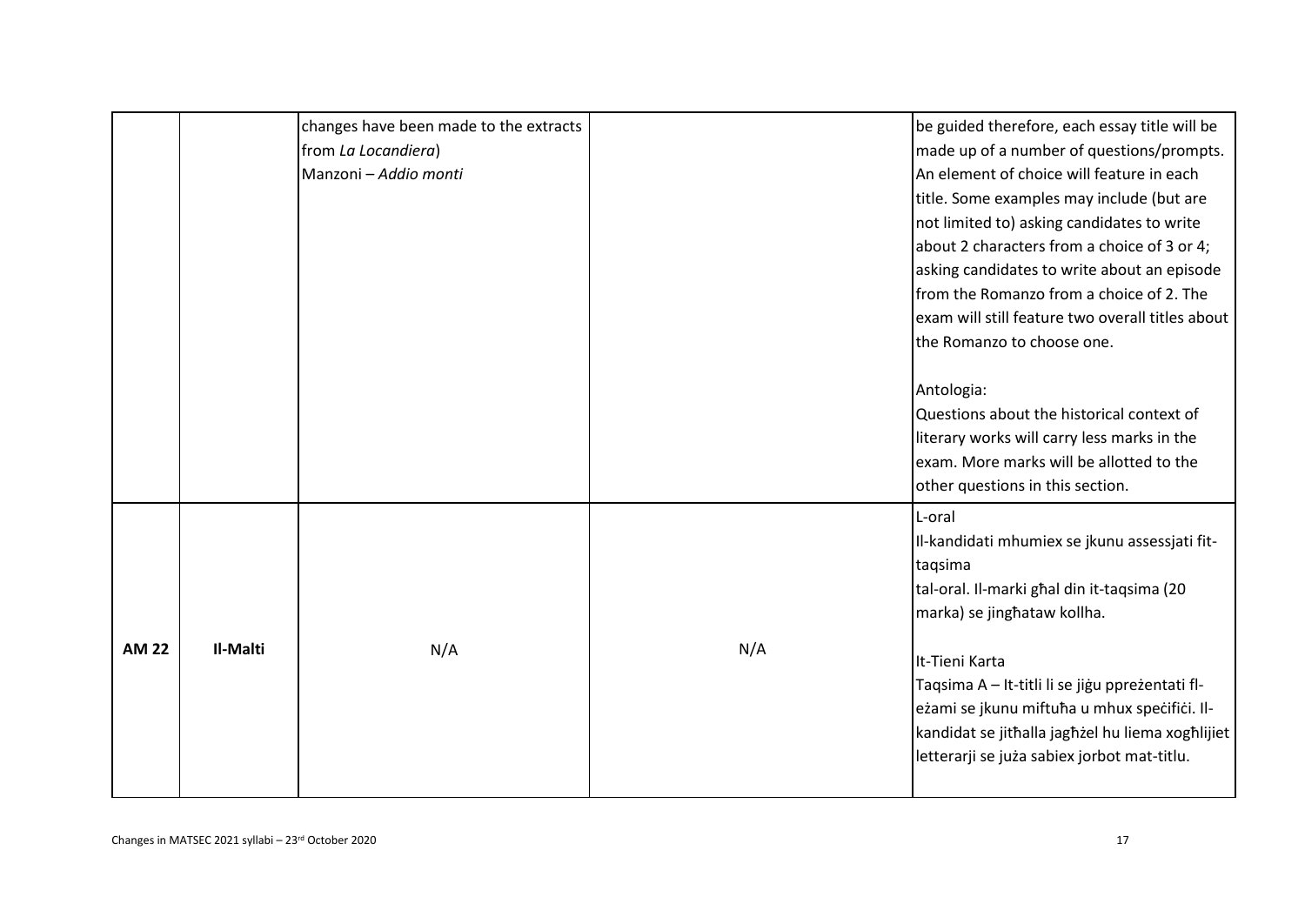|  | Il-Mistoqsijiet ma jkunux jassessjaw:            |
|--|--------------------------------------------------|
|  | It-ton u I-lingwaġġ figurattiv.                  |
|  | Il-post tal-poezija ta' Oliver Friggieri fil-    |
|  | kuntest tal-poeżija Maltija u r-relazzjoni       |
|  | tagħha miegħu.                                   |
|  |                                                  |
|  | Taqsima B - It-titli li se jigu ppreżentati fl-  |
|  | eżami se jkunu miftuħa u mhux specifici. Il-     |
|  | kandidat se jithalla jaghżel hu liema xoghlijiet |
|  | letterarji se juża sabiex jorbot mat-titlu.      |
|  | Il-Mistoqsijiet ma jkunux jassessjaw:            |
|  | It-ton u l-lingwaġġ figurattiv.                  |
|  | Il-post tal-poeżija ta' Simone Galea fil-kuntest |
|  | tal-poeżija Maltija u r-relazzjoni taghha        |
|  | miegħu.                                          |
|  |                                                  |
|  | It-Tielet Karta                                  |
|  | Taqsima A - Il-Mistoqsijiet ma jkunux            |
|  | jassessjaw:                                      |
|  | It-ton u l-lingwaġġ figurattiv.                  |
|  | Il-post tar-rumanz ta' Gużè Bonnici fil-kuntest  |
|  | tal-istorja narrativa Maltija u rrelazzjoni      |
|  | tagħha miegħu.                                   |
|  |                                                  |
|  | Taqsima B - Il-Mistoqsijiet ma jkunux            |
|  | jassessjaw:                                      |
|  | It-ton u l-lingwaġġ figurattiv.                  |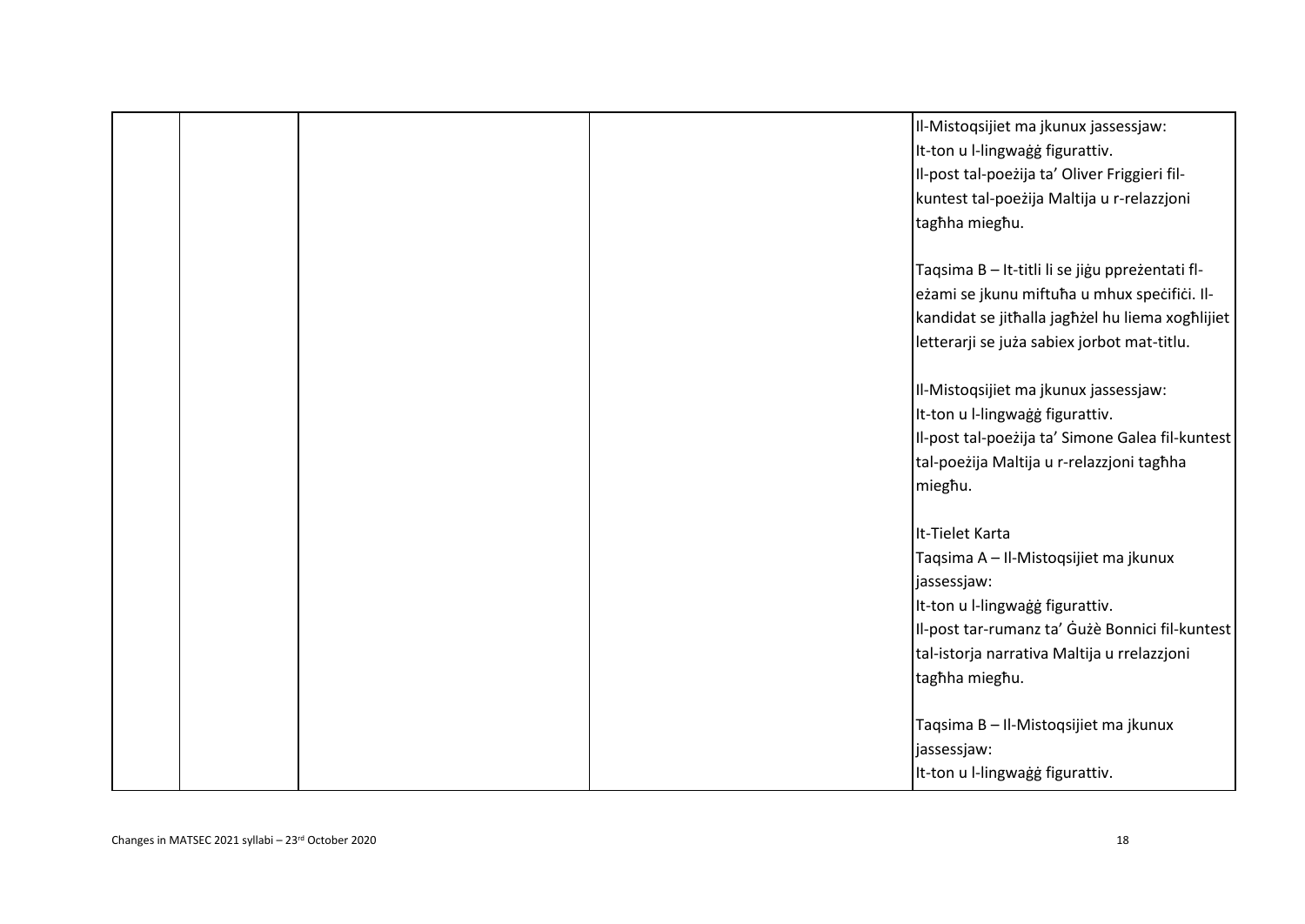|              |                  |                                                                                                                                                                                                                                                                                                     |     | Il-post tan-novelli ta' Trevor Żahra fil-kuntest<br>tal-istorja narrattiva Maltija u rrelazzjoni<br>tagħha miegħu.<br>Taqsima Ċ - Il-Mistoqsijiet ma jkunux<br>jassessjaw:<br>Il-post tad-dramm ta' Francis Ebejer fil-<br>kuntest tal-istorja tad-dramm Malti u r-<br>relazzjoni tieghu mieghu. |
|--------------|------------------|-----------------------------------------------------------------------------------------------------------------------------------------------------------------------------------------------------------------------------------------------------------------------------------------------------|-----|--------------------------------------------------------------------------------------------------------------------------------------------------------------------------------------------------------------------------------------------------------------------------------------------------|
|              |                  | To omit content from the following<br>topics:<br><b>G. PRICING STRATEGY</b><br>5. Product mix pricing<br>Product line pricing<br>a.<br>Optional product pricing<br>b.<br>Captive product pricing<br>c.<br>By-product pricing<br>d.<br>Product bundle pricing<br>e.                                  |     |                                                                                                                                                                                                                                                                                                  |
| <b>AM 23</b> | <b>Marketing</b> | 6. Price adjustments<br>Discount and allowance pricing<br>a.<br>Segmented pricing<br>b.<br>Psychological pricing<br>c.<br>Promotional pricing<br>d.<br>Geographical pricing<br>e.<br><b>Dynamic pricing</b><br>f.<br>International pricing<br>g.<br><b>H. DISTRIBUTION STRATEGY</b><br>4. Retailing | N/A | No changes                                                                                                                                                                                                                                                                                       |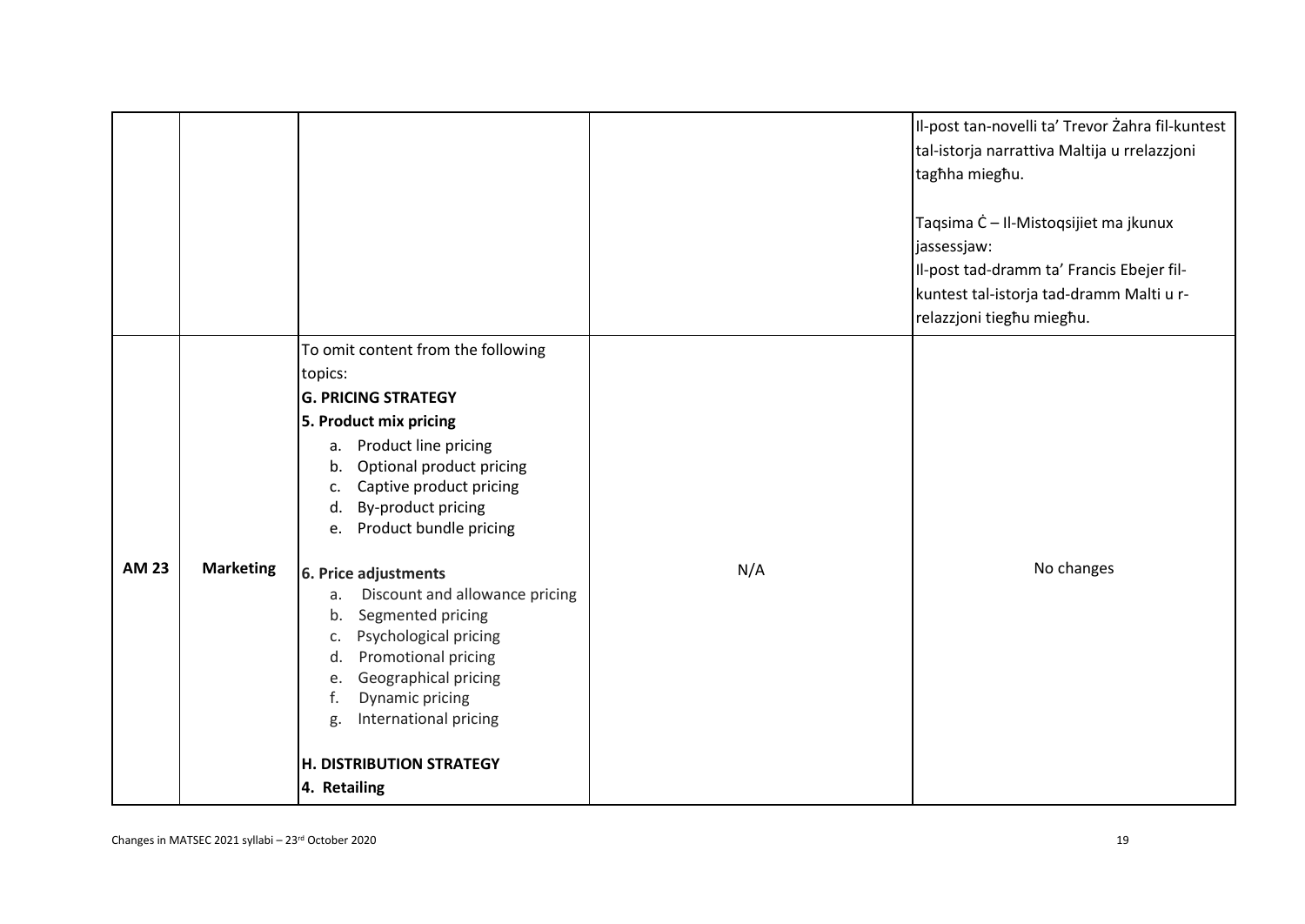| a. Types of retailers                             |
|---------------------------------------------------|
| 5. Wholesaling                                    |
| b. Types of wholesalers                           |
| <b>J. GLOBAL MARKETING</b>                        |
| 1. Deciding how to enter the market               |
| a. Exporting                                      |
| b. Joint venturing                                |
| Direct investment<br>C <sub>1</sub>               |
| <b>K. MARKETING AND SOCIETY</b>                   |
| 1. Social criticisms of marketing                 |
| a. Marketing's impact on individual               |
| consumers                                         |
| b. Marketing's impact on society as<br>a whole    |
| Marketing's impact on other<br>c.                 |
| businesses                                        |
|                                                   |
| 2. Consumer action                                |
| a. Consumer actions for<br>sustainable marketing  |
| d. Public actions to regulate                     |
| marketing                                         |
|                                                   |
| 4. Marketing in non-profit organisations          |
| a. Characteristics of non-profit<br>organisations |
| b. Applying marketing in non-profit               |
| organisations                                     |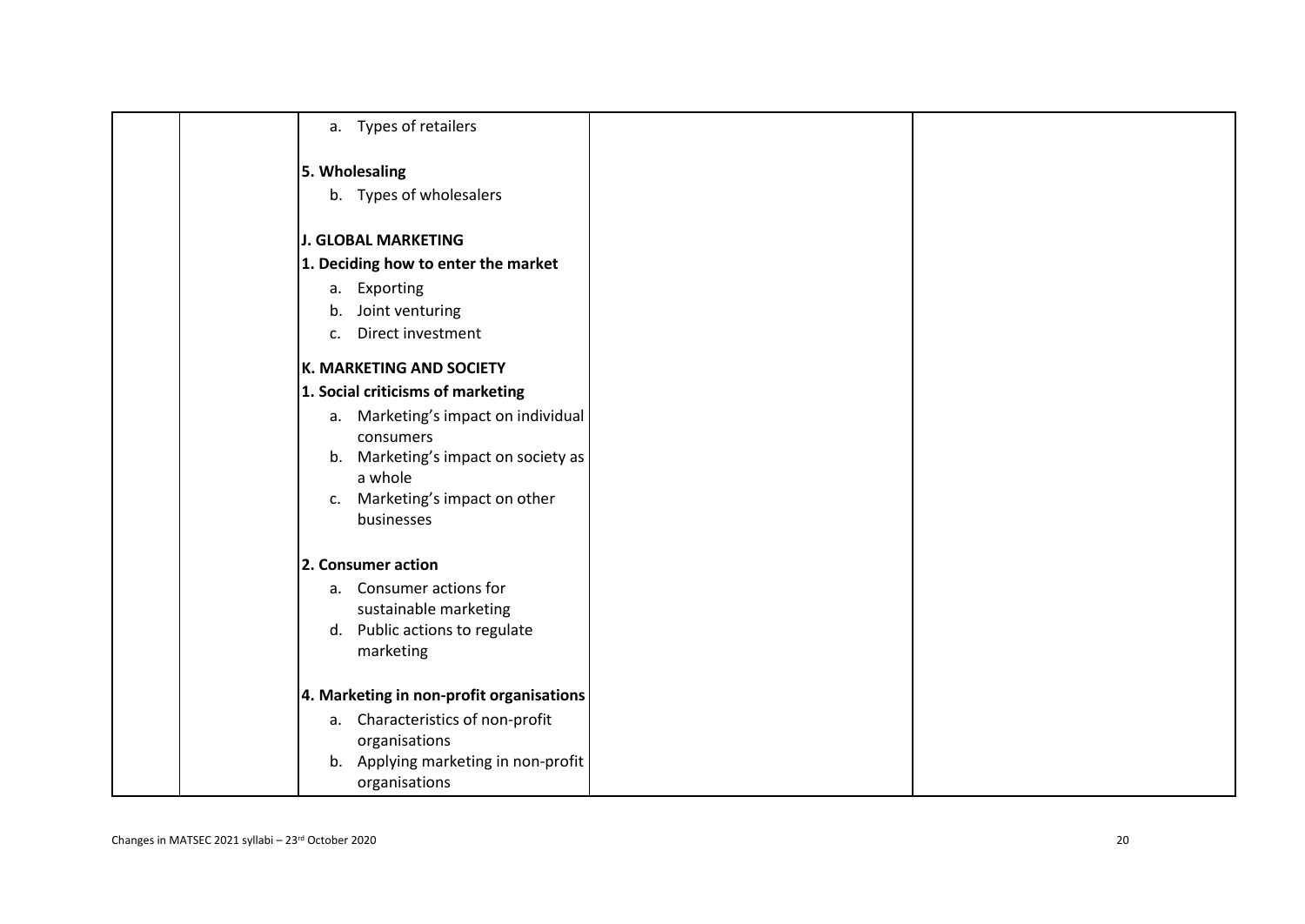| <b>AM 24</b> | <b>Music</b> | Removal of Section 2: Aural Perception;<br>part (iv) 'write down the soprano and<br>bass parts of a short 4-part excerpt. The<br>Alto and Tenor parts will be given. The 4<br>parts will be played four times' (AM<br>Syllabus page 2). | Candidates submitting the Composition to<br>MATSEC are required to hand in a recorded<br>Self-Presentation, of maximum 4 minutes, in<br>a separate file in which the candidates<br>should discuss their Composition. | Candidates will not be assessed on Paper I<br>Principles of Musicianship - Part 1: (5+5<br>marks)<br>Paper II Part 1 – History of Music and Analysis<br>will not be assessed through an oral exam<br>but through a written paper.<br>Part II - Section 1 - Harmony and<br>Counterpoint: Marks will be shared equally<br>to SATB harmonisation of a figured bass will<br>be allotted 20 marks<br>Part II - Harmony and Counterpoint: SATB<br>harmonisation of a given part (20 marks), this<br>therefore is in keeping with the original 60<br>marks allocated.<br>Part II - Section 2 - Free Counterpoint: There<br>will be only one exercise in the Counterpoint<br>- the eighteenth century style format and<br>will be allotted 20 marks |
|--------------|--------------|-----------------------------------------------------------------------------------------------------------------------------------------------------------------------------------------------------------------------------------------|----------------------------------------------------------------------------------------------------------------------------------------------------------------------------------------------------------------------|---------------------------------------------------------------------------------------------------------------------------------------------------------------------------------------------------------------------------------------------------------------------------------------------------------------------------------------------------------------------------------------------------------------------------------------------------------------------------------------------------------------------------------------------------------------------------------------------------------------------------------------------------------------------------------------------------------------------------------------------|
|              |              |                                                                                                                                                                                                                                         |                                                                                                                                                                                                                      | The performance section will be 15 minutes<br>long, recorded and sent in to MATSEC on<br>DVD or Pen drive.<br>Candidates are to record a Self-Presentation<br>of maximum 4 minutes in a separate file in<br>which the candidates discuss given                                                                                                                                                                                                                                                                                                                                                                                                                                                                                              |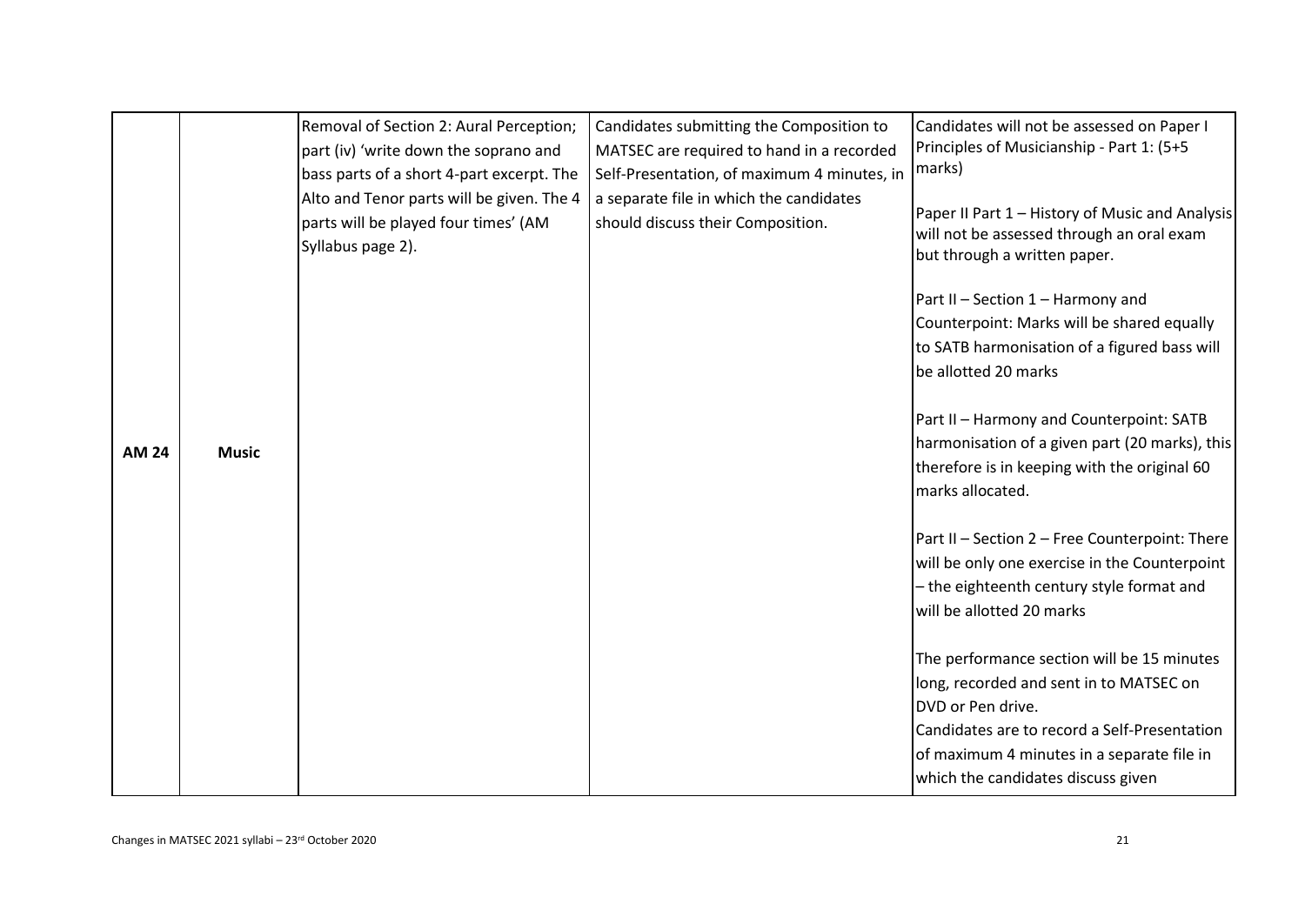|              |            |                                                                                                                                                                                                                                                                                                                                                                                      |     | questions.                                                                                                                                                                                                          |
|--------------|------------|--------------------------------------------------------------------------------------------------------------------------------------------------------------------------------------------------------------------------------------------------------------------------------------------------------------------------------------------------------------------------------------|-----|---------------------------------------------------------------------------------------------------------------------------------------------------------------------------------------------------------------------|
|              |            | The following content will not be<br>assessed;<br>Module 2: Ethics and Society<br>all Part 4: The Internet and Society: How<br>Might We Act?<br>Module 3: Key Questions in European<br>Thought<br>Part 1<br>Selected Extracts: (b) Aristotle, Politics,<br>bk. I<br>Part 2                                                                                                           |     | <b>Paper 1</b> - Section $B -$ Removal of the<br>compulsory essay question.<br>Section B covers Module 2 (Ethics and<br>Society).<br>Candidates will have to answer two (2)<br>questions from a choice of four (4). |
| <b>AM 25</b> | Philosophy | History and Theory: (d) Leibniz:<br><b>Optimism and Determinism</b><br>- The principle of sufficient reason<br>- The doctrine of pre-established<br>harmony<br>- Voltaire's critique of Leibniz<br>Selected Extracts: (b) Voltaire, Candide,<br>or Optimism, ch.1-5.<br>Part 3<br>Selected Extracts: (c) Hume, D. A<br>Treatise on Human Nature, bk. 1, part 1,<br>sect. 1<br>Part 4 | N/A |                                                                                                                                                                                                                     |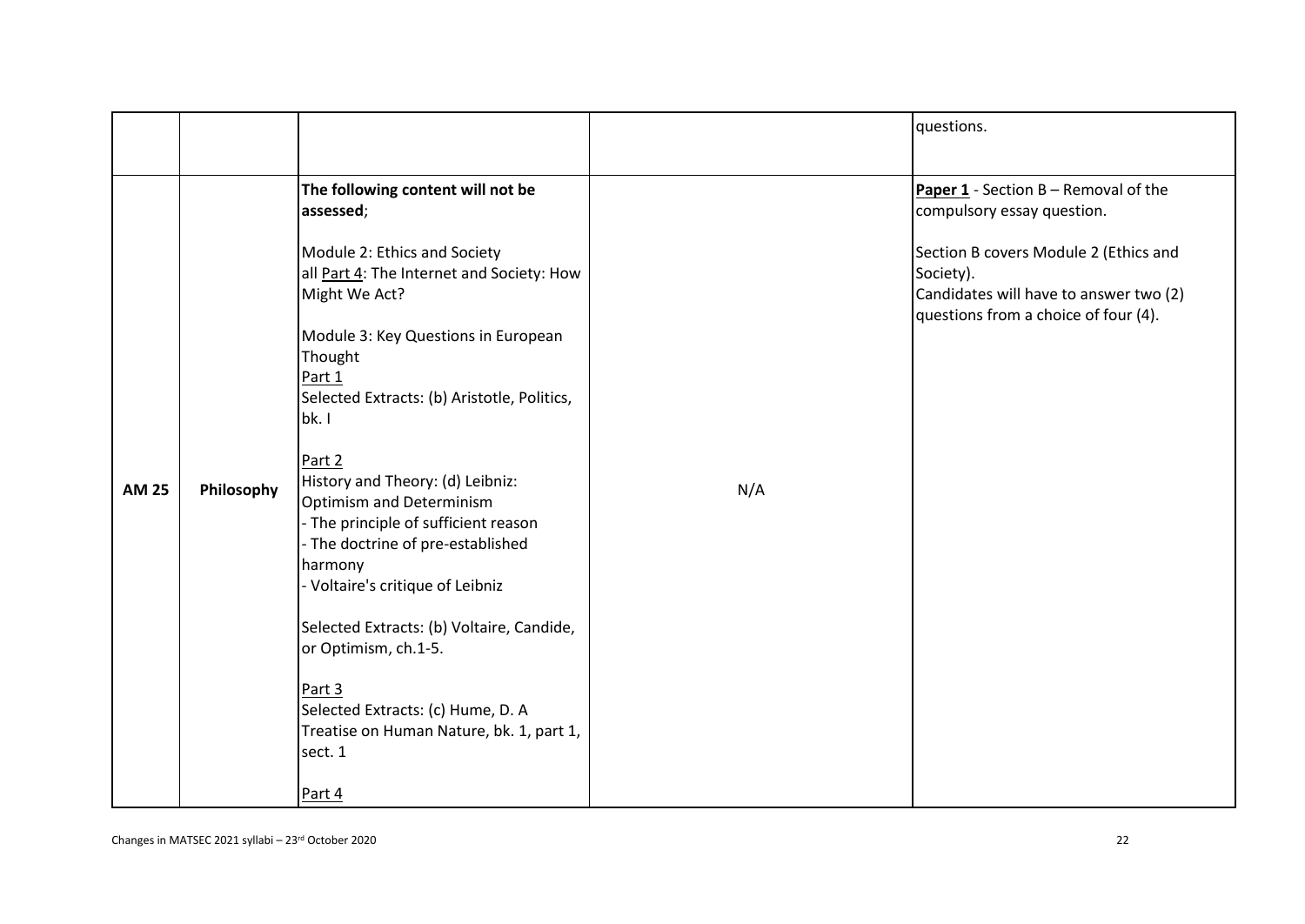|              |                               | Selected Extracts: (a) Searle, J. 'What is a<br>Speech Act?' (1965)<br>(b) Grice, H.P. 'Logic and Coversation'<br>(1975)                                                                                                                                                                                                                                                                   |     |                                                                                                                                                                                                                                                                                                |
|--------------|-------------------------------|--------------------------------------------------------------------------------------------------------------------------------------------------------------------------------------------------------------------------------------------------------------------------------------------------------------------------------------------------------------------------------------------|-----|------------------------------------------------------------------------------------------------------------------------------------------------------------------------------------------------------------------------------------------------------------------------------------------------|
| <b>AM 26</b> | <b>Physics</b>                | The following content will not be<br>assessed:<br>Parts of: Section 3.1.2 - Thermometry;<br>Section 6.5.4 - Mutual inductance and<br>self-inductance; Section 8.1.4 -<br>Elementary particles; Section 8.1.5 -<br>Radioactive decay.                                                                                                                                                       | N/A | Paper 3 will be replaced by a written Data<br>Analysis paper as exemplified in the sample<br>paper below. It will be of 1 % hour duration.                                                                                                                                                     |
| <b>AM 27</b> | Pure<br><b>Mathematics</b>    | The following content will not be<br>assessed:<br>Paper 2 - Section 7: Polar Coordinates -<br>Location of points at which tangents<br>are either parallel to, or perpendicular<br>to, the initial line;<br>Paper 2 - Section 8:<br>Linear<br>transformations in three dimensions -<br>Definition of an invariant point, line or<br>plane;<br>Paper 2 - Section 11: Further<br>Probability. | N/A | No changes                                                                                                                                                                                                                                                                                     |
| <b>AM 28</b> | <b>Religious</b><br>Knowledge | No changes                                                                                                                                                                                                                                                                                                                                                                                 | N/A | The examination of Religious Knowledge at<br>Advanced Level will consist of two Papers of<br>three hours each. Each Paper will have two<br>sections and students are required to answer<br>THREE questions, one from each section and<br>any other.<br>Each section will contain FOUR optional |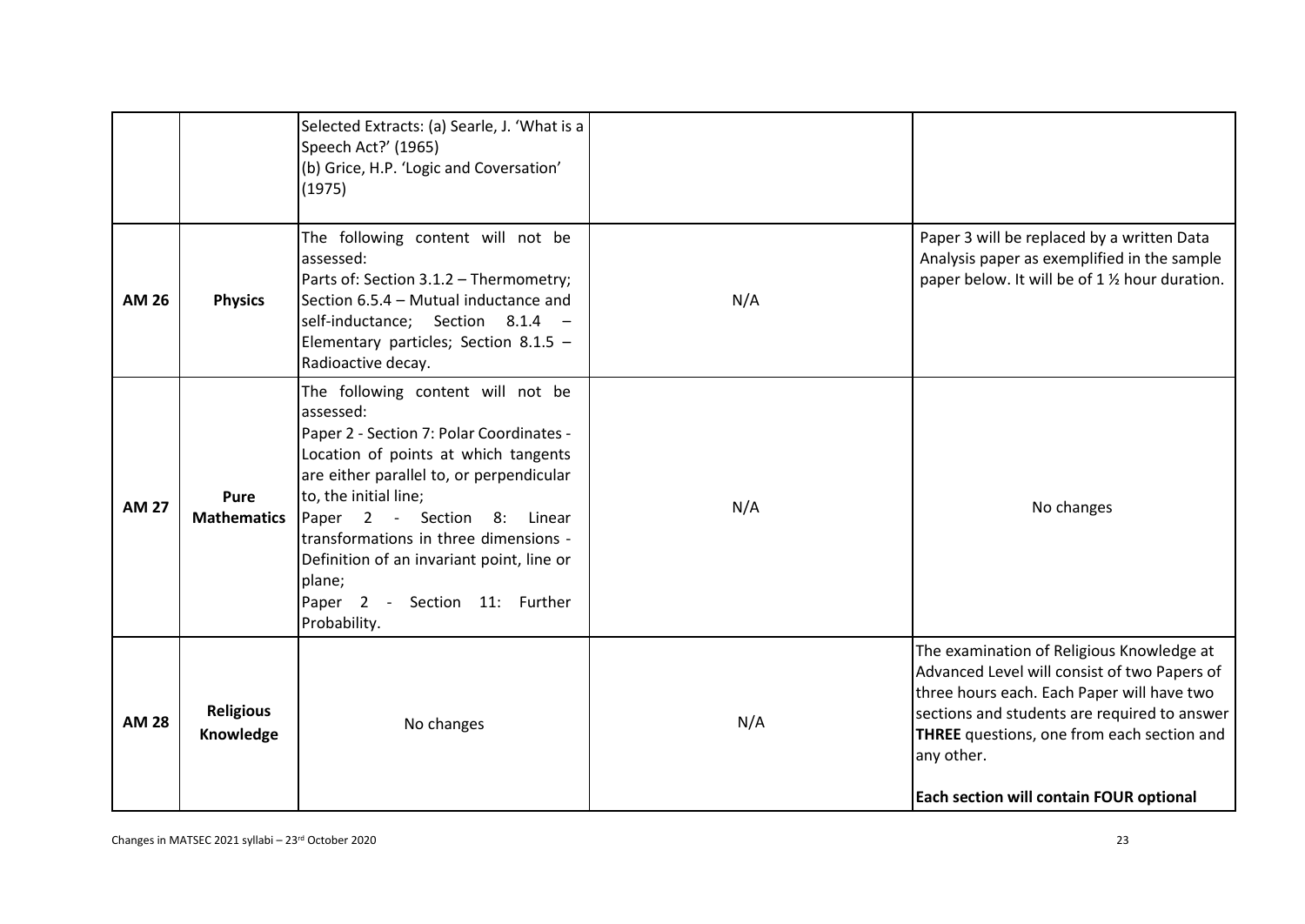|              |                |                                                                                                                                                                                                                                                                                                                                                                                                                                                                                                                                                                                                                                                                                                                                                                                                                          |     | questions.                                                                                                                                                   |
|--------------|----------------|--------------------------------------------------------------------------------------------------------------------------------------------------------------------------------------------------------------------------------------------------------------------------------------------------------------------------------------------------------------------------------------------------------------------------------------------------------------------------------------------------------------------------------------------------------------------------------------------------------------------------------------------------------------------------------------------------------------------------------------------------------------------------------------------------------------------------|-----|--------------------------------------------------------------------------------------------------------------------------------------------------------------|
|              |                |                                                                                                                                                                                                                                                                                                                                                                                                                                                                                                                                                                                                                                                                                                                                                                                                                          |     |                                                                                                                                                              |
| <b>AM 30</b> | Sociology      | The following topic will not be<br>assessed;<br>Thematic Area 8: Race, Ethnicity and<br>Migration                                                                                                                                                                                                                                                                                                                                                                                                                                                                                                                                                                                                                                                                                                                        | N/A | Paper 3 will be based on Thematic Areas 5 to<br>7 and will have 4 questions from which<br>candidates will choose 2. Each question will<br>carry equal marks. |
| <b>AM 31</b> | <b>Spanish</b> | The Subjunctive (except for Present<br>Subjunctive) and Passive Voice will be<br>omitted from the syllabus.<br>No Direct and Indirect Speech exercise<br>will feature in the exam.<br>Spanish<br>and<br>Spanish-American<br>Intercultural Knowledge Section:<br>The Latin American context in culture<br>topics 8 and 9 will be removed and only<br>the Spanish context will be emphasized.<br>The culture topics; 5, 6 and 10 will be<br>omitted. Marks are not affected.<br>The first point in the syllabus,<br>"Información<br>general,<br>geográfica,<br>lingüística y estadística sobre España e<br>Hispanoamérica." will<br>change<br>tol<br>Información<br>general,<br>geográfica<br>lingüística<br>sobre<br>España<br>Hispanoamérica."<br>Paper II; Language-use exercises:<br>The sentence in the syllabus "The | N/A | The oral component will be omitted. Full<br>marks will be awarded.                                                                                           |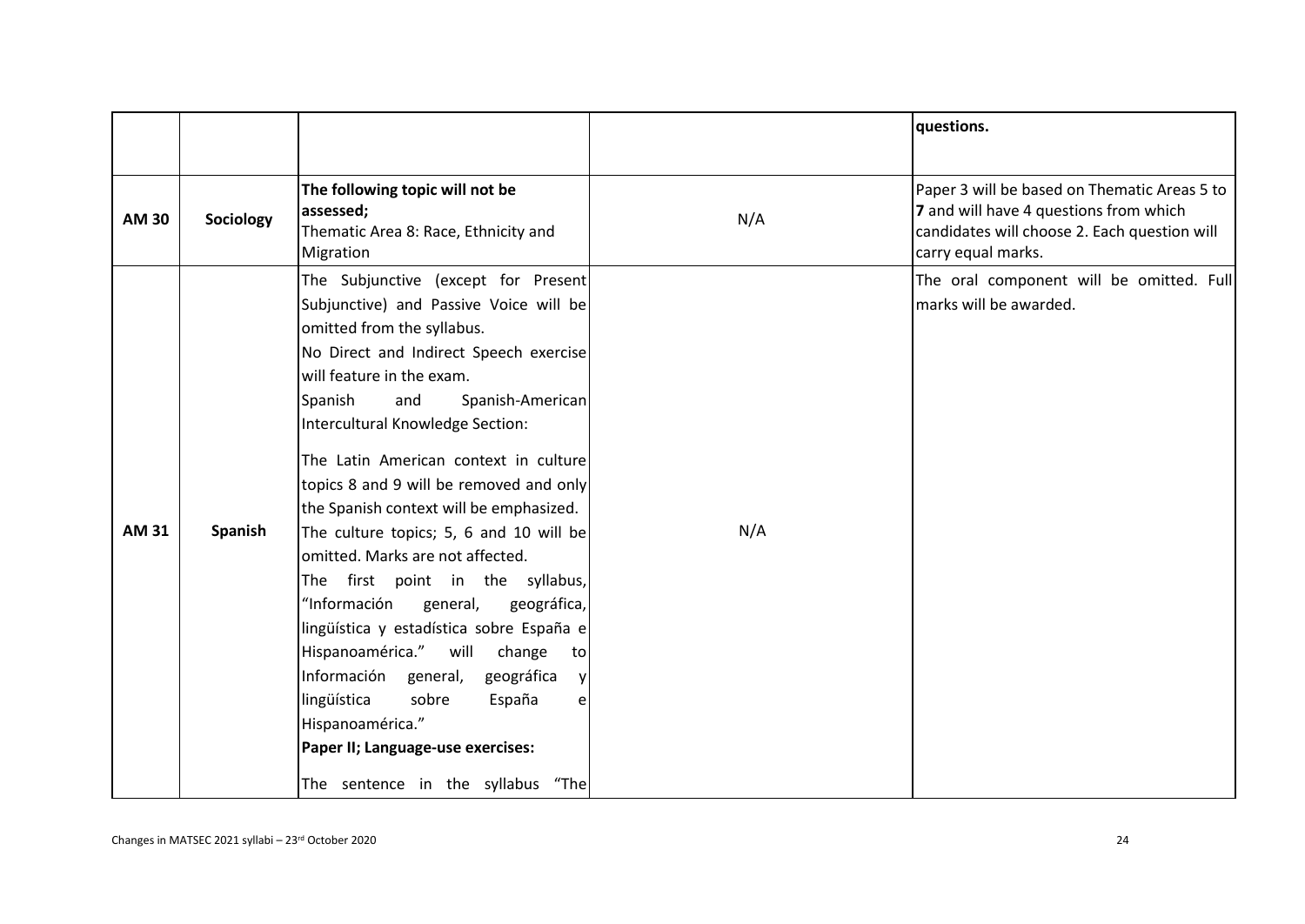|              |                                   | exercises in this task may include:<br>transformation, substitution, sentence<br>completion, recognition of functions, gap<br>filling, editing, etc." will change to "The<br>exercises in this task may include:<br>grammatical transformation,<br>lexical<br>substitution and sentence completion." |                                                  |                                                                                                                                                                                                                                                                                                                                                                                                                    |
|--------------|-----------------------------------|------------------------------------------------------------------------------------------------------------------------------------------------------------------------------------------------------------------------------------------------------------------------------------------------------|--------------------------------------------------|--------------------------------------------------------------------------------------------------------------------------------------------------------------------------------------------------------------------------------------------------------------------------------------------------------------------------------------------------------------------------------------------------------------------|
| <b>AM 32</b> | <b>Theatre and</b><br>Performance | No Devised Collective Performance<br>In Section 6.1.3 Modern Theatre and<br>Popular Entertainment the removal of<br>the following two areas of study:<br>b. Reactions to realism and naturalism<br>d. Theatre and the Avant-Garde                                                                    | Change in Logbook to reflect Solo<br>Performance | <b>Section A: Live Theatre Evaluation</b><br>Students are allowed to view and write about<br>live/recorded digital/televised performances.<br><b>Solo Performance:</b><br>The solo performance will not be assessed<br>live but a recording of the candidate's<br>performance will be submitted to MATSEC.<br>Students need to select recording space for<br>Solo Performance (either home or school<br>ambience). |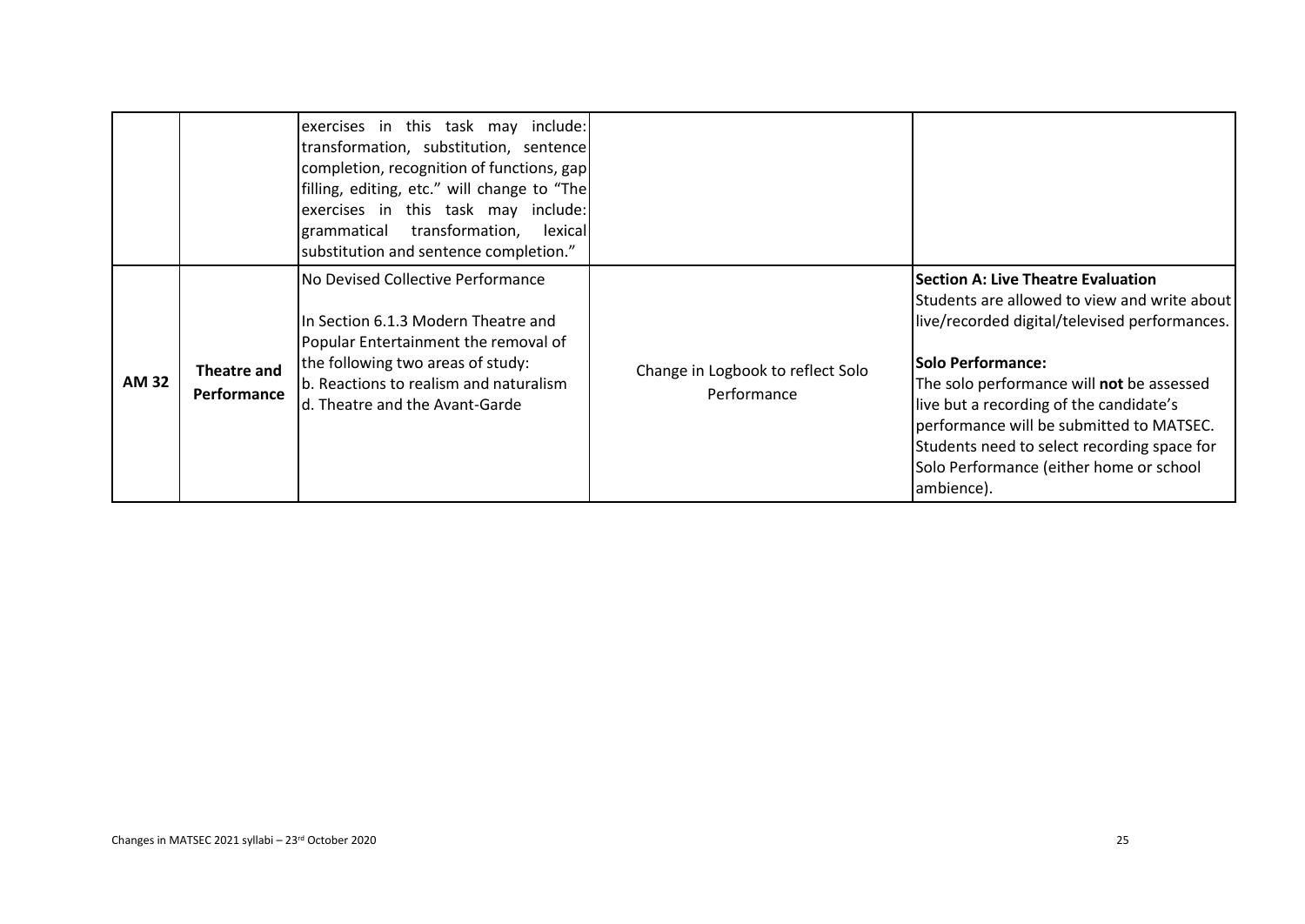| Subject<br>Code | <b>Subject</b>                       | <b>Changes in Subject Content</b>                                                                                                                                                                                                                                                                                                                                                                                                                                                                                                                                                                                                                                                                                                                                                                                          | <b>Changes in Coursework</b> | <b>Changes in Exam Paper(s)</b>                                                                                                                                                                                                                                                                                                                                                                                                                                                                                                                                                                                                                                                                                                                                                                                                                                                                                                      |
|-----------------|--------------------------------------|----------------------------------------------------------------------------------------------------------------------------------------------------------------------------------------------------------------------------------------------------------------------------------------------------------------------------------------------------------------------------------------------------------------------------------------------------------------------------------------------------------------------------------------------------------------------------------------------------------------------------------------------------------------------------------------------------------------------------------------------------------------------------------------------------------------------------|------------------------------|--------------------------------------------------------------------------------------------------------------------------------------------------------------------------------------------------------------------------------------------------------------------------------------------------------------------------------------------------------------------------------------------------------------------------------------------------------------------------------------------------------------------------------------------------------------------------------------------------------------------------------------------------------------------------------------------------------------------------------------------------------------------------------------------------------------------------------------------------------------------------------------------------------------------------------------|
| <b>IM 01</b>    | <b>Accounting</b>                    | The following topics will not be<br>assessed:<br>Knowledge of the following-allowance<br>for trade receivables (both specific and<br>general).<br><b>Interpretation of Financial Statements-</b><br>Interpretation by means of ratio analysis<br>assisting the appraisal of liquidity and<br>profitability.<br>Marginal Costing - The concept of<br>contribution; Calculation of: the margin<br>of safety, the contribution/sales ratio,<br>the break-even point; The traditional<br>break-even chart; Limitations of break-<br>even analysis. Reconciliation between<br>profits emerging from absorption costing<br>and marginal costing methods are NOT<br>examinable.<br>Budgeting-Definition and scope of a<br>BUDGET; Preparation of a simple cash<br>budget ONLY for a maximum of four<br>months.<br><b>Appendix</b> | N/A                          | To amend as per below;<br>Section A (20 marks): Five theoretical<br>questions from a choice of seven<br>questions, spread over a number of topics<br>within the syllabus. Each question carries<br>4 marks.<br>Section B (30 marks): One compulsory<br>question assessing financial accounting.<br>Candidates are requested to produce a set<br>of financial statements from a given trial<br>balance. This question may assess sole<br>traders, companies and manufacturing<br>concerns. (No changes)<br>Section C (25 marks): Three questions out<br>of which candidates must answer one.<br>This section assesses all financial<br>accounting topics, excluding the<br>preparation of a full set of financial<br>statements from a given trial balance.<br>Section D (25 marks): Two questions out<br>of which candidates must answer one.<br>This section assesses all cost and<br>management accounting topics. (No<br>changes) |
| <b>IM02</b>     | <b>Applied</b><br><b>Mathematics</b> | No changes                                                                                                                                                                                                                                                                                                                                                                                                                                                                                                                                                                                                                                                                                                                                                                                                                 | N/A                          | No changes                                                                                                                                                                                                                                                                                                                                                                                                                                                                                                                                                                                                                                                                                                                                                                                                                                                                                                                           |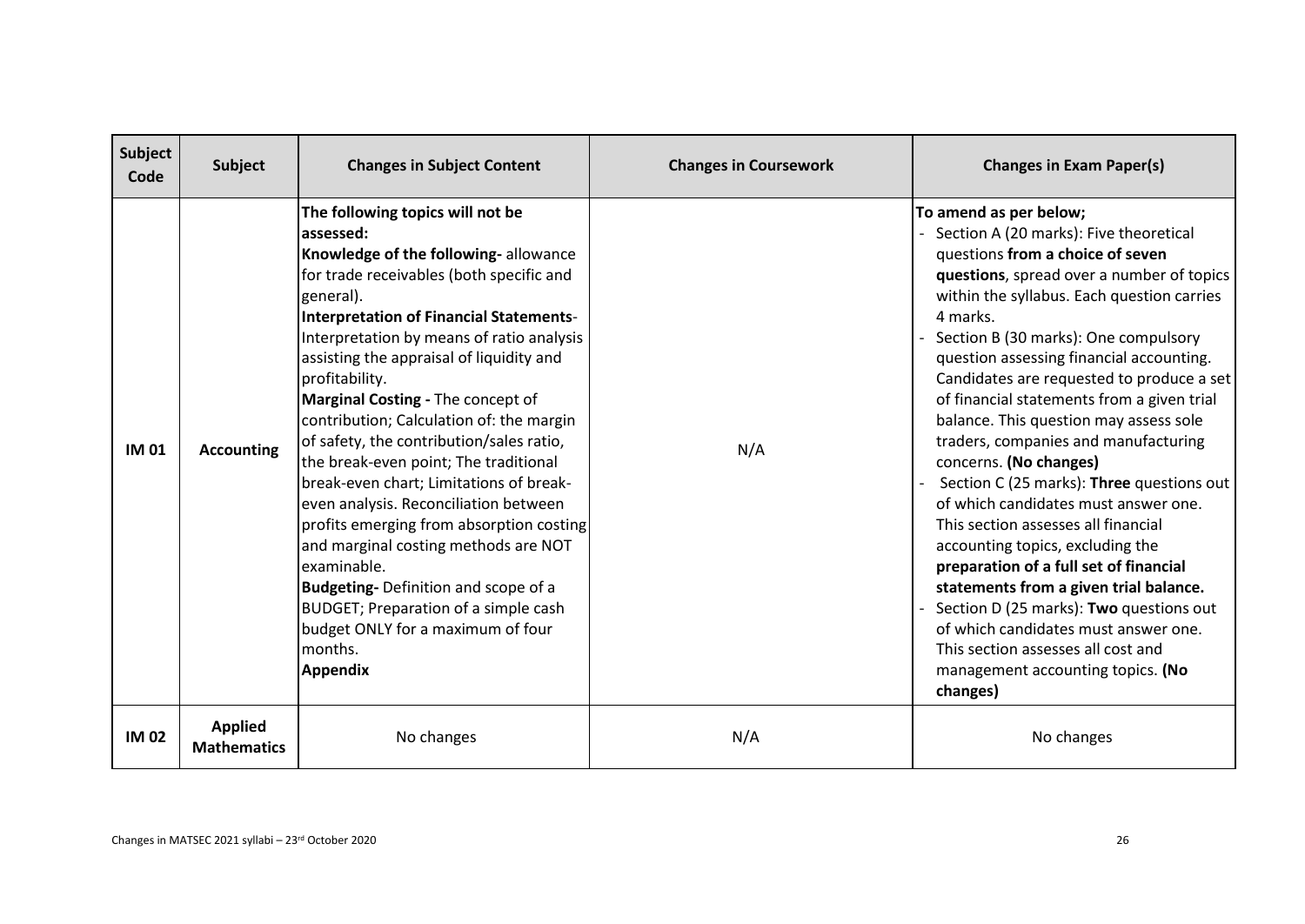| <b>IM03</b>  | <b>Arabic</b>  | N/A                                                                                                                            | N/A                                                                                                                                                                                                                                                                                                                                                                                                                                                                                                                                                                                                                                                                                                             | Candidates will not be assessed in the oral<br>component; therefore, full marks will be<br>awarded (5 marks).<br>The Listening Comprehension section (15<br>marks) will not be assessed and full marks will<br>be awarded. |
|--------------|----------------|--------------------------------------------------------------------------------------------------------------------------------|-----------------------------------------------------------------------------------------------------------------------------------------------------------------------------------------------------------------------------------------------------------------------------------------------------------------------------------------------------------------------------------------------------------------------------------------------------------------------------------------------------------------------------------------------------------------------------------------------------------------------------------------------------------------------------------------------------------------|----------------------------------------------------------------------------------------------------------------------------------------------------------------------------------------------------------------------------|
| <b>IM04</b>  | Art            | No changes                                                                                                                     | The personal study is not compulsory but<br>may be included as part of the portfolio if<br>one wishes. In the portfolio "at least SEVEN<br>finished works must be included with other<br>research and preparatory studies and<br>photographic documentation. All portfolio<br>material (finished works, research,<br>preparatory studies, etc.) must be presented<br>on SEVEN A2 sheets" to which now have<br>been added the FIVE sheets which in the<br>syllabus were previously assigned for the<br>personal study. Therefore, the portfolio<br>should now be presented on a maximum<br>of 12 (A2) sheets. The weighting of marks<br>(7.5) would go to the portfolio (therefore<br>$10\% + 7.5\% = 17.5\%$ ). | A wider choice given in Part II - Section B:<br>History of Art - Critical Analysis - from 6<br>options to 8.                                                                                                               |
| <b>IM 05</b> | <b>Biology</b> | No changes                                                                                                                     | N/A                                                                                                                                                                                                                                                                                                                                                                                                                                                                                                                                                                                                                                                                                                             | No changes                                                                                                                                                                                                                 |
| <b>IM 06</b> | Chemistry      | The following content will not be<br>assessed:<br>Section 8.2: Formation of ammonia<br>from its elements (Haber process) as an | N/A                                                                                                                                                                                                                                                                                                                                                                                                                                                                                                                                                                                                                                                                                                             | No changes                                                                                                                                                                                                                 |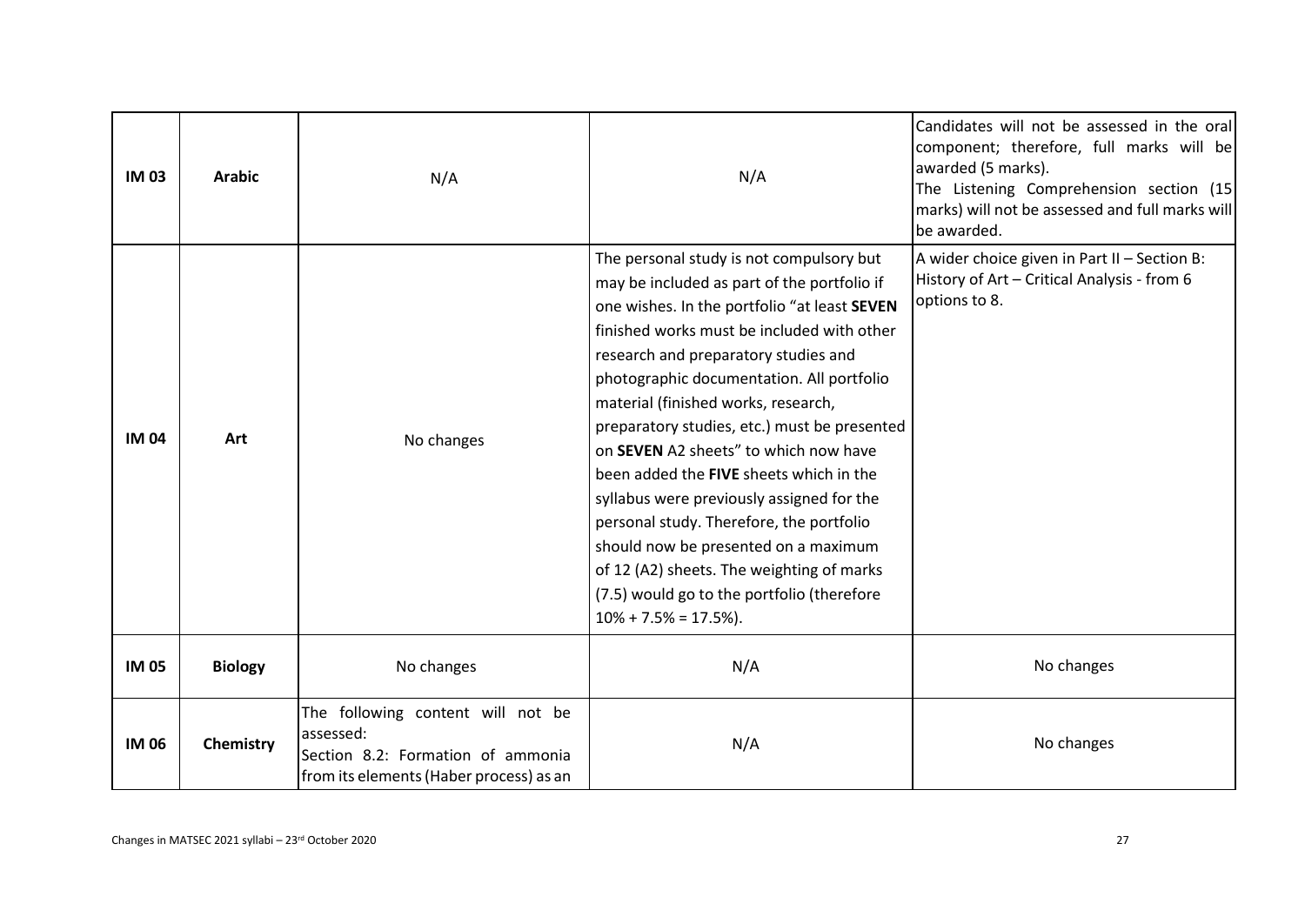|              |                                             | industrial application of a reversible<br>process;<br>Section 10.2: K <sub>a</sub> and K <sub>b</sub> . Ionic product of<br>water, K <sub>w</sub> ;<br>Section 12: all;<br>Section 16.1: all;<br>To add a note to:<br>Section 8.2: "Numerical calculations<br>will only be set on Kc."                             |                                                           |                                                                                                                                                                                                                    |
|--------------|---------------------------------------------|--------------------------------------------------------------------------------------------------------------------------------------------------------------------------------------------------------------------------------------------------------------------------------------------------------------------|-----------------------------------------------------------|--------------------------------------------------------------------------------------------------------------------------------------------------------------------------------------------------------------------|
| <b>IM 07</b> | <b>Computing</b>                            | No changes                                                                                                                                                                                                                                                                                                         | Candidates are not expected to present any<br>coursework. | Section A - No JAVA questions will be set; 10<br>questions of 8 marks each instead of 6<br>marks.<br>Section B - One compulsory JAVA Question -<br>20 marks.                                                       |
| <b>IM08</b>  | <b>Economics</b>                            | To omit;<br>All topic- Monetary Policy and the<br>Central Bank.                                                                                                                                                                                                                                                    | N/A                                                       | The compulsory case study carrying 20% in<br>section A will be based on ONE of the topics<br>below:<br>- The Price Mechanism: Demand and Supply<br>(excluding market failure); and<br>- Measuring national income. |
| <b>IM09</b>  | Eng. Drawing &<br><b>Graphical</b><br>Comm. | The following content will not be<br>assessed:<br>$1.1.1 -$ "The parabolic evolute", "The<br>elliptical evolute" and "The hyperbolic<br>evolute".<br>$1.1.2 -$ "trochoids";<br>1.1.3 - "The design of a rack and pinion";<br>1.1.4 - "Watt's straight line motion";<br>1.1.5 - "or vice versa" (end of last line); | N/A                                                       | Section A - 6 questions to choose 4;<br>Section B - 3 questions to choose 1;<br>Section C - 3 questions to choose 1.                                                                                               |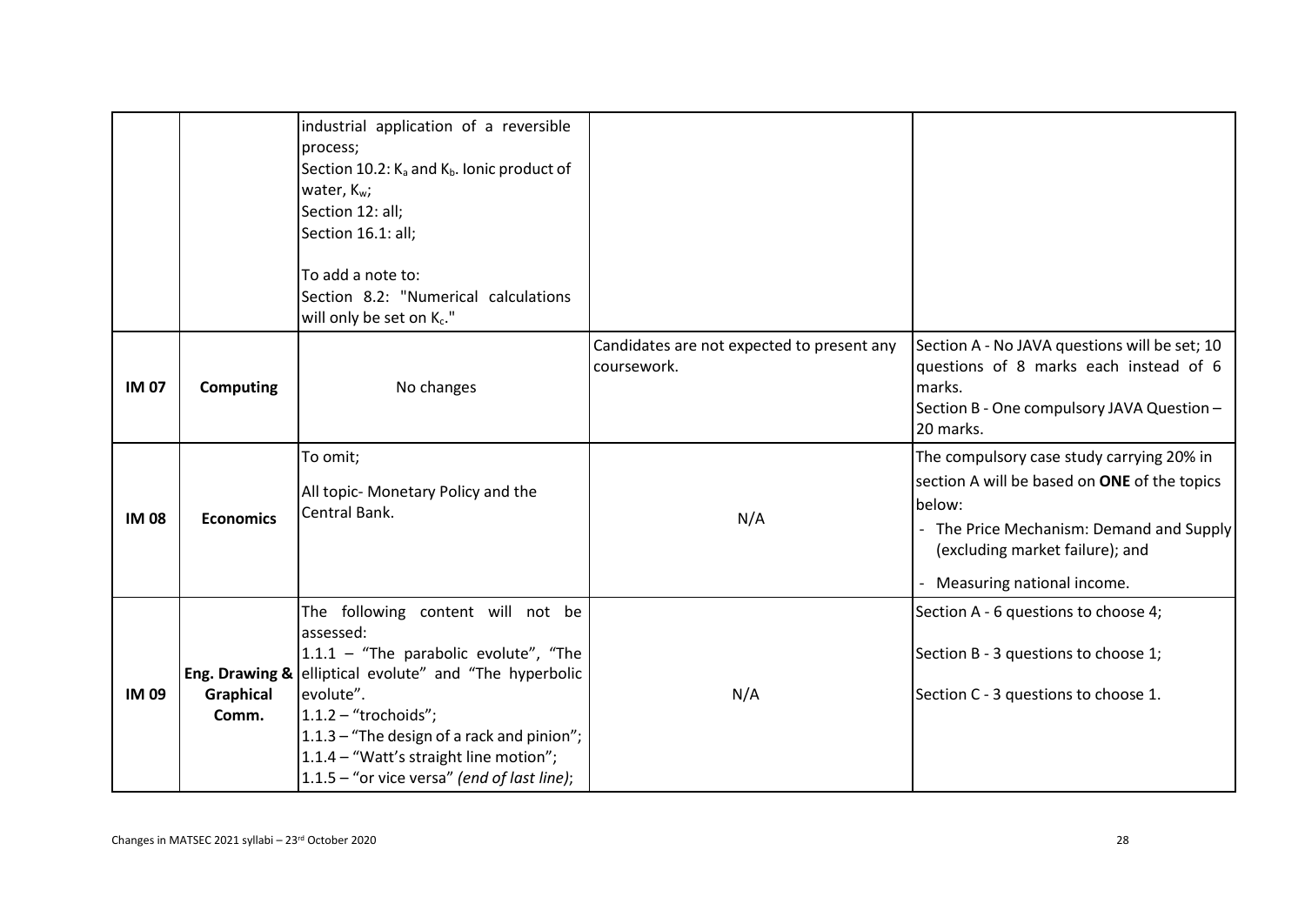|              |                | $1.1.6$ - "cantilevers";<br>1.2.5 - Pyramids to be removed from all<br>section;<br>$1.2.7 - "pentagons";$<br>1.2.9 - "square threads";<br>$1.2.10 -$ "with the use of isometric<br>scale";<br>$2.1.3 - d$ ) "Spokes";<br>3.2 - "isometric drawing"<br>$3.4 - All section.$<br>Note also:<br>1.1.1 - The centres of curvature for each<br>conic are not examinable.                                   |     |                                                                                                                                                                                                    |
|--------------|----------------|------------------------------------------------------------------------------------------------------------------------------------------------------------------------------------------------------------------------------------------------------------------------------------------------------------------------------------------------------------------------------------------------------|-----|----------------------------------------------------------------------------------------------------------------------------------------------------------------------------------------------------|
|              |                | $1.2.5$ - Cylinders and cones to be<br>considered resting on their base;<br>1.2.8 - "Right geometrical solids " to be<br>replaced by "Spheres, right cylinders and<br>right cones resting on their base  "<br>2.2 d) To change shaft bearings to shaft<br>radial bearings: trust bearings excluded.<br>2.3 b) To be of a maximum of 8 parts<br>3.2 Local habitat should be local interior<br>habitat |     |                                                                                                                                                                                                    |
| <b>IM 10</b> | <b>English</b> | Writing:<br>Section C.1.5 has been removed from<br>the syllabus.<br>Literary Awareness:<br>The Gobbet question will feature one of                                                                                                                                                                                                                                                                   | N/A | Oral:<br>The oral exam will not be held. Candidates<br>will be awarded full marks (10 marks) in this<br>component.<br><b>Literary Awareness:</b><br>The general literature essay question will not |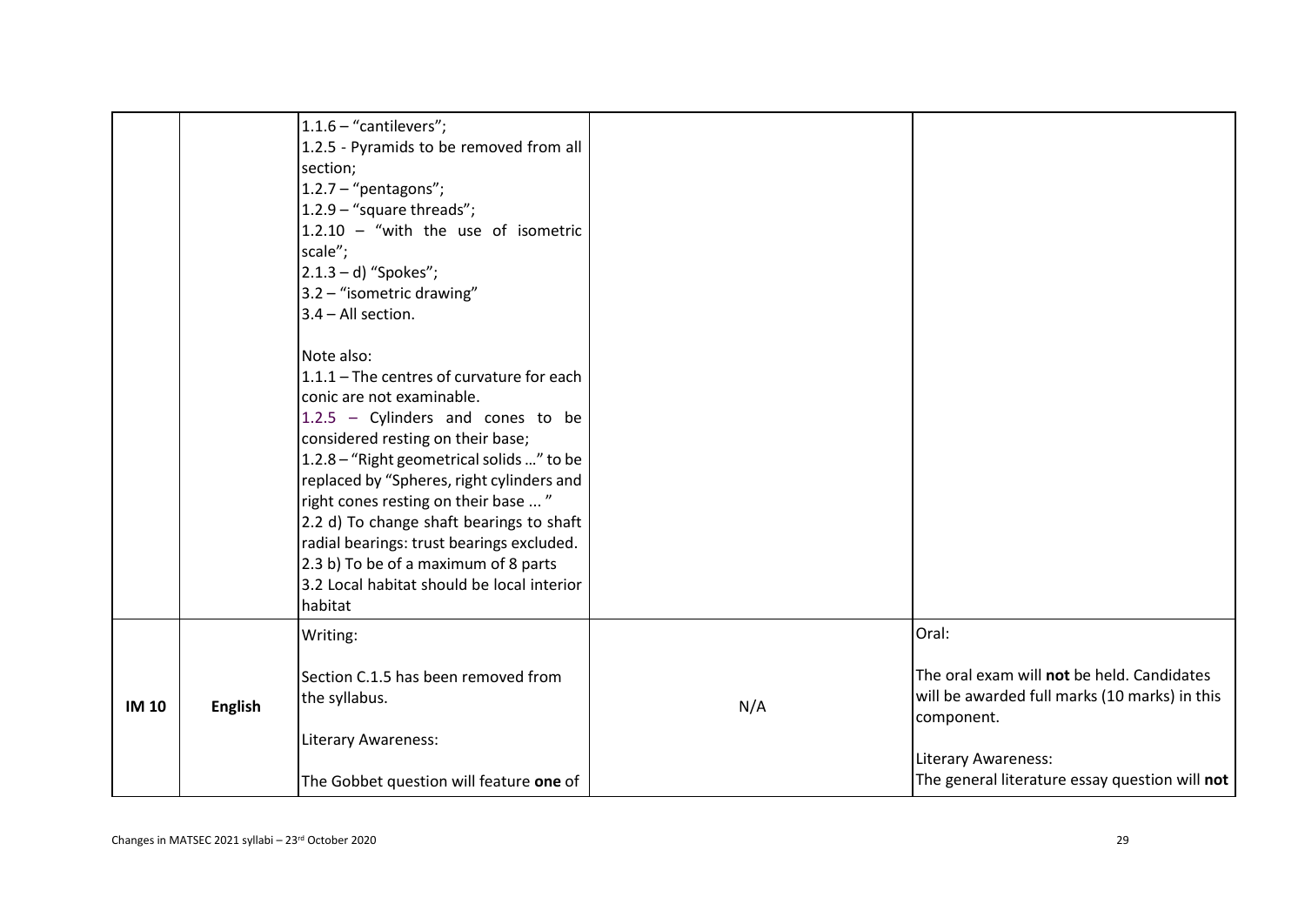|              |                                 | the following 4 short stories:<br>The Rough Crossing<br>The Drover's Wife<br>Teddy Bear's Picnic<br>Mother's Help |     | include any specific short story titles.                                                                                                                                                                                                                            |
|--------------|---------------------------------|-------------------------------------------------------------------------------------------------------------------|-----|---------------------------------------------------------------------------------------------------------------------------------------------------------------------------------------------------------------------------------------------------------------------|
| <b>IM 11</b> | Environmental<br><b>Science</b> | The following content will not be<br>assessed:<br>Unit 3: Water Pollution                                         | N/A | No changes                                                                                                                                                                                                                                                          |
| <b>IM 12</b> | <b>French</b>                   | N/A                                                                                                               | N/A | The Oral<br>Candidates will not be assessed in this<br>component. Therefore, full marks will be<br>awarded (25 marks).<br>The Written Exam<br>Titles given for the composition task will be<br>less specific and topics will be easily<br>accessible by candidates. |
| <b>IM 13</b> | Geography                       | No changes                                                                                                        | N/A | The paper will be divided into two sections of<br>FIVE questions each instead of the customary<br>four. A total of FOUR questions need to be<br>answered. Candidates must attempt TWO<br>questions from each section.                                               |
| <b>IM 14</b> | German                          | N/A                                                                                                               | N/A | The Oral<br>Candidates will not be assessed in this<br>component. Therefore, full marks will be<br>awarded (20 marks).<br>Paper II                                                                                                                                  |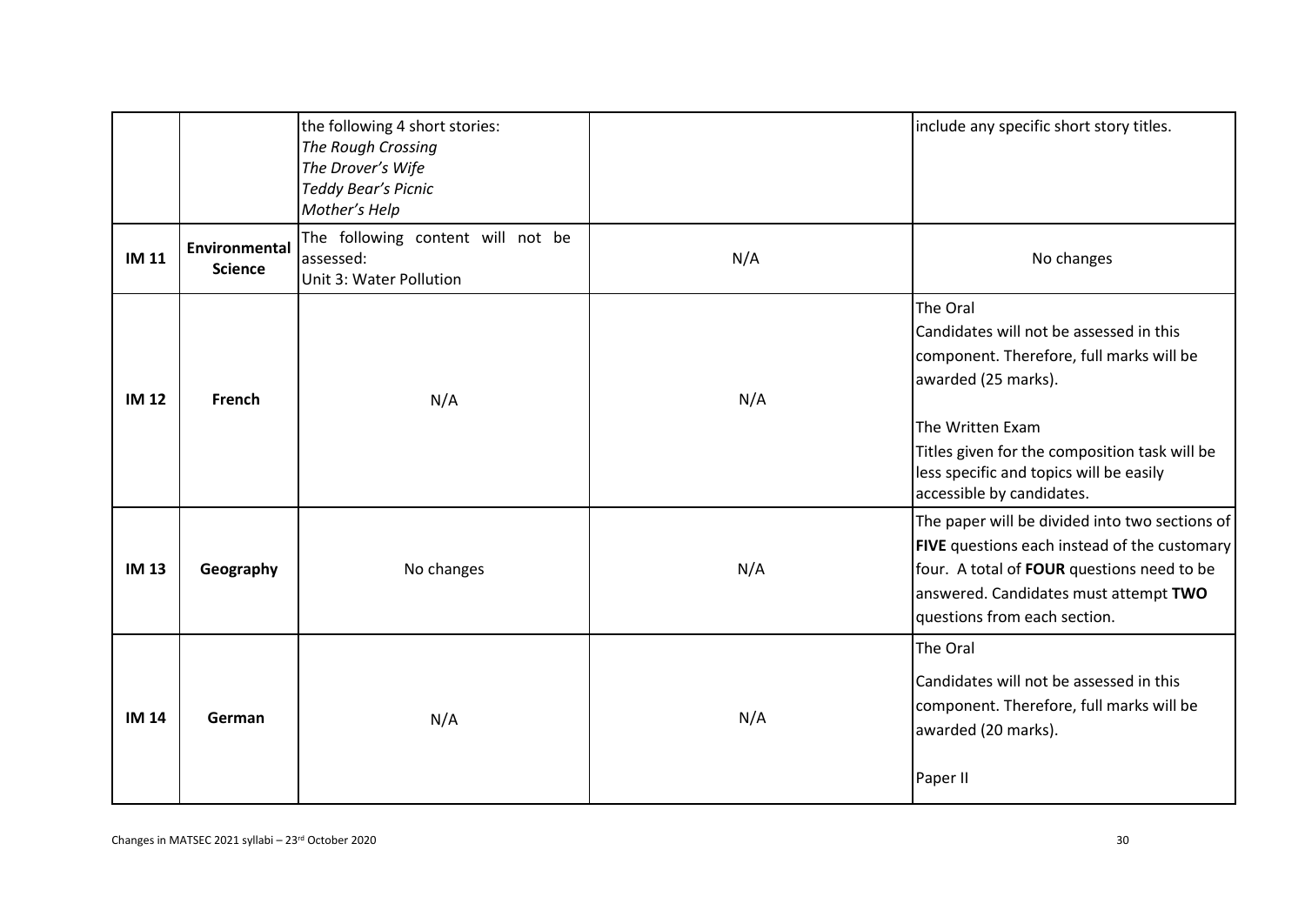|              |                                      |                                                                                                                                                                                                                                       |     | Part II Communicative Writing- The letter of<br>complaint will be removed and no task of this<br>genre will be set. Candidates will be<br>presented with two letters (a letter of<br>application and a newspaper contribution)<br>and they shall choose one. 10 marks are to<br>remain the same.<br>Part III Reading Comprehension- This part will<br>remain the same. However, the subjunctive II<br>(in syllabus) will not be tested.<br>Part IV Grammar- This part will remain the<br>same. However, the subjunctive II (in<br>syllabus) will not be tested. |
|--------------|--------------------------------------|---------------------------------------------------------------------------------------------------------------------------------------------------------------------------------------------------------------------------------------|-----|-----------------------------------------------------------------------------------------------------------------------------------------------------------------------------------------------------------------------------------------------------------------------------------------------------------------------------------------------------------------------------------------------------------------------------------------------------------------------------------------------------------------------------------------------------------------|
| <b>IM 17</b> | <b>History</b>                       | The following content will be amended;<br>Revolutions and Nationalism in Europe,<br>1789-1900<br>The following topics will not be<br>assessed:<br>The Russian Revolutions, 1905, 1917<br>Balkan Wars, 1912 and 1913<br>Causes of WW 1 | N/A | Changes to number of optional questions in<br>Section A:<br>Section A will contain four essay questions<br>on each of the two topics and candidates will<br>be asked to<br>answer ONE question on each topic.<br>Questions in Section B should be of a more<br>general type:<br>Section B will contain two document<br>questions on each of the two topics and<br>candidates will be asked to answer ONE<br>question on each topic.                                                                                                                             |
| <b>IM 18</b> | Home Econ. &<br><b>Human Ecology</b> | No changes                                                                                                                                                                                                                            | N/A | No changes                                                                                                                                                                                                                                                                                                                                                                                                                                                                                                                                                      |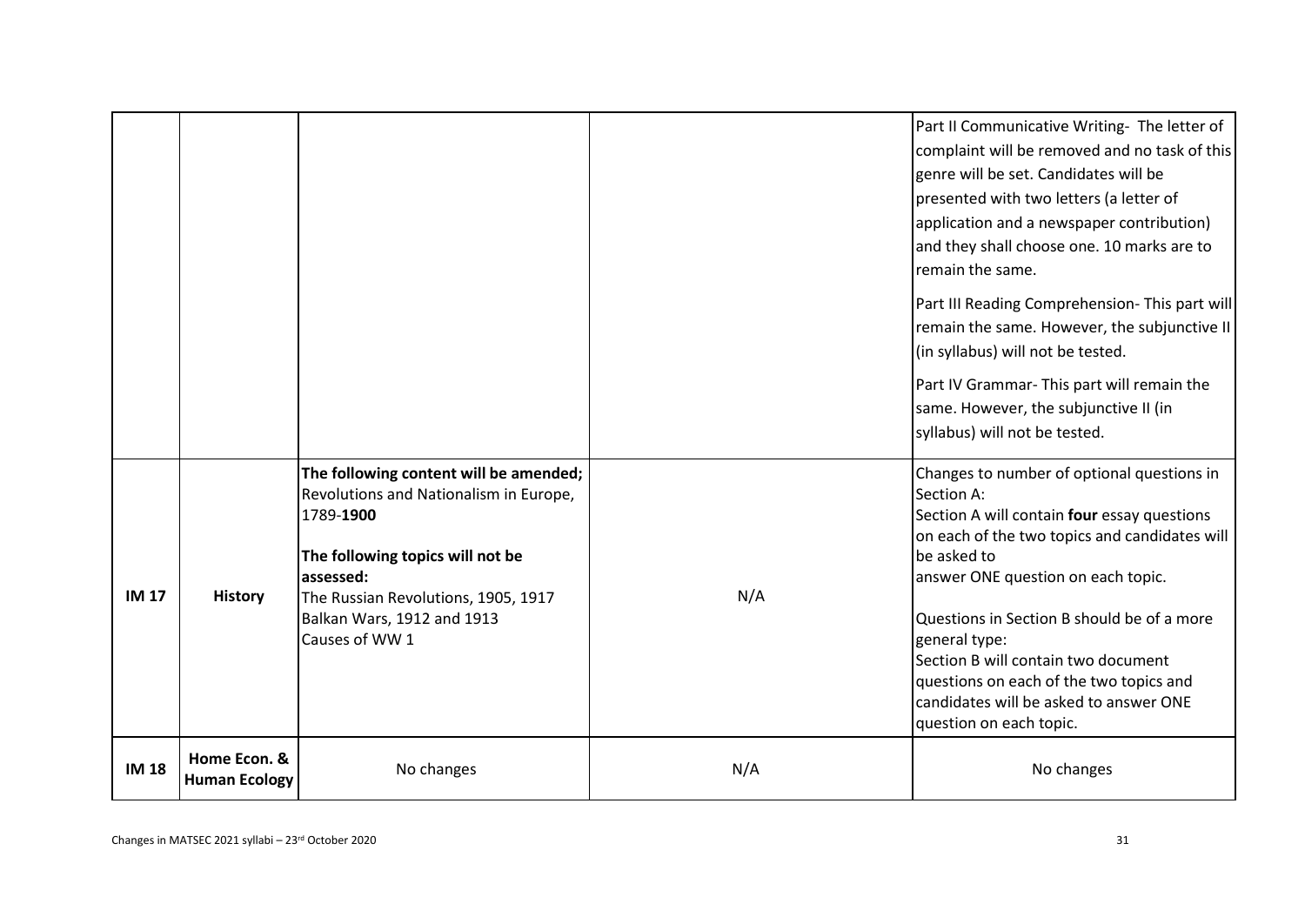| <b>IM 19</b> | Information<br><b>Technology</b> | No changes                                                                           | Candidates are not expected to present<br>coursework. Full marks will be awarded. | No changes                                                                                                                                                                                                                                                                                                                                                                                                                                                                                                                                        |
|--------------|----------------------------------|--------------------------------------------------------------------------------------|-----------------------------------------------------------------------------------|---------------------------------------------------------------------------------------------------------------------------------------------------------------------------------------------------------------------------------------------------------------------------------------------------------------------------------------------------------------------------------------------------------------------------------------------------------------------------------------------------------------------------------------------------|
| <b>IM 20</b> | Italian                          | N/A                                                                                  | N/A                                                                               | The Oral<br>Candidates will not be assessed in this<br>component. Therefore, full marks will be<br>awarded (20 marks).                                                                                                                                                                                                                                                                                                                                                                                                                            |
| <b>IM 22</b> | Il-Malti                         | N/A                                                                                  | N/A                                                                               | L-oral<br>Il-kandidati mhumiex se jkunu assessjati fit-<br>taqsima<br>tal-oral. Il-marki ghal din it-taqsima (15 -il<br>marka) se jinghataw kollha.<br>L-eżami tal-Kitba<br>Taqsima Ċ - It-titli li se jiġu ppreżentati fl-<br>eżami se jkunu miftuħa u mhux speċifiċi. Il-<br>kandidat se jithalla jaghżel hu liema xoghlijiet<br>letterarji se juża sabiex jorbot mat-titlu.<br>Il-Mistoqsijiet ma jkunux jassessjaw it-ton u l-<br>lingwagg figurattiv.<br>Taqsima D - Il-Mistoqsijiet ma jkunux<br>jassessjaw it-ton u l-lingwagg figurattiv. |
| <b>IM 23</b> | <b>Marketing</b>                 | To omit the following content from the<br>topics:<br><b>H. DISTRIBUTION STRATEGY</b> | N/A                                                                               | No changes                                                                                                                                                                                                                                                                                                                                                                                                                                                                                                                                        |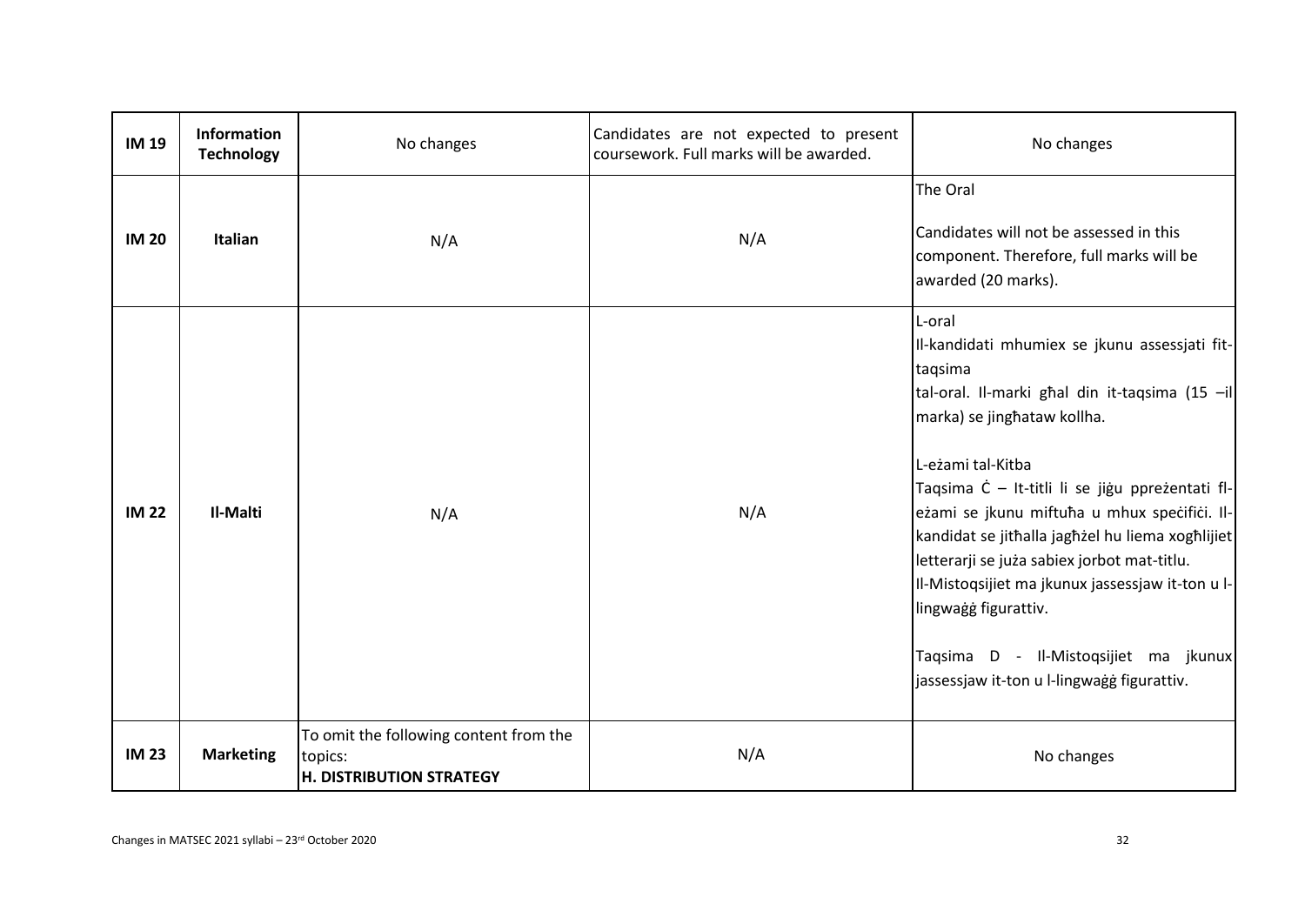|              |              | 2. Retailing<br>Types of retailers<br>a.<br><b>I. COMMUNICATIONS STRATEGY</b><br>2. Advertising<br><b>Evaluating advertising</b><br>c.<br>effectiveness and the return on<br>advertising investment.<br>5. Sales promotion<br>Growth of sales promotion<br>a.<br>6. Direct marketing |                                                                                                                                                                                        |                                                                                                                                                                                                                                                 |
|--------------|--------------|--------------------------------------------------------------------------------------------------------------------------------------------------------------------------------------------------------------------------------------------------------------------------------------|----------------------------------------------------------------------------------------------------------------------------------------------------------------------------------------|-------------------------------------------------------------------------------------------------------------------------------------------------------------------------------------------------------------------------------------------------|
|              |              | Benefits to buyers<br>b.<br>Benefits to sellers<br>c.                                                                                                                                                                                                                                |                                                                                                                                                                                        |                                                                                                                                                                                                                                                 |
| <b>IM 24</b> | <b>Music</b> | No changes                                                                                                                                                                                                                                                                           | Candidates handing in the Composition are<br>required to include in a recorded Self-<br>Presentation of maximum 2 minutes, in a<br>the candidates should discuss their<br>Composition. | Candidates will not be assessed on Part I<br>Musicianship - Section 1: (6+4 marks)<br>separate file on a DVD or Pen Drive; in which The performance section will be 10 minutes,<br>to be recorded and sent in to MATSEC on DVD<br>or Pen drive. |
| <b>IM 25</b> | Philosophy   | The following content will not be<br>assessed;<br>Part 4: The Internet and Society: How<br>Might We Act?                                                                                                                                                                             | N/A                                                                                                                                                                                    | Section B - Removal of the compulsory essay<br>question.<br>Section B covers Module 2 (Ethics and<br>Society).<br>Candidates will have to answer two (2)<br>questions from a choice of four (4).                                                |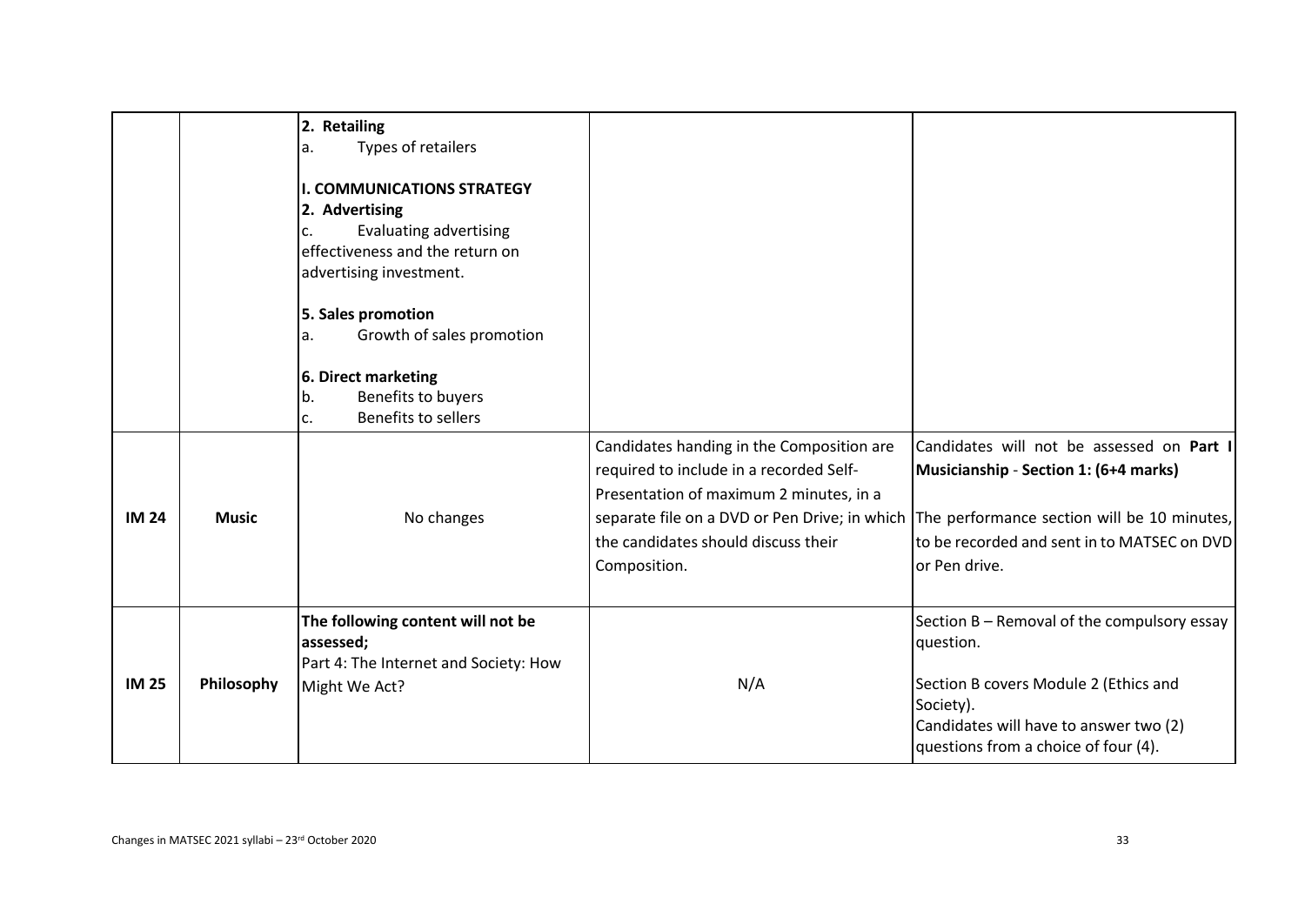| <b>IM 26</b> | <b>Physics</b>                | The following content will not be<br>assessed:<br>Parts of: Section 3.1.2 - Thermometry;<br>Section $6.4.4$ - Force on a charged<br>particle moving through a magnetic<br>field.                                                                 | N/A | No changes                                                                                                                                                                                                                                                                                    |
|--------------|-------------------------------|--------------------------------------------------------------------------------------------------------------------------------------------------------------------------------------------------------------------------------------------------|-----|-----------------------------------------------------------------------------------------------------------------------------------------------------------------------------------------------------------------------------------------------------------------------------------------------|
| <b>IM 27</b> | Pure<br><b>Mathematics</b>    | No changes                                                                                                                                                                                                                                       | N/A | No changes                                                                                                                                                                                                                                                                                    |
| <b>IM 28</b> | <b>Religious</b><br>Knowledge | No changes                                                                                                                                                                                                                                       | N/A | The examination will consist of a three-hour<br>paper.<br>Section A consists of FIFTEEN questions out<br>of which candidates are to answer TEN in<br>paragraph form.<br>In Section B another SIX questions will be<br>given, out of which candidates are to answer<br><b>THREE</b> in detail. |
| <b>IM30</b>  | Sociology                     | The following topic will not be<br>assessed;<br>Thematic Area 3 : Media and<br>Communication                                                                                                                                                     | N/A | No changes                                                                                                                                                                                                                                                                                    |
| <b>IM31</b>  | Spanish                       | The Subjunctive (except for Present<br>Subjunctive) and Passive Voice will be<br>omitted from the syllabus.<br>No Direct and Indirect Speech exercise<br>will feature in the exam.<br>The Imperative tense will be omitted<br>from the syllabus. | N/A | The oral component will be omitted. Full 30<br>marks will be awarded.                                                                                                                                                                                                                         |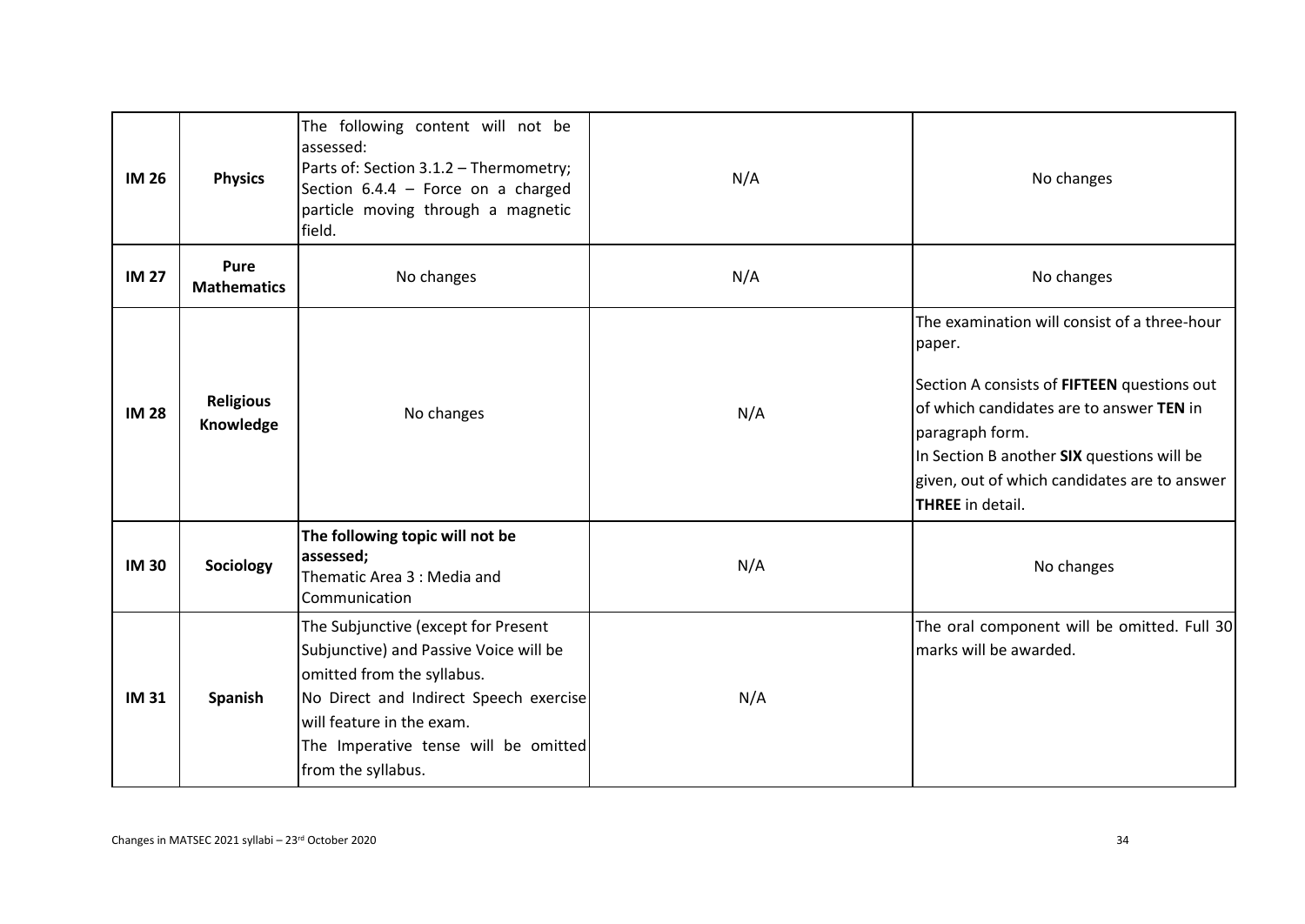| Written Paper; Reading Comprehension         |
|----------------------------------------------|
| Section:                                     |
| The sentence in the syllabus, "Subsection    |
| B.1 will present open-ended questions to     |
| test the candidate's ability to get the gist |
| of the text as well as to focus on           |
| particular facts and details of the same     |
| text." will change to "Subsection B.1 will   |
| present not less than 8 open-ended           |
| questions to test the candidate's ability    |
| to get the gist of the text as well as to    |
| focus on particular facts and details of the |
| same text." As to this, each question will   |
| have similar weighting.                      |
| The sentence in the syllabus "Subsection     |
| B.2 will present a variety of questioning    |
| styles to test language use in correlation   |
| with the text. The questions may vary and    |
| may include: gap-filling, word/phrase        |
| substitution and/or transformation,          |
| sentence completion, finding synonyms        |
| and/or antonyms." will change to             |
| "Subsection B.2 will present a variety of    |
| questioning styles to test language use in   |
| correlation with the text. The questions     |
| may vary and may include: gap-filling,       |
| word/phrase<br>substitution,<br>sentence     |
| completion and finding synonyms."            |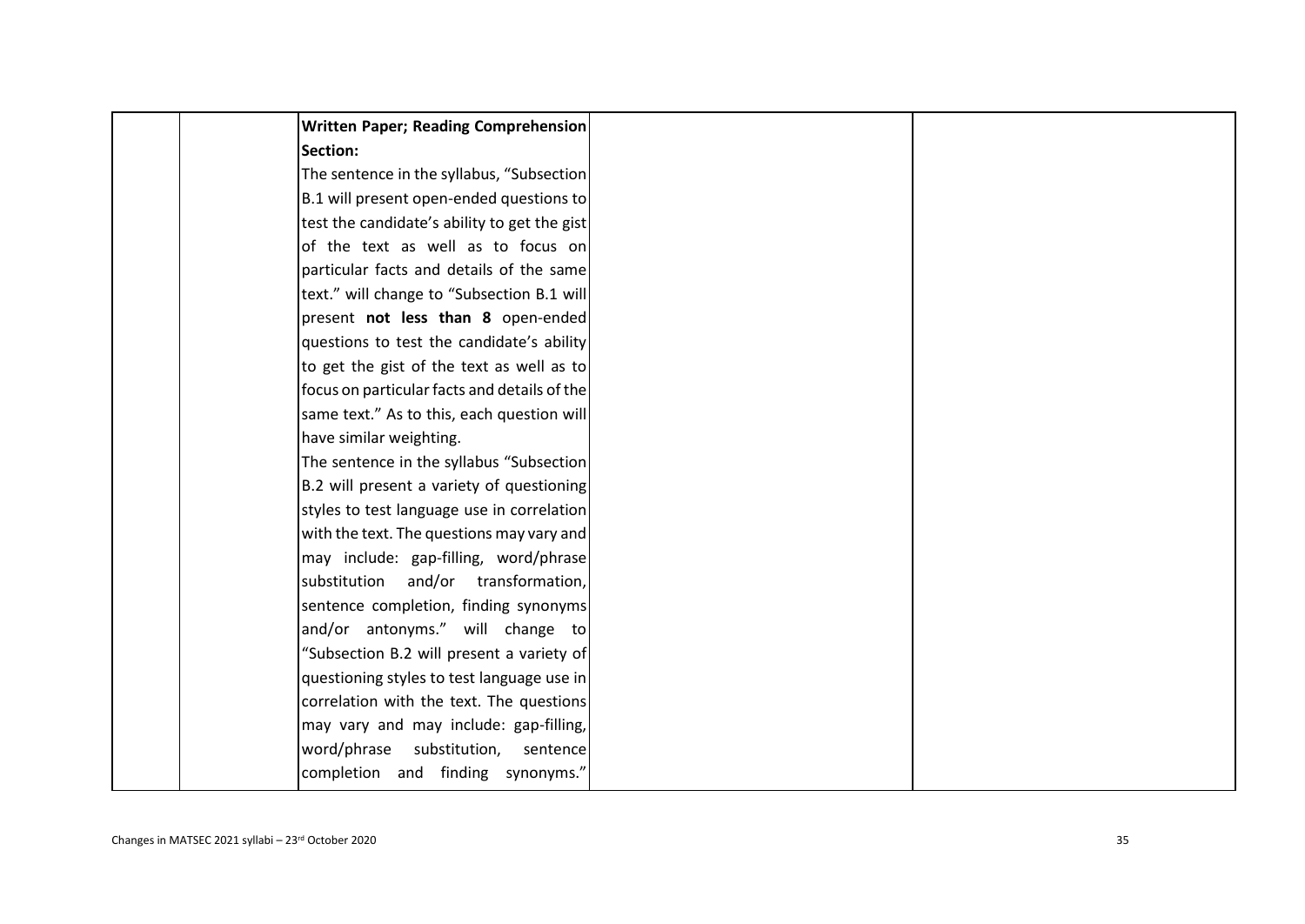|              |                                    | Antonyms and transformation will not<br>feature in an exercise.                                                                                                                                                                                                                                                                             |                                                                                                                 |                                                                                                                                                                                                  |
|--------------|------------------------------------|---------------------------------------------------------------------------------------------------------------------------------------------------------------------------------------------------------------------------------------------------------------------------------------------------------------------------------------------|-----------------------------------------------------------------------------------------------------------------|--------------------------------------------------------------------------------------------------------------------------------------------------------------------------------------------------|
| <b>IM32</b>  | <b>Systems of</b><br>Knowledge     | No changes                                                                                                                                                                                                                                                                                                                                  | - In total the task should comprise a<br>minimum of FIFTEEN hours.<br>- Maintain the mandatory 8 to 10 entries. | A choice of ONE question out of THREE is<br>provided within each section.                                                                                                                        |
| <b>IM33</b>  | <b>Classical</b><br><b>Studies</b> | No changes                                                                                                                                                                                                                                                                                                                                  | N/A                                                                                                             | No changes                                                                                                                                                                                       |
| <b>IM 34</b> | <b>Theatre and</b><br>Performance  | In Section 6.1.3 Theatre of Reforms,<br>Reactions, and Popular Entertainment<br>the removal of the following area of<br>study:<br>f. Theatre as popular entertainment - the<br>relevance of Broadway and West-End<br>theatre productions.                                                                                                   | Change in Logbook to reflect Solo<br>Performance                                                                | <b>Solo Performance:</b><br>The solo performance will not be assessed<br>live but a recording of the candidate's<br>performance will be submitted to MATSEC.                                     |
| <b>IM35</b>  | Psychology                         | To omit the following content;<br>From Module 2:<br>d) The cognitive approach<br>i. Perception<br>ii. Memory<br>From Module 3:<br>b) Understanding behaviour:<br>i. Describing, and exemplifying the<br>communication model.<br>ii. Defining and exemplifying non-verbal<br>behaviour and being able to<br>describe some typical non-verbal | N/A                                                                                                             | For both sections (A and B), candidates will<br>answer a compulsory question together with<br>another question from a given choice of<br><b>THREE</b> questions instead of the customary<br>two. |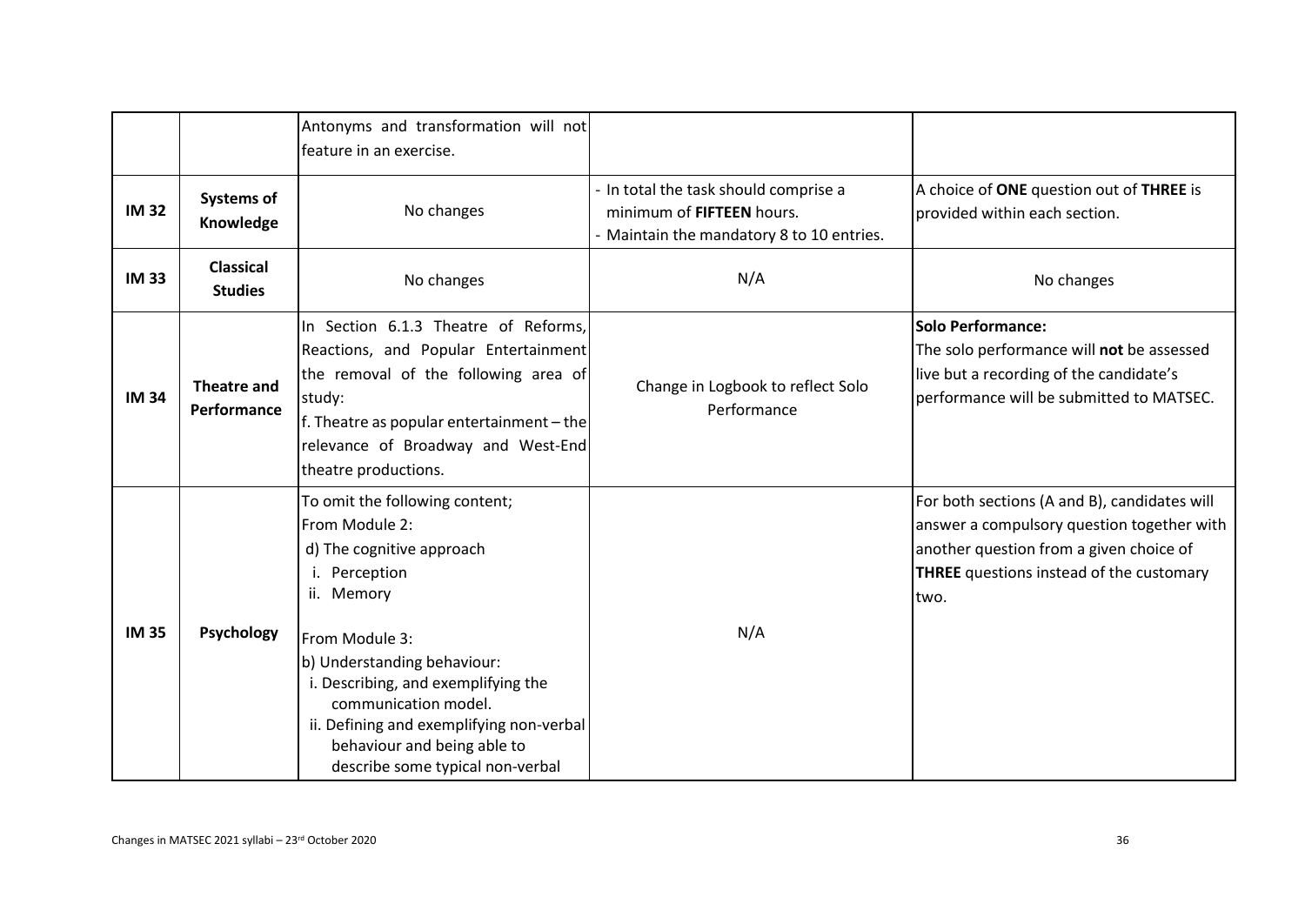|             |                                     | behaviours and what inner reality<br>they indicate.<br>iv. Introduction to groups: types of<br>groups, roles in a group, agendas in<br>a group, describing and exemplifying<br>task/person orientation, defining<br>and exemplifying process in groups.<br>v. how they communicate, what their<br>needs are, what groups they belong<br>to and how they behave in each.<br>From Module 5:<br><b>THEME 2: AGGRESSION</b><br>Introduction<br>la)<br>Development of Aggression:<br>b<br>Media influences<br>i.<br>Social learning theory<br>ii.<br>Biological approach<br>iii.<br>iv. Family processes<br>v. Frustration-Aggression hypothesis<br>c) Reducing Aggression: Fostering<br>empathy<br>i. Removing rewards<br>Eliminating coercive cycles<br>ii. |     |                                                                              |
|-------------|-------------------------------------|----------------------------------------------------------------------------------------------------------------------------------------------------------------------------------------------------------------------------------------------------------------------------------------------------------------------------------------------------------------------------------------------------------------------------------------------------------------------------------------------------------------------------------------------------------------------------------------------------------------------------------------------------------------------------------------------------------------------------------------------------------|-----|------------------------------------------------------------------------------|
| <b>IM36</b> | <b>Physical</b><br><b>Education</b> | In Module 1 candidates are to be<br>assessed by a means of a video analysis<br>on ONE sport (badminton) instead of the<br>customary two.                                                                                                                                                                                                                                                                                                                                                                                                                                                                                                                                                                                                                 | N/A | The practical component will not be assessed.<br>Full marks will be awarded. |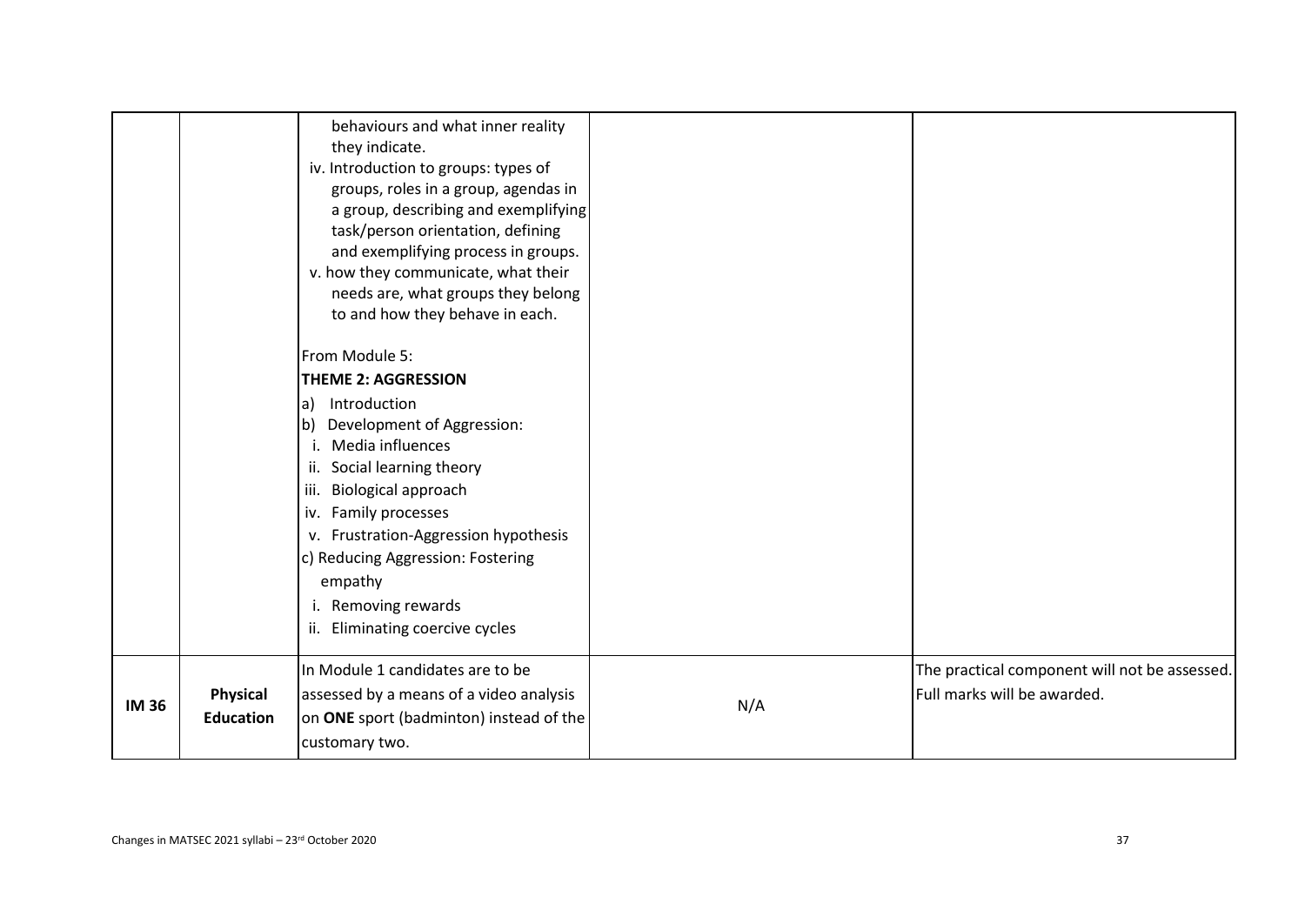| <b>Subject</b><br>Code | <b>Subject</b>    | <b>Changes in Subject Content</b>                                                                                                                                                                                                                                         | <b>Changes in Coursework</b>                                                                                                                                  | <b>Changes in Exam Paper(s)</b>                                                                                                                                                                                                                                                                                                                                                                                                                                                                                                                                                           |
|------------------------|-------------------|---------------------------------------------------------------------------------------------------------------------------------------------------------------------------------------------------------------------------------------------------------------------------|---------------------------------------------------------------------------------------------------------------------------------------------------------------|-------------------------------------------------------------------------------------------------------------------------------------------------------------------------------------------------------------------------------------------------------------------------------------------------------------------------------------------------------------------------------------------------------------------------------------------------------------------------------------------------------------------------------------------------------------------------------------------|
| SEAC <sub>01</sub>     | Retail            | Content in Unit 2 has been reduced to<br>what was covered in Assignment 1.<br>Remaining content is not expected to be the end of the programme based on the<br>delivered.<br>Content of Unit 3 A1 and A5 may not be                                                       | Unit 2 Assignment 2 will not be carried out.<br>Marks for this component will be prorated at<br>performance in the other assessments of the<br>qualification. | The Unit 2 Controlled assessment will not be<br>carried out. Marks for Unit 2 Controlled<br>assessment will be prorated at the end of the<br>programme based on the performance in the<br>other assessments of the qualification.                                                                                                                                                                                                                                                                                                                                                         |
|                        |                   | covered.                                                                                                                                                                                                                                                                  | Unit 3 A1 and A5 will not be assessed in the                                                                                                                  | No changes will be implemented in the                                                                                                                                                                                                                                                                                                                                                                                                                                                                                                                                                     |
|                        |                   |                                                                                                                                                                                                                                                                           | coursework but still included on the front                                                                                                                    | Controlled assessment of Unit 3.                                                                                                                                                                                                                                                                                                                                                                                                                                                                                                                                                          |
|                        |                   |                                                                                                                                                                                                                                                                           | sheet/s and awarded full marks.                                                                                                                               |                                                                                                                                                                                                                                                                                                                                                                                                                                                                                                                                                                                           |
| <b>SEC 01</b>          | <b>Accounting</b> | The following topics and content will not<br>be assessed;<br>Partnerships and Companies<br>- Correction of Errors<br>Not-for-profit making organisations<br>Page 3, j) The use and preparation of<br>the Journal in the following<br>circumstances: i. to correct errors; | N/A                                                                                                                                                           | Paper IIA - Section B: answer TWO questions<br>from a choice of FOUR (instead of THREE).<br>Paper IIB - Section B: answer FOUR questions<br>from a choice of SIX (instead of FIVE).<br>Paper II (A and B) - Section A<br>This section will assess ONLY the following<br>areas of study:<br>financial statements from a trial balance<br>with end of year adjustments;<br>accounting for the end of year<br>adjustments (i.e. accruals & prepayments,<br>depreciation including the asset disposal,<br>and irrecoverable debts & allowances for<br>doubtful debts);<br>incomplete records. |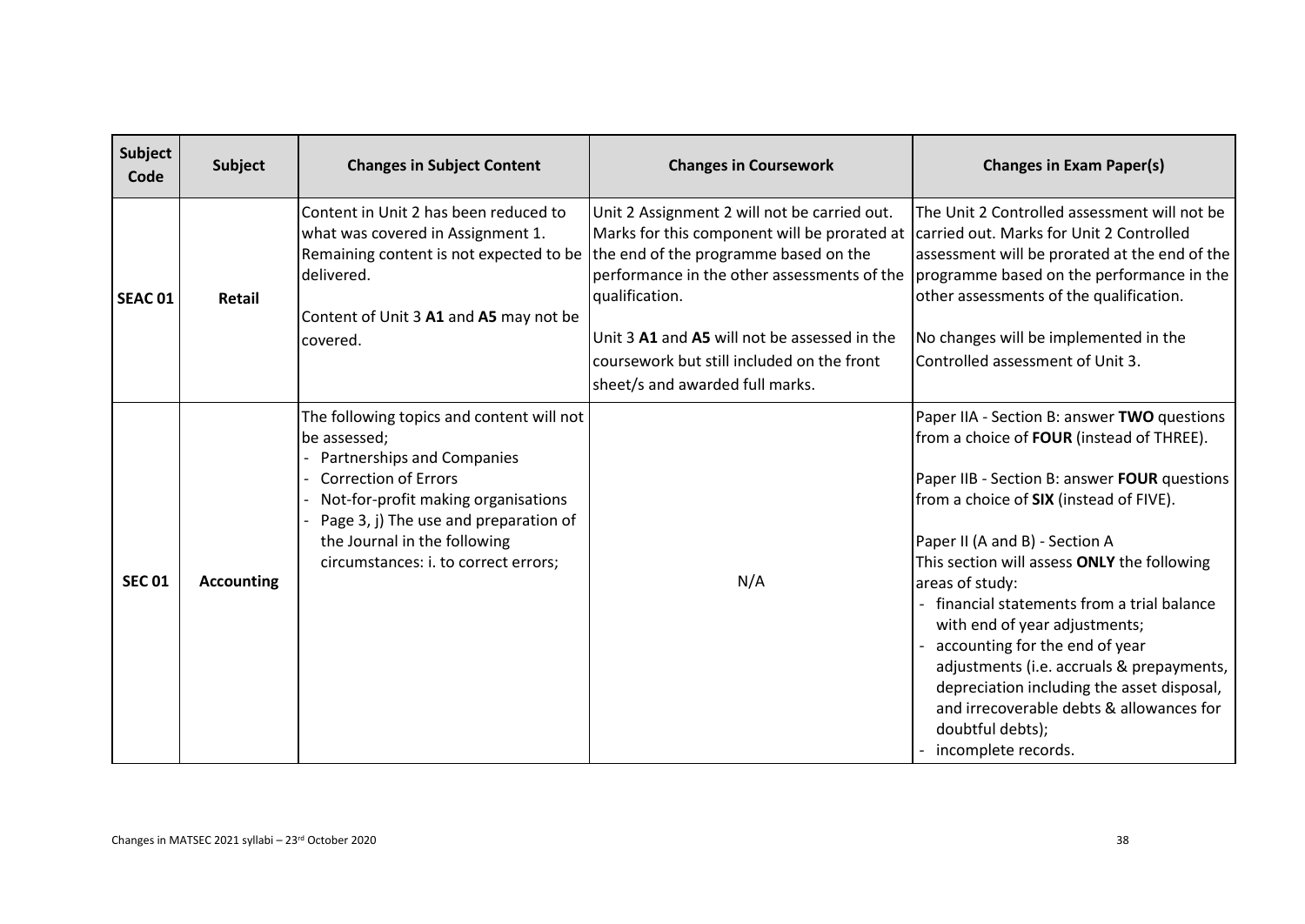| <b>SEC 02</b> | <b>Arabic</b>  | N/A                                                                                                                                                                          | N/A                                                                                                                                                                                                                                                                                                                       | Candidates will not be assessed in the orall<br>component; therefore, full marks will be<br>awarded (15 marks).<br>The dictation section (7 marks) will not be<br>assessed and full marks will be awarded.<br>The culture section (5 marks) will not be<br>assessed and full marks will be awarded.<br>The written paper will have a total of 75<br>marks. The essay section in both Paper A and<br>Paper B will have a total of 22 marks.                                                                                                                                                                                                                                                   |
|---------------|----------------|------------------------------------------------------------------------------------------------------------------------------------------------------------------------------|---------------------------------------------------------------------------------------------------------------------------------------------------------------------------------------------------------------------------------------------------------------------------------------------------------------------------|----------------------------------------------------------------------------------------------------------------------------------------------------------------------------------------------------------------------------------------------------------------------------------------------------------------------------------------------------------------------------------------------------------------------------------------------------------------------------------------------------------------------------------------------------------------------------------------------------------------------------------------------------------------------------------------------|
| <b>SEC 03</b> | Art            | No changes                                                                                                                                                                   | Removal of the project for this year, and the<br>portfolio<br>added<br>work.<br>to<br>candidates/schools that<br>have<br>part of the coursework in the portfolio.<br>variety in media shown in the portfolio, but the portfolio.<br>an adequate amount of both work from<br>observation and imaginative work is required. | marks allocated to the project would be Imaginative Paper Themes shall be published<br>Those 8 weeks before the exam<br>already Change to the examination format, whereby<br>completed the project, can still insert it as the candidates will be given the option to<br>choose their main exam; either Work from<br>The portfolio should still reflect creative Observation or Imaginative, and this would<br>work, with some variety of media. Directly hold 50% weighting of their global mark, while<br>copied work will not be accepted. Candidates the non-chosen option would hold 30%<br>will not be penalised if there is not a great weighting. The 20% weighting will be kept for |
| <b>SEC 04</b> | <b>Biology</b> | The following content will not be<br>assessed:<br>Parts of: Part 2 d - Functioning as a<br>whole, Part $2 e$ – The blueprint of life,<br>Part 3 c – Management of resources. | Candidates are not expected to present<br>coursework. Full marks will be awarded.                                                                                                                                                                                                                                         | No changes                                                                                                                                                                                                                                                                                                                                                                                                                                                                                                                                                                                                                                                                                   |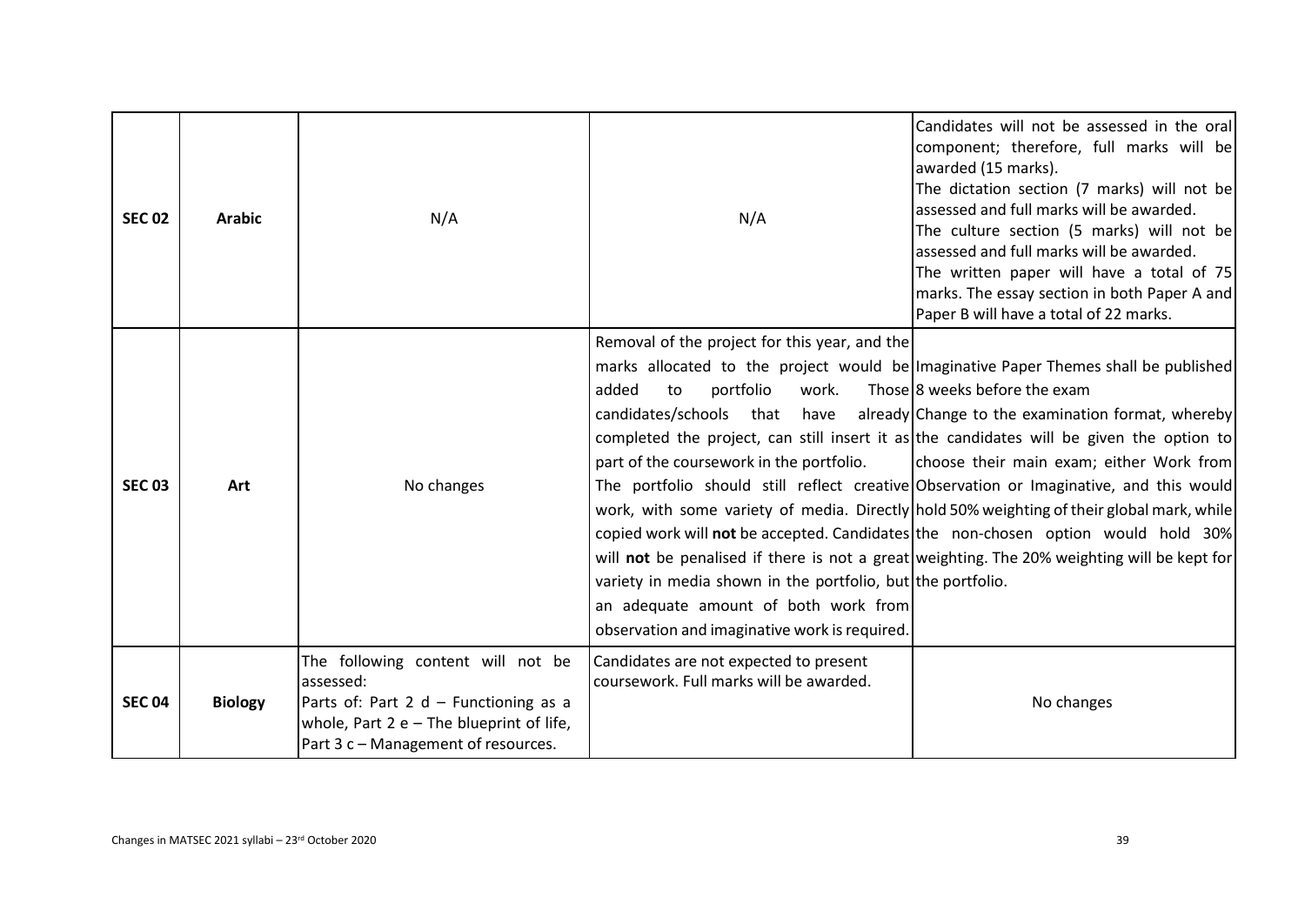| The following content will not be<br>assessed;<br>2. Business Structure and Organisation<br>Historical overview of business<br>development (subsistence economies,<br>crafts industry, industrial revolution,<br>globalisation).<br>4. Human Resources<br>(f) Regulating Employment<br>A basic knowledge of: working age,<br>contract of work, minimum wage,<br>statutory hours of work,<br>statutory benefits.<br><b>Business</b><br>6. Aiding, Regulating and Controlling<br><b>SEC 05</b><br><b>Studies</b><br><b>Business Activity</b><br>(d) Government influence on business<br>decisions vis-a-vis competition and fair<br>trading, conditions of<br>employment, care of the environment<br>and sustainability of resources,<br>consumer protection and<br>industrial location with reference to EU<br>legislation.<br>Monitoring and controlling this<br>relationship between firms and<br>consumers<br>Main features of Consumer Protection<br>Government's influence on location<br>decisions | Year 11 - The project will not be assessed,<br>full marks assigned. | Paper I will consist of: a written paper<br>comprising of TEN compulsory short-answer<br>questions covering the whole syllabus, of<br>which candidates will be expected to answer<br>EIGHT.<br><b>PAPER IIA will consist of ONE compulsory</b><br>question carrying 30 marks and another FIVE<br>structured questions, each carrying 20 marks,<br>of which candidates will be expected to<br>answer THREE. The compulsory question will<br>take the form of a case study, followed by a<br>number of short questions. The case study<br>and the short-answer questions will be<br>targeted at syllabus topic 2 - Business<br><b>Structure and Organisation.</b><br>PAPER IIB will consist of ONE compulsory<br>question carrying 30 marks and another FIVE<br>structured questions, each carrying 20 marks,<br>of which candidates will be expected to<br>answer THREE. The compulsory question will<br>take the form of a case study, followed by a<br>number of short questions. The case study<br>and the short-answer questions will be<br>targeted at syllabus topic 2 - Business<br><b>Structure and Organisation.</b><br>The questions in Paper IIB may include<br>selected and constructed response<br>questions. |
|---------------------------------------------------------------------------------------------------------------------------------------------------------------------------------------------------------------------------------------------------------------------------------------------------------------------------------------------------------------------------------------------------------------------------------------------------------------------------------------------------------------------------------------------------------------------------------------------------------------------------------------------------------------------------------------------------------------------------------------------------------------------------------------------------------------------------------------------------------------------------------------------------------------------------------------------------------------------------------------------------------|---------------------------------------------------------------------|---------------------------------------------------------------------------------------------------------------------------------------------------------------------------------------------------------------------------------------------------------------------------------------------------------------------------------------------------------------------------------------------------------------------------------------------------------------------------------------------------------------------------------------------------------------------------------------------------------------------------------------------------------------------------------------------------------------------------------------------------------------------------------------------------------------------------------------------------------------------------------------------------------------------------------------------------------------------------------------------------------------------------------------------------------------------------------------------------------------------------------------------------------------------------------------------------------------------------|
|---------------------------------------------------------------------------------------------------------------------------------------------------------------------------------------------------------------------------------------------------------------------------------------------------------------------------------------------------------------------------------------------------------------------------------------------------------------------------------------------------------------------------------------------------------------------------------------------------------------------------------------------------------------------------------------------------------------------------------------------------------------------------------------------------------------------------------------------------------------------------------------------------------------------------------------------------------------------------------------------------------|---------------------------------------------------------------------|---------------------------------------------------------------------------------------------------------------------------------------------------------------------------------------------------------------------------------------------------------------------------------------------------------------------------------------------------------------------------------------------------------------------------------------------------------------------------------------------------------------------------------------------------------------------------------------------------------------------------------------------------------------------------------------------------------------------------------------------------------------------------------------------------------------------------------------------------------------------------------------------------------------------------------------------------------------------------------------------------------------------------------------------------------------------------------------------------------------------------------------------------------------------------------------------------------------------------|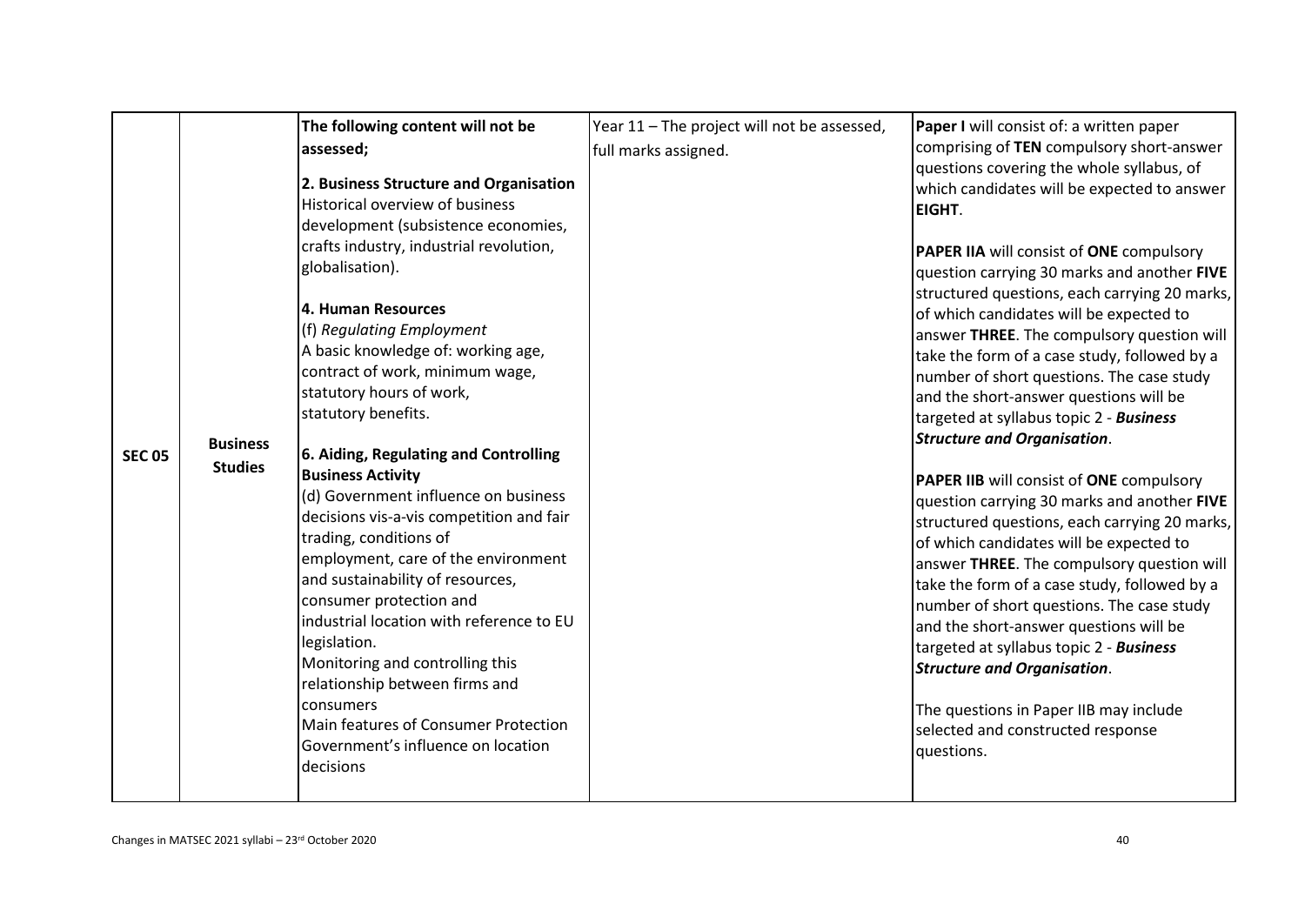| (e) External costs and benefits of<br>business activity - the role of the<br>government in relation to positive and<br>negative externalities.                                                                                                                                                                                  |  |
|---------------------------------------------------------------------------------------------------------------------------------------------------------------------------------------------------------------------------------------------------------------------------------------------------------------------------------|--|
| The following content will be amended<br>as follows;                                                                                                                                                                                                                                                                            |  |
| Syllabus topic 3(c) reads:<br>Pricing strategy (e.g. skimming or<br>'creaming'; penetration pricing;<br>predatory pricing)                                                                                                                                                                                                      |  |
| This is to be deleted and replaced by:                                                                                                                                                                                                                                                                                          |  |
| Pricing strategy (only skimming or<br>'creaming'; penetration pricing;<br>predatory pricing)<br>(N.B. No other pricing strategy, such as<br>demand and supply will be assessed.)                                                                                                                                                |  |
| Syllabus topic 3(d)(iii) reads:<br>Final Accounts of Sole Traders in vertical<br>form<br>Users of financial information.<br>Interpretation of figures in a given,<br>simple Trading and Profit and Loss<br>Account and Balance Sheet of sole<br>traders only.<br>Carriage and Returns are excluded from<br>the Trading Account' |  |
| A basic idea of depreciation is expected<br>but calculations are not required.                                                                                                                                                                                                                                                  |  |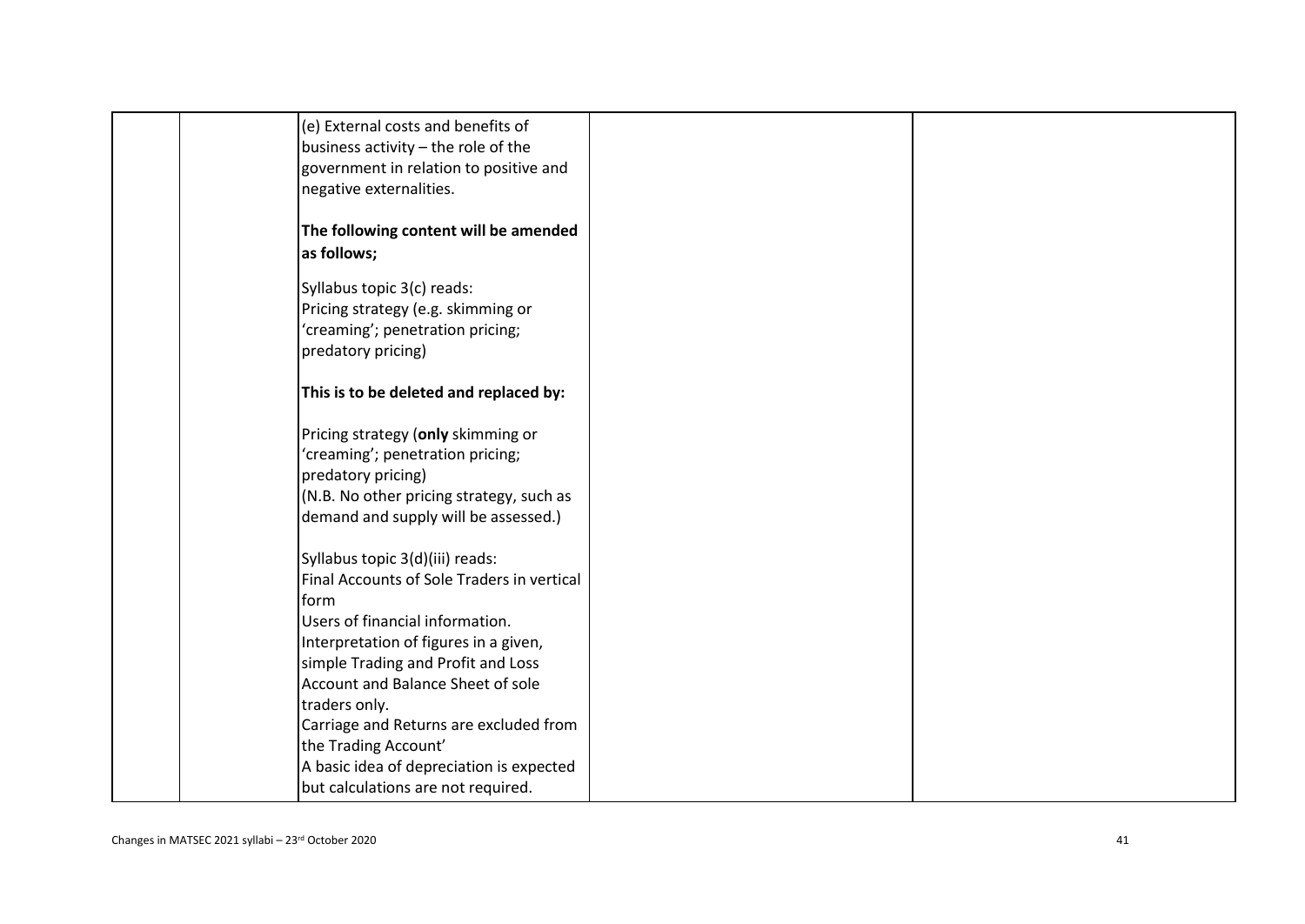| required.                                                                                                                                                                                                                                                                                                                                                                                                                                                                                                                                                                                                                                                                                                                                                                                                                                                        |  |
|------------------------------------------------------------------------------------------------------------------------------------------------------------------------------------------------------------------------------------------------------------------------------------------------------------------------------------------------------------------------------------------------------------------------------------------------------------------------------------------------------------------------------------------------------------------------------------------------------------------------------------------------------------------------------------------------------------------------------------------------------------------------------------------------------------------------------------------------------------------|--|
| This is to be deleted and replaced by:                                                                                                                                                                                                                                                                                                                                                                                                                                                                                                                                                                                                                                                                                                                                                                                                                           |  |
| Financial Statements (Final Accounts) of<br>Sole Traders in vertical form.<br>Users of financial information.<br>Interpretation of figures in a given,<br>simple Statement of Profit or Loss<br>(Trading and Profit and Loss Account)<br>and Statement of Financial Position<br>(Balance Sheet) of sole traders only.<br>Carriage and Returns are excluded from<br>the Trading Account'<br>A basic idea of depreciation is expected<br>but calculations are not required.<br>Irrecoverable debts (bad debts) and<br>allowances for doubtful debts<br>(provisions for bad debts) are not<br>examinable.<br>An awareness of the distinction between<br>non-current (fixed) and current assets<br>and between current and non-current<br>(long term) liabilities is required.<br>In syllabus topic 3(d)(iv), higher purchase<br>is to be replaced by hire purchase. |  |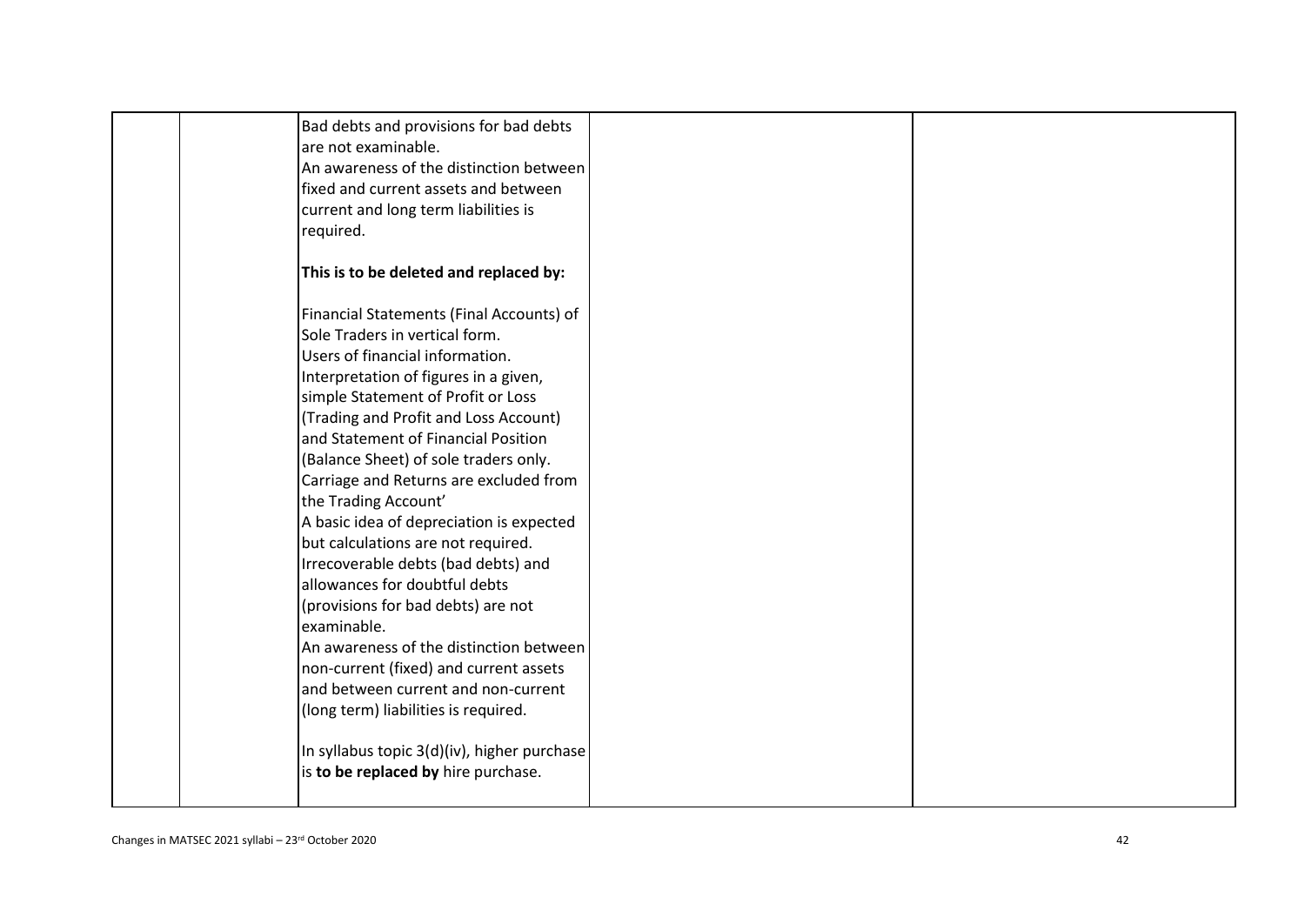| Syllabus topic 3(e) to be deleted and                                 |  |
|-----------------------------------------------------------------------|--|
| replaced by:                                                          |  |
| (e) Assessing Business Performance                                    |  |
| Calculation and basic interpretation of                               |  |
| the ROCE (profitability ratio) and the                                |  |
| Working Capital ratio (Liquidity ratio).                              |  |
| In syllabus topic 6(b), the names of the                              |  |
| following institutions are to be change                               |  |
| from ETC to Jobsplus and Chamber of                                   |  |
| Commerce to The Malta Chamber of                                      |  |
| Commerce, Enterprise and Industry. So                                 |  |
| 6(b) is to read as follows:                                           |  |
| Services provided to business by:                                     |  |
| Jobsplus, Malta Enterprise, The Malta                                 |  |
| Chamber of Commerce, Enterprise and                                   |  |
| Industry.                                                             |  |
|                                                                       |  |
| Syllabus topic 6(c) reads:                                            |  |
| A basic awareness of the main role of                                 |  |
| the following regulatory bodies in Malta<br>vis-à-vis businesses:     |  |
|                                                                       |  |
| Malta Environment and Planning<br>Authority, Malta Financial Services |  |
| Authority, Malta Resources Authority,                                 |  |
| Malta Tourism Authority, Malta                                        |  |
| Standards Authority, and National Audit                               |  |
| Office of Malta.                                                      |  |
|                                                                       |  |
| This is to be deleted and replaced by:                                |  |
|                                                                       |  |
| A basic awareness of the main role of                                 |  |
| the following regulatory bodies in Malta                              |  |
| vis-à-vis businesses:                                                 |  |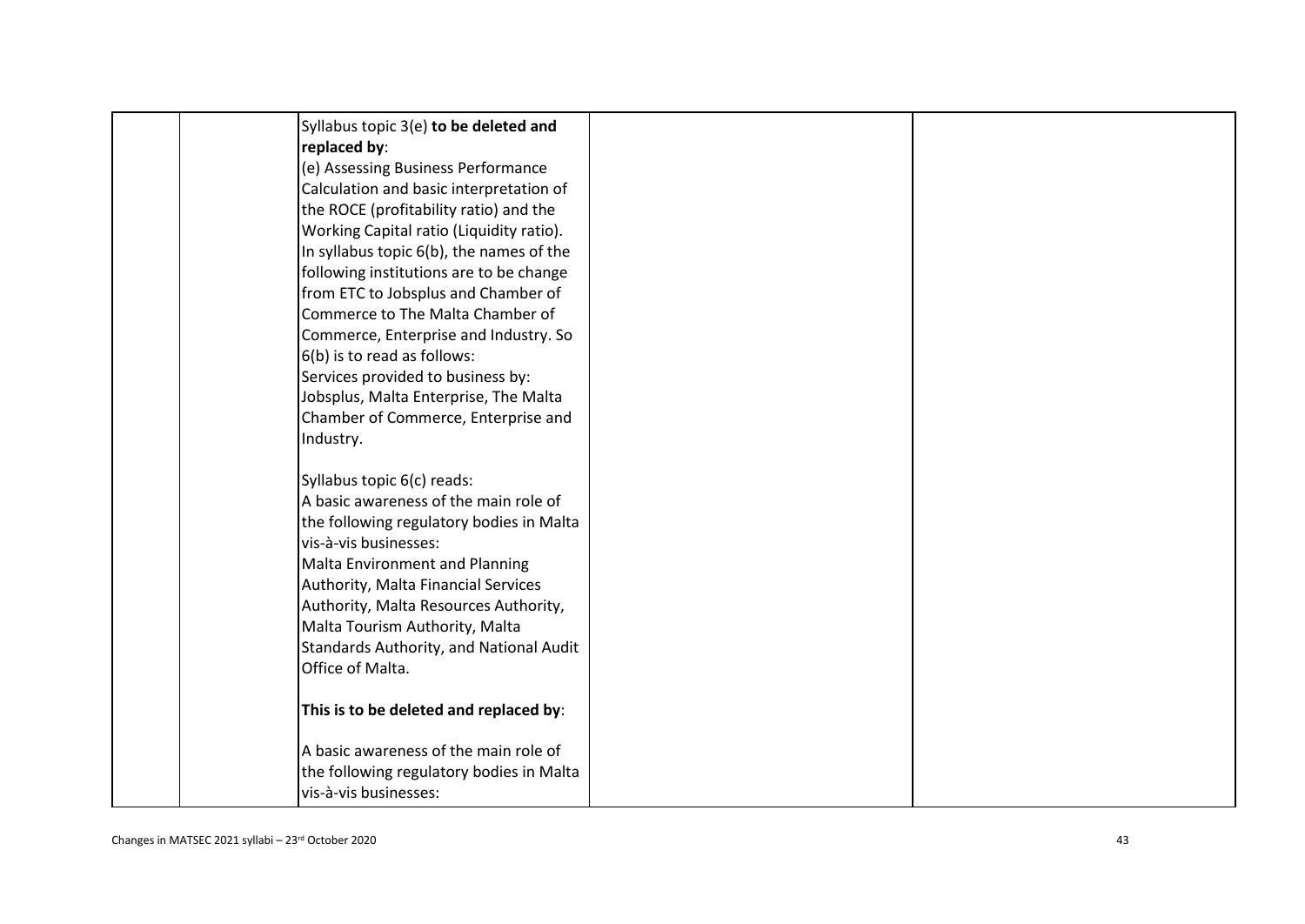|               |                  | Planning Authority (PA), Environment<br>and Resources Authority (ERA).                                                                                                                                                                                                                                                                                                                                             |                                                                                   |                                                                                                                                                                                                                                                                                                                                                                                                                                                                                                                                                                                                                                                          |
|---------------|------------------|--------------------------------------------------------------------------------------------------------------------------------------------------------------------------------------------------------------------------------------------------------------------------------------------------------------------------------------------------------------------------------------------------------------------|-----------------------------------------------------------------------------------|----------------------------------------------------------------------------------------------------------------------------------------------------------------------------------------------------------------------------------------------------------------------------------------------------------------------------------------------------------------------------------------------------------------------------------------------------------------------------------------------------------------------------------------------------------------------------------------------------------------------------------------------------------|
| <b>SEC 06</b> | Chemistry        | The following content will not be<br>assessed:<br>Parts of: Section 5.1(k) - Action of<br>electricity on materials Electrolysis;<br>Section 5.1 (o) Alcohols; Section 5.1<br>(o) Carboxylic Acids; Section 5.2 (c)<br>Structure and Bonding; Section 5.2 (g)<br>Energetics; Section 5.2 (i) Reversible<br>reactions and chemical equilibrium;<br>Section 5.3 (d) Commonplace products<br>of the chemical industry. | Candidates are not expected to present<br>coursework. Full marks will be awarded. | No changes                                                                                                                                                                                                                                                                                                                                                                                                                                                                                                                                                                                                                                               |
| <b>SEC 09</b> | <b>Computing</b> | No changes                                                                                                                                                                                                                                                                                                                                                                                                         | Candidates are not expected to present<br>coursework. Full marks will be awarded. | No changes                                                                                                                                                                                                                                                                                                                                                                                                                                                                                                                                                                                                                                               |
| <b>SEC 10</b> | <b>Economics</b> | Topic 11 Inflation and Unemployment -<br>To be split into two separate topics<br>with the following content:<br>Topic 11 - Inflation<br>Understand what is meant by inflation<br>Describe the causes and effects of<br>inflation<br>Describe the tools to control demand-<br>pull inflation<br>Topic 12 - Unemployment<br>Identify the different types of<br>unemployment<br>Describe the causes and effects of    | N/A                                                                               | Between papers 1 and 2 (A & B), each<br>syllabus topic will be assessed only once.<br>Each question will state which topic it will be<br>assessing from the syllabus.<br>Paper I is a core paper to be taken by all<br>candidates. It will consist of two sections:<br>Section A and Section B. Section A covers<br>Micro Economics while Section B covers<br>Macro Economics. Each section will consist of<br><b>THREE</b> questions and candidates will be<br>required to answer FOUR. Questions will be<br>based upon various forms of data, including<br>extracts, tabulated schedules and graphical<br>representations. Data will be extracted from |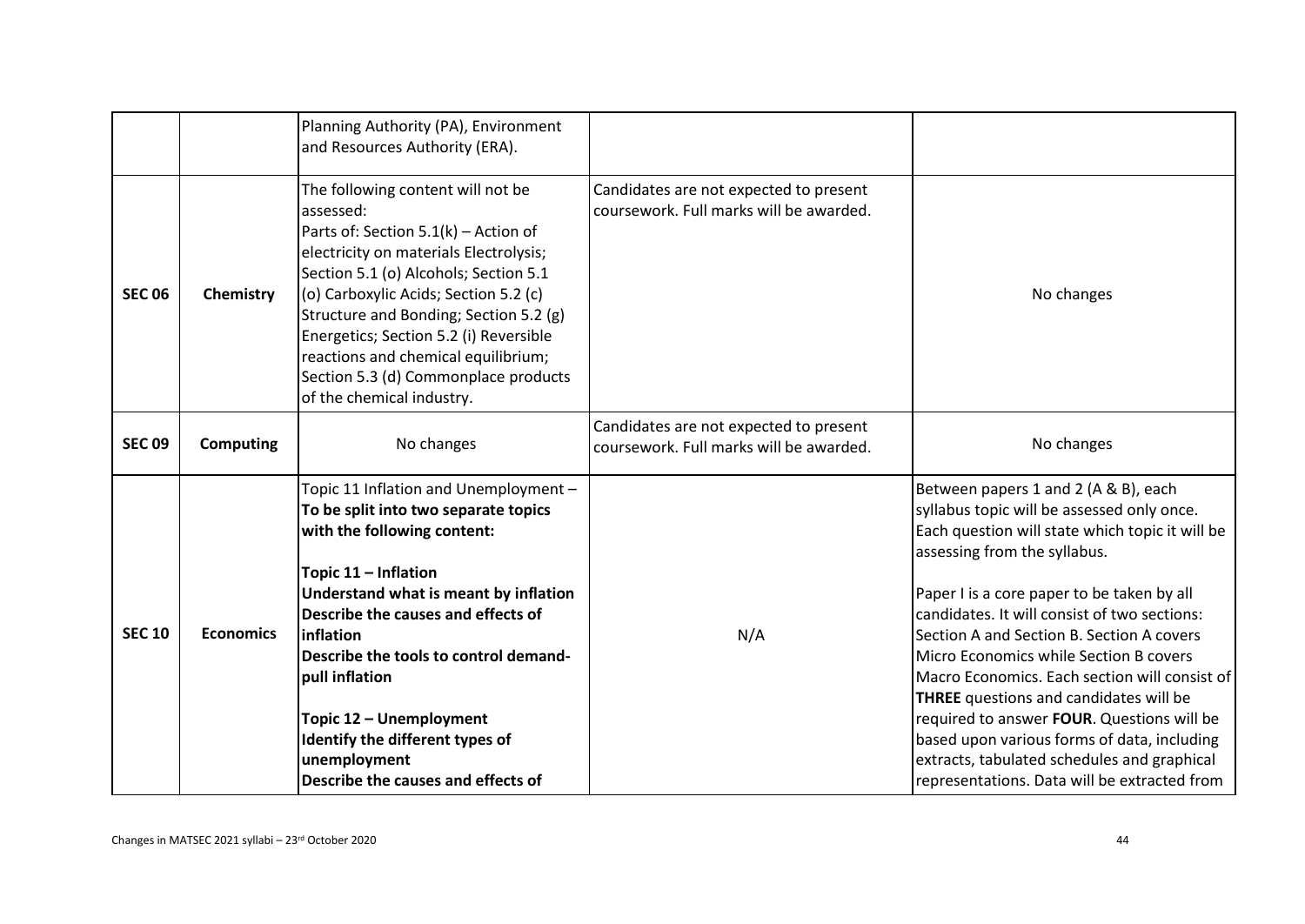| unemployment                              | real-world sources and/or simulated.            |
|-------------------------------------------|-------------------------------------------------|
| Describe the tools to reduce demand       | To be amended as follows:                       |
| side unemployment                         | Paper I is a core paper to be taken by all      |
|                                           | candidates. It will consist of two sections:    |
| Topic 12 to be renamed Topic 13           | Section A and Section B. Section A covers       |
| Economic Growth; the first statement      | Micro Economics (syllabus topics 1 to 7)        |
| under this heading, states "understand    | while Section B covers Macro Economics          |
| what is meant by economic                 | (syllabus topics 8 to 14). Each section will    |
| development and growth". This is to be    | consist of THREE structured questions and       |
| amended to read: "understand what is      | candidates will be required to answer FOUR.     |
| meant by economic growth"; the second     | All questions carry equal marks. Questions      |
| statement, ("distinguish between          | will be based upon various forms of data,       |
| developing and developed countries)", is  | including extracts, tabulated schedules and     |
| to be deleted; the third and fourth       | graphical representations. Data will be         |
| statements, are to remain as they are.    | extracted from real-world sources and/or        |
|                                           | simulated. Each question will be set on a       |
| Topic 13 International Trade/             | specific syllabus topic.                        |
| Globalisation - no assessment of this     |                                                 |
| topic                                     | Paper IIA will consist of two sections: Section |
|                                           | A and Section B. Section A covers Micro         |
| Topic 14 Demography -omission of the      | Economics while Section B covers Macro          |
| last statement under sub-topic 14.2       | Economics. Each of the two Sections will        |
| (understand the effects of government     | have FOUR essay type questions. Candidates      |
| policy on the occupational and            | are required to answer FOUR questions -         |
| geographical distribution of population). | <b>ONE</b> question from each Section and any   |
|                                           | other TWO questions.                            |
|                                           |                                                 |
|                                           | To be amended as follows:                       |
|                                           | Paper IIA will consist of two sections: Section |
|                                           | A and Section B. Section A covers Micro         |
|                                           | Economics (syllabus topics 1 to 7) while        |
|                                           | Section B covers Macro Economics (syllabus      |
|                                           | topics 8 to 14). Each of the TWO Sections will  |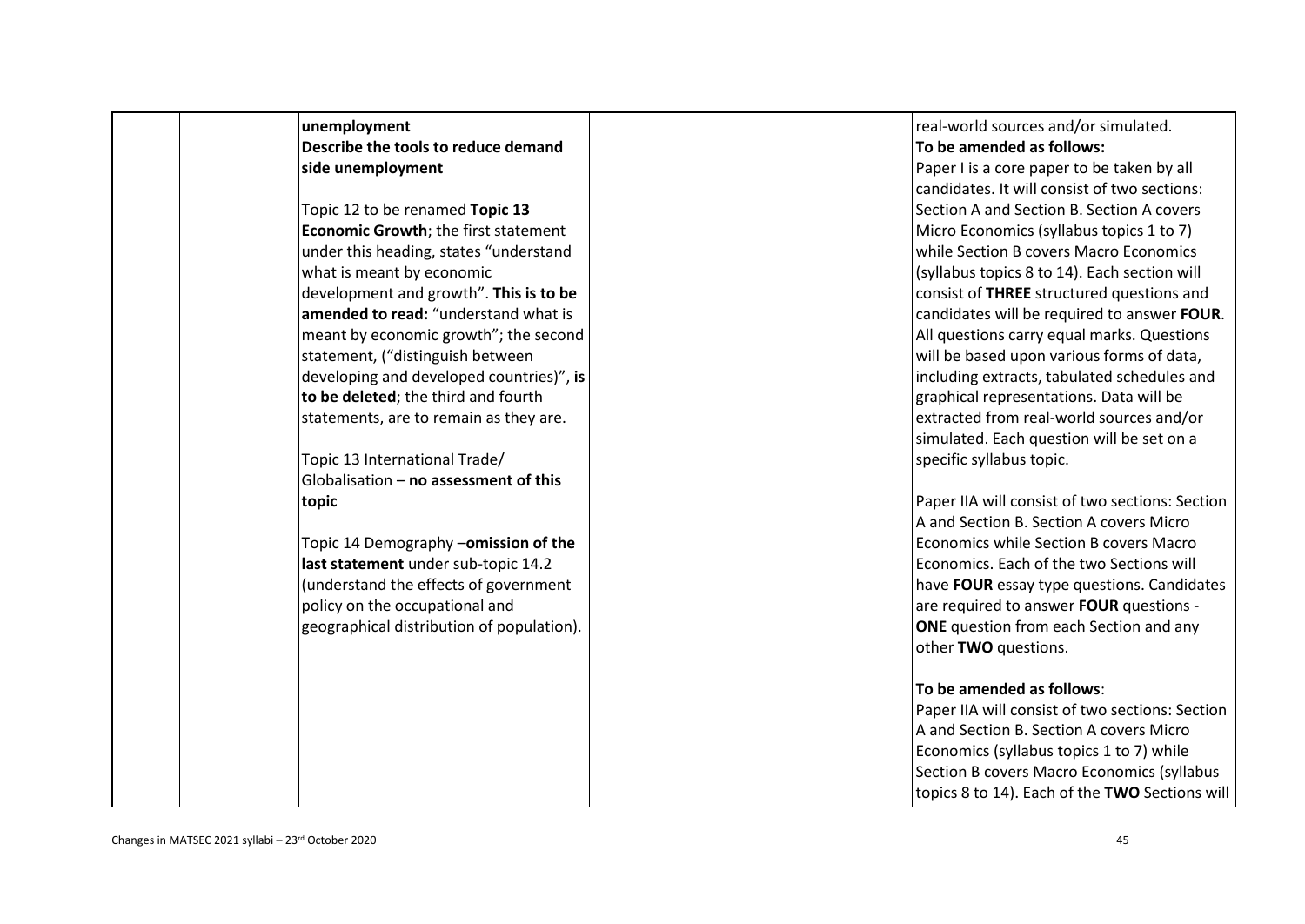|  | have FOUR structured questions. Candidates<br>are required to answer any FOUR questions.<br>All questions carry equal marks. Questions in<br>paper IIA will be less structured than in<br>papers I and IIB. Each question will be set on<br>a specific syllabus topic.                                                                                                                                                                                                                                                                                                                                                               |
|--|--------------------------------------------------------------------------------------------------------------------------------------------------------------------------------------------------------------------------------------------------------------------------------------------------------------------------------------------------------------------------------------------------------------------------------------------------------------------------------------------------------------------------------------------------------------------------------------------------------------------------------------|
|  | Paper IIB will similarly consist of two<br>sections: Section A - Micro Economics and<br>Section B - Macro Economics. Each of the<br>two Sections will have FOUR questions.<br>Candidates are required to answer FOUR<br>questions - ONE question from each Section<br>and any other TWO questions. All questions<br>carry equal marks. Questions will test the<br>same content area as in Paper IIA but will be<br>structured differently. Each question will be<br>based on economic data presented in a<br>variety of forms. Each question will be sub-<br>divided into various parts. Answers are to be<br>in complete sentences. |
|  | To be amended as follows:<br>Paper IIB will similarly consist of two<br>sections: Section A - Micro Economics<br>(syllabus topics 1 to 7) and Section B - Macro<br>Economics (syllabus topics 8 to 14). Each of<br>the two Sections will have FOUR structured<br>questions. Candidates are required to answer<br>any FOUR questions. All questions carry<br>equal marks. Questions will test the same<br>content area as in Paper IIA but will be more<br>structured.                                                                                                                                                                |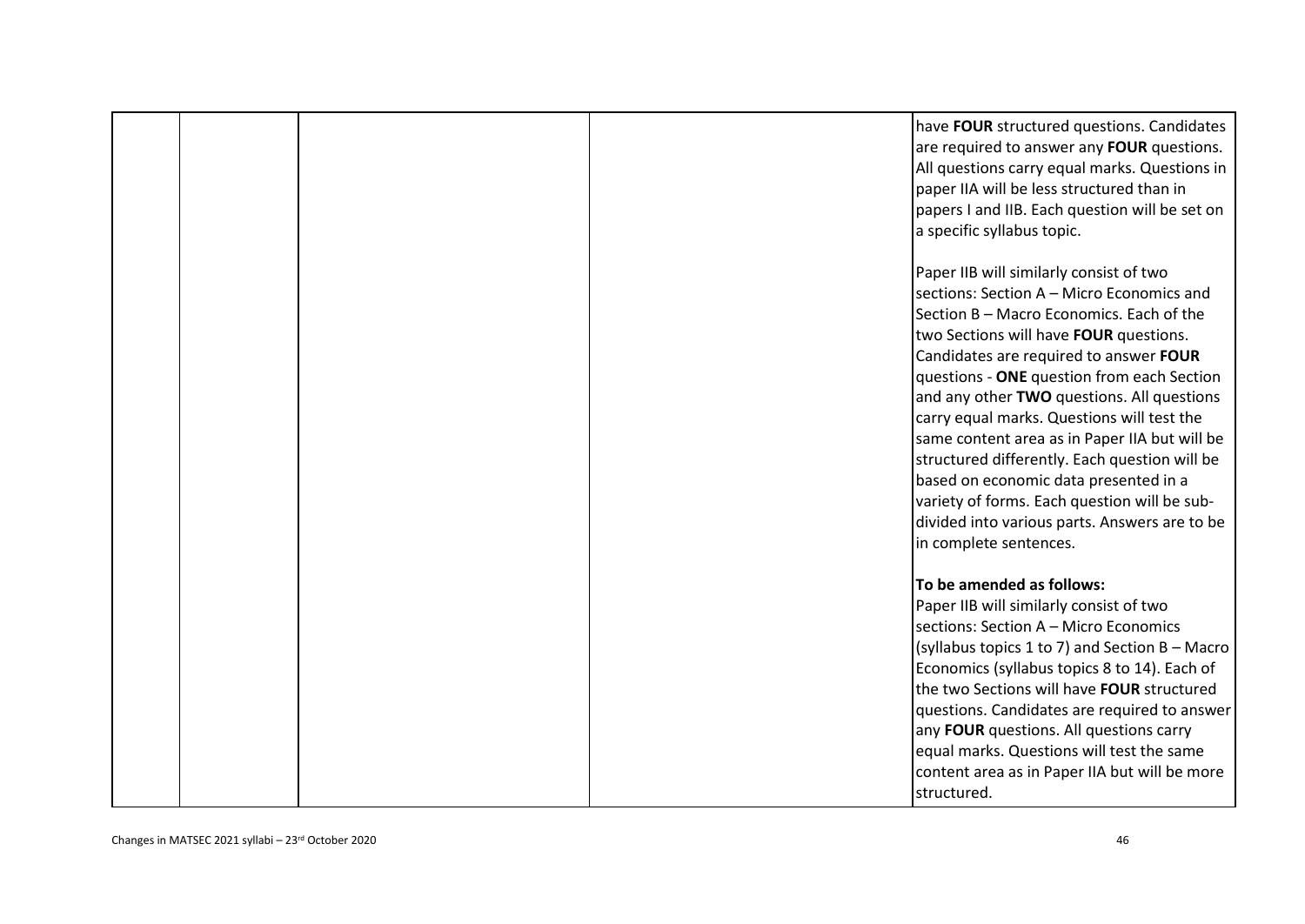|               |                              |                                                                                                                                                                                                                                                                                                                                                 |     | Each question will be based on economic<br>data presented in a variety of forms. Each<br>question will be sub-divided into various<br>parts. Questions will be based upon various<br>forms of data, including extracts, tabulated<br>schedules and graphical representations.<br>Data will be extracted from real-world<br>sources and/or simulated. Each question will<br>be set on a specific syllabus topic. |
|---------------|------------------------------|-------------------------------------------------------------------------------------------------------------------------------------------------------------------------------------------------------------------------------------------------------------------------------------------------------------------------------------------------|-----|-----------------------------------------------------------------------------------------------------------------------------------------------------------------------------------------------------------------------------------------------------------------------------------------------------------------------------------------------------------------------------------------------------------------|
| <b>SEC 11</b> | <b>English</b><br>Language   | A reduction in the types of writing tasks<br>that may feature in Paper IIA and IIB:<br>Writing tasks may include the<br>following: email, report, short story,<br>article, film/book/ public performance<br>review.                                                                                                                             | N/A | The Oral:<br>Candidates will not be assessed in this<br>component. Therefore, full marks will be<br>awarded (20 marks).                                                                                                                                                                                                                                                                                         |
| <b>SEC 12</b> | <b>English</b><br>Literature | Six of the twelve set poems have been<br>identified as core and the first two of<br>three questions will focus only on these.<br>Candidates may prepare only these six<br>poems.<br>The six core poems are:<br>My Parents Kept me from Children who<br>were Rough<br>Sea Fever<br>The Discovery<br>The Lesson<br>We are going to see the Rabbit | N/A | Paper II:<br>No questions will be set on form and style in<br>the Drama and Prose sections.<br>Two of the three questions set for the Poetry<br>section will focus on the six poems identified<br>as core for June 2021 only.<br>The third question of the set will be thematic<br>with a possibility for candidates to focus on<br>poems other than the ones identified as core.                               |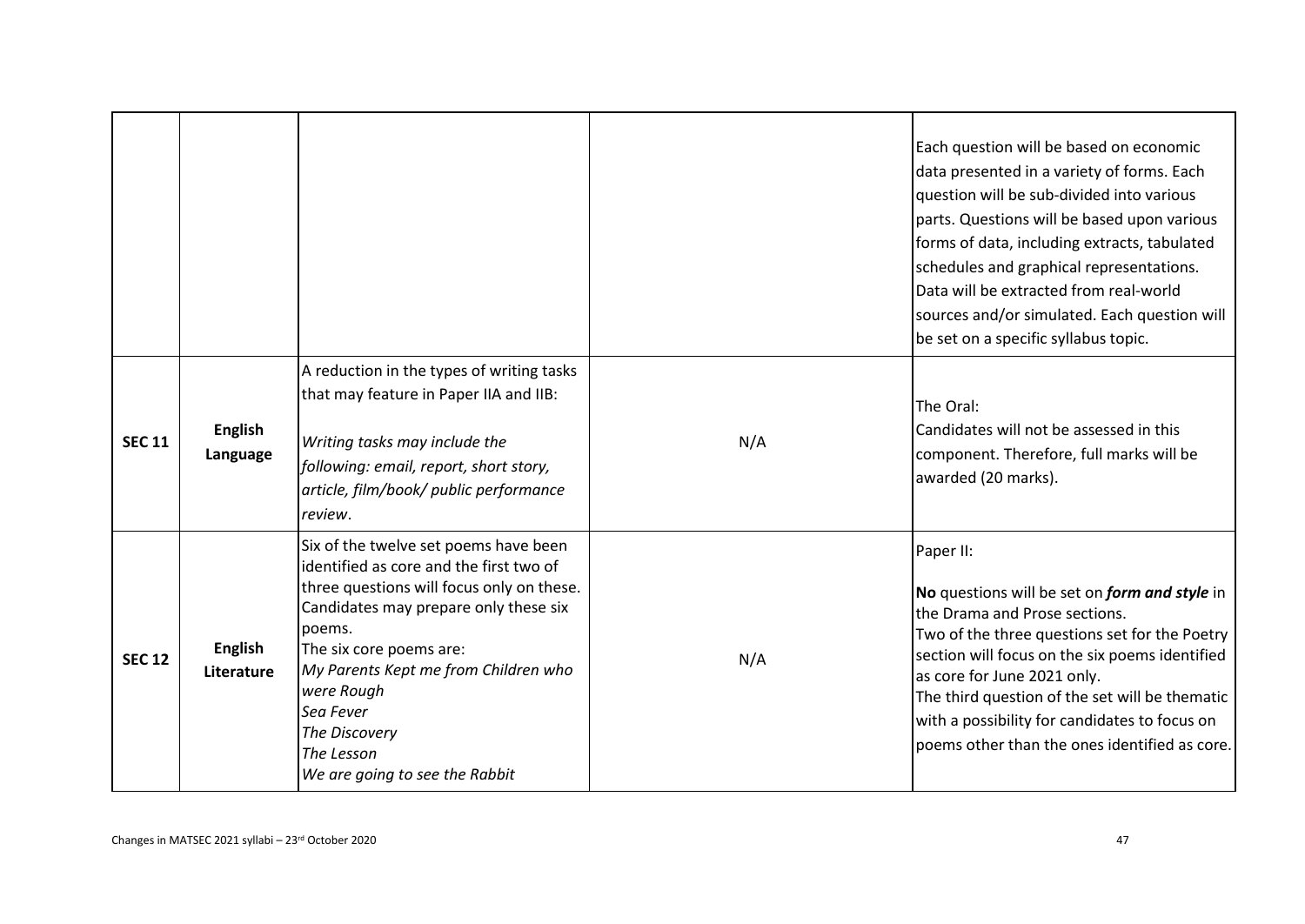|               |                                 | 6. Wind                                                                                                                                                                                                                                             |                                                                                  |                                                                                                                                                                                                                                                            |
|---------------|---------------------------------|-----------------------------------------------------------------------------------------------------------------------------------------------------------------------------------------------------------------------------------------------------|----------------------------------------------------------------------------------|------------------------------------------------------------------------------------------------------------------------------------------------------------------------------------------------------------------------------------------------------------|
| <b>SEC 13</b> | Environmental<br><b>Studies</b> | The following topics will not be<br>assessed;<br>From Theme 1 - Rivers<br>From Theme 2 - Waste Management<br>From Theme 5 - Social Implications of<br>Work<br>From Theme 6 - Constitutional<br>Development in Malta, Malta in the<br>European Union | Year 11 - Fieldwork will not be assessed; full<br>marks will be assigned to all. | Paper I - Section A to change to FIFTEEN<br>questions to choose TWELVE.<br>Paper II - For each section THREE optional<br>titles are given instead of TWO.                                                                                                  |
| <b>SEC 14</b> | French                          | The Pluperfect, the Subjunctive and the<br>Conditional will not be tested.                                                                                                                                                                          | N/A                                                                              | The Oral<br>Candidates will not be assessed in this<br>component. Therefore, full marks will be<br>awarded (20 marks).<br>Paper I<br>The Dictation Exercise has been removed<br>from the paper. Therefore, 10 marks are<br>deducted from Paper I (part I). |
| <b>SEC 15</b> | Geography                       | The following content will not be<br>assessed;<br>From Topic 1 - Map reading -<br>Measurement of areas. Map<br>enlargement and reduction.<br>From Topic 2 - Locational Knowledge - 8.<br>Location of hot deserts: Californian,                      | Year 11 - Fieldwork will not be assessed, full<br>marks will be assigned.        | Paper II - removal of the restriction of<br>choosing TWO questions from Section A and<br>TWO questions from Section B.<br>Candidates are required to Answer any FOUR<br>questions.                                                                         |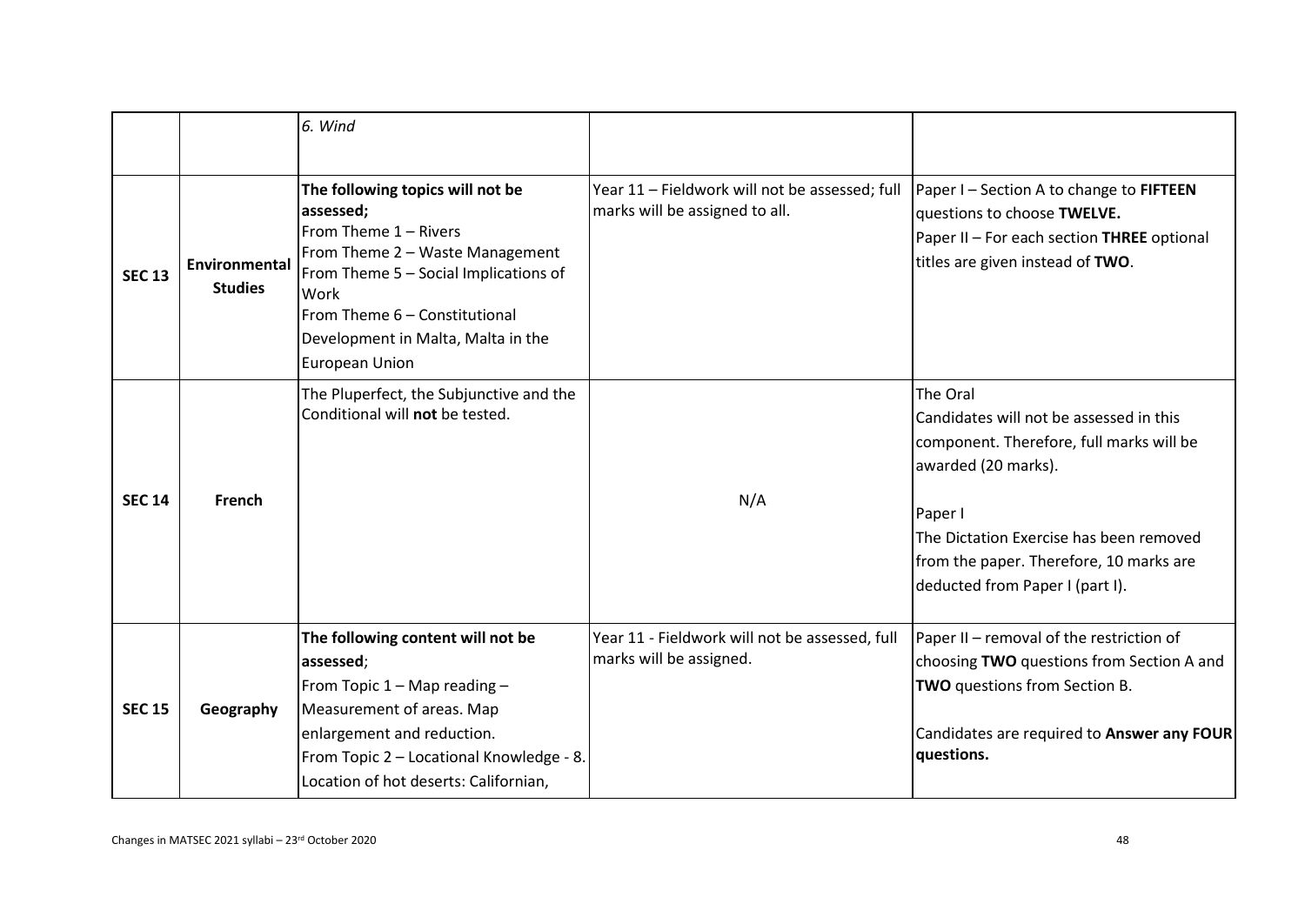|               |        | Arizona, Atacama, Sahara, Namib,<br>Kalahari, Arabian, Thar, Gobi, Australian.<br>All of Topic 8 - Glacial landscapes<br>All of Topic 9 - Hot Deserts<br>All of Topic 16 - Agriculture<br>All of Topic 18- World Development                                                                                                                                                  |     |                                                                                                                                                                                                                                                                                                                                                                                                                       |
|---------------|--------|-------------------------------------------------------------------------------------------------------------------------------------------------------------------------------------------------------------------------------------------------------------------------------------------------------------------------------------------------------------------------------|-----|-----------------------------------------------------------------------------------------------------------------------------------------------------------------------------------------------------------------------------------------------------------------------------------------------------------------------------------------------------------------------------------------------------------------------|
| <b>SEC 16</b> | German | The Conditional will not be tested.<br>The possessive case can feature in texts<br>given in the exam but will not be tested.<br>The simple past can feature in texts and<br>questions keeping in mind that the verbs<br>chosen must be those that candidates<br>are very familiar with.<br>The themes chosen in the exam must be<br>strictly those mentioned in the syllabus. | N/A | The Oral<br>Candidates will not be assessed in this<br>component. Therefore, full marks will be<br>awarded (30 marks).<br>Paper I<br>Paper I Section B - Listening Comprehension:<br>The typology for Subtest 3 (Hortexte) will<br>change to a multiple choice exercise.<br>Section C Part IV - Sentence building will be<br>removed from this paper. 12 out of 200<br>marks are therefore deducted from the<br>exam. |
|               |        |                                                                                                                                                                                                                                                                                                                                                                               |     | Paper IIA<br>Section B Part II- The report (Bericht) will be<br>removed from this Paper and replaced by<br>another email (responding to a situation<br>given). The word count will be the same as<br>that indicated in the syllabus for the report<br>and task will contain 4 prompts. The same 16<br>marks should be allotted for this part.                                                                         |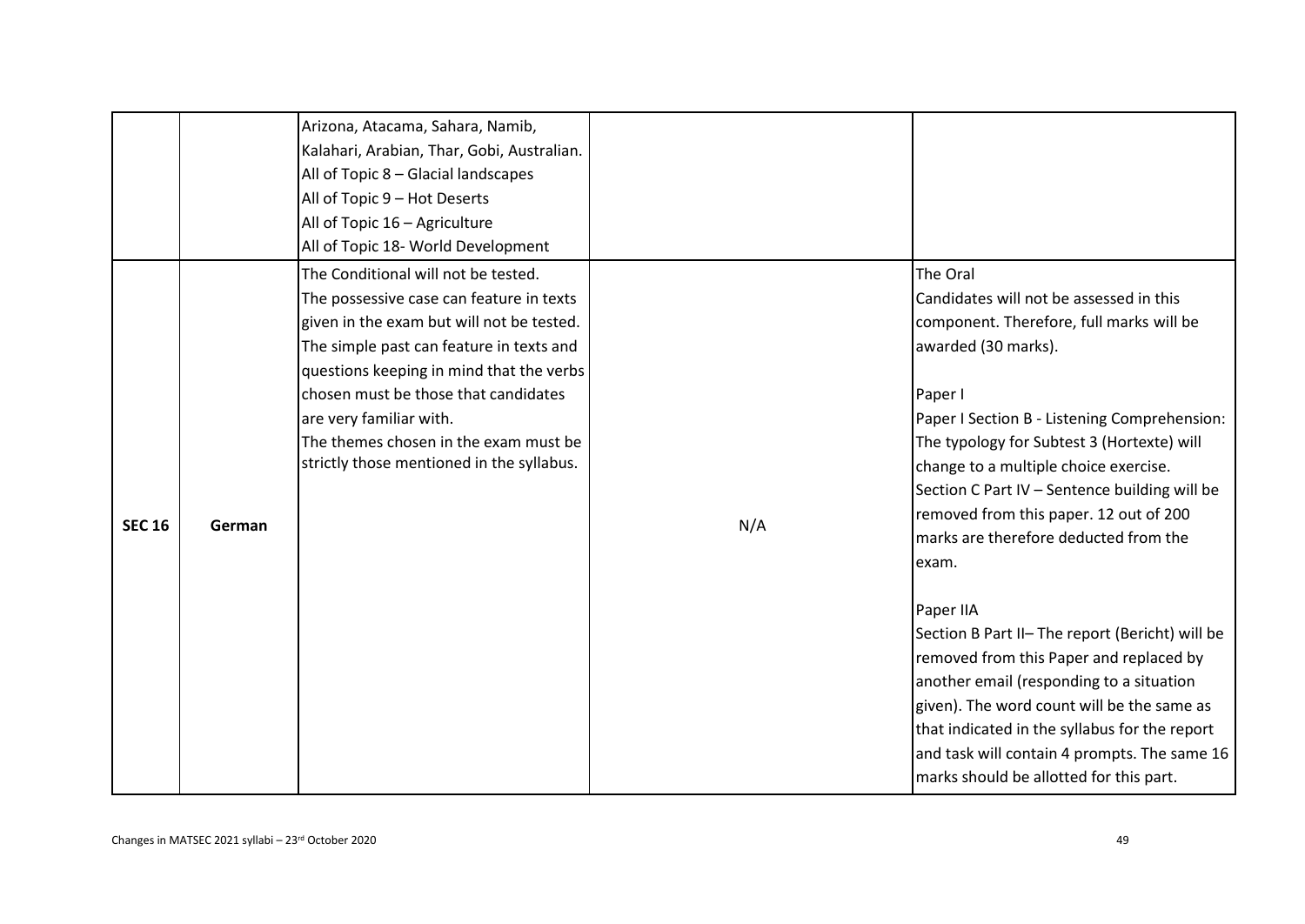|               |                | Maltese History will be assessed till the<br>year 1964.                                                                          |     | Paper 1<br>There will be three questions in every section<br>of which candidates are to answer TWO. (25 |
|---------------|----------------|----------------------------------------------------------------------------------------------------------------------------------|-----|---------------------------------------------------------------------------------------------------------|
|               |                | The syllabus content will be amended<br>as follows;                                                                              |     | marks each question)                                                                                    |
|               |                | Constitutional Development till 1964.<br>Maltese political aspirations. Demands<br>for constitutional rights and petitions.      |     |                                                                                                         |
|               |                | The Sette Giugno. The various<br>constitutions (including the Cardwell                                                           |     |                                                                                                         |
|               |                | principle) up to Independence in 1964.<br>The Language Question and the various<br>Royal Commissions relating to it.             |     |                                                                                                         |
| <b>SEC 18</b> | <b>History</b> | Church State relations till 1964.<br>Relations between the Church and the                                                        | N/A |                                                                                                         |
|               |                | British authorities during the colonial<br>rule. The politico-religious crises of the<br>1930s and the 1960s till 1964. The role |     |                                                                                                         |
|               |                | of the Church in Maltese society.                                                                                                |     |                                                                                                         |
|               |                | Economic and social issues from the<br>1800s till 1964.<br>Economic booms and depressions.                                       |     |                                                                                                         |
|               |                | Various plagues and other epidemics.<br>The naval base and the development of<br>the Dockyard. Malta as a coaling station.       |     |                                                                                                         |
|               |                | The Breakwater. The structure of the<br>fortress economy. Rundowns.                                                              |     |                                                                                                         |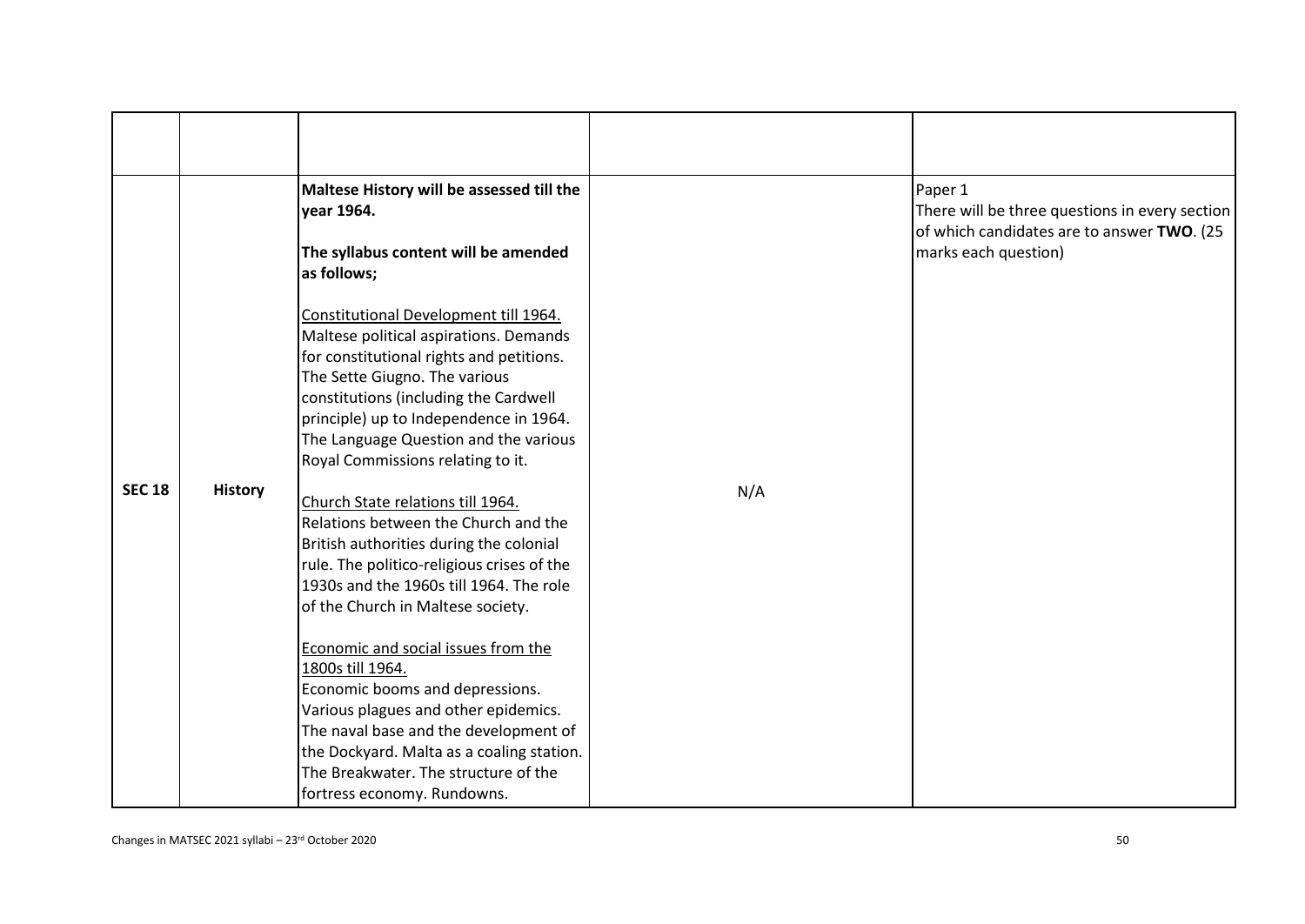|               |                          | Emigration. The<br>development of Public Health (hospitals,<br>water sup                                                                                                                                                                                                                         |                                                                                   |            |
|---------------|--------------------------|--------------------------------------------------------------------------------------------------------------------------------------------------------------------------------------------------------------------------------------------------------------------------------------------------|-----------------------------------------------------------------------------------|------------|
|               |                          | The following content will not be<br>assessed;<br>Malta's Foreign policy 1964-2004                                                                                                                                                                                                               |                                                                                   |            |
|               |                          | <b>European and International History</b>                                                                                                                                                                                                                                                        |                                                                                   |            |
|               |                          | The syllabus content will be amended<br>as follows;                                                                                                                                                                                                                                              |                                                                                   |            |
|               |                          | The Cold War in the German context.<br>The Iron Curtain. Berlin Crisis. The Berlin<br>Wall.<br>The fall of the Berlin Wall. The re-<br>unification of Germany.                                                                                                                                   |                                                                                   |            |
|               |                          | The following content will not be<br>assessed;                                                                                                                                                                                                                                                   |                                                                                   |            |
|               |                          | Post Communist Era.<br>The division of former Yugoslavia.<br>European integration. (Major steps<br>leading to the European Union of today<br>from the Schuman Declaration to the<br>latest enlargement). Current<br>international scene (the Palestinian<br>Question, terrorism, globalisation). |                                                                                   |            |
| <b>SEC 19</b> | Home<br><b>Economics</b> | No changes                                                                                                                                                                                                                                                                                       | Candidates are not expected to present<br>coursework. Full marks will be awarded. | No changes |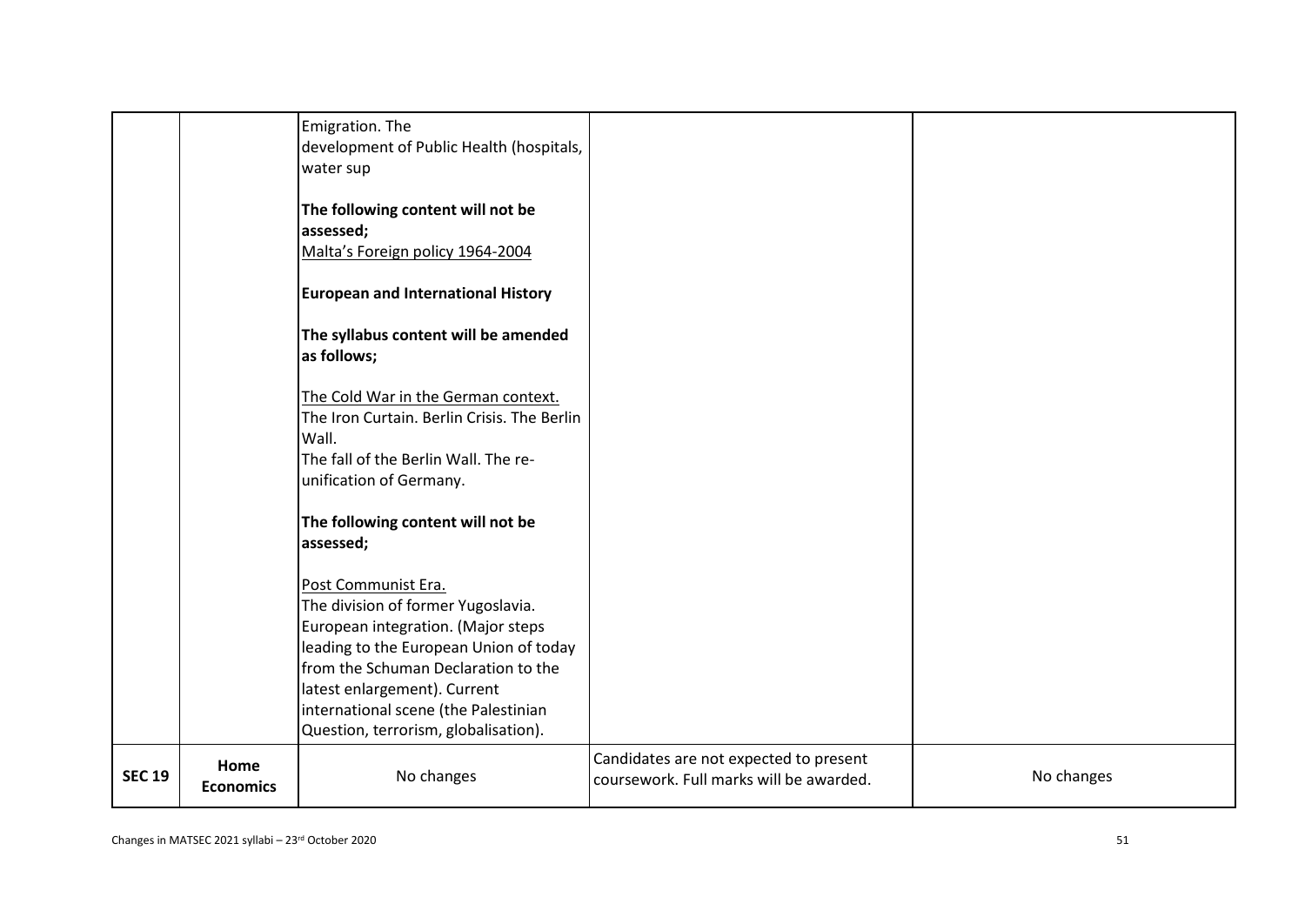|               |          | Candidates will not be assessed on these<br>items:<br>Modi di dire<br>Verbs - Futuro anteriore<br>Condizionale composto<br>Trapassato prossimo<br>Only recognition of these verbs is<br>expected (may feature in reading texts). |     | The Oral<br>Candidates will not be assessed in this<br>component. Therefore, full marks will be<br>awarded (14 marks).<br>The Listening Component<br>The listening component will remain the<br>same but instead of weighing 21%, it will now<br>increase to 25%. 4% to be distributed on the<br>exercises already present in this task.                                                                                                                                                  |
|---------------|----------|----------------------------------------------------------------------------------------------------------------------------------------------------------------------------------------------------------------------------------|-----|-------------------------------------------------------------------------------------------------------------------------------------------------------------------------------------------------------------------------------------------------------------------------------------------------------------------------------------------------------------------------------------------------------------------------------------------------------------------------------------------|
| <b>SEC 20</b> | Italian  |                                                                                                                                                                                                                                  | N/A | The Reading Component<br>The summary (Paper IIA) will not feature in<br>the 2021 exam. Marks dedicated for the<br>summary will be shifted to other questions in<br>the same task.<br>The 'Riordinare' (Paper IIB) will not feature in<br>the 2021 exam. Marks dedicated for this<br>exercise will be shifted to other questions in<br>the same task.<br>The Writing Component<br>The culture component will be removed<br>completely therefore 10% will be deducted<br>from this section. |
| <b>SEC 22</b> | Il-Malti | It-Tieni Karta A u B<br>II-lista ta' poeżiji li jista' juża l-eżaminatur<br>ghar-referenza ghall-kuntest mill-                                                                                                                   | N/A | Il-kandidati mhumiex se jkunu assessjati fit-<br>taqsima<br>tal-oral. Il-marki ta' din it-taqsima (15 -il                                                                                                                                                                                                                                                                                                                                                                                 |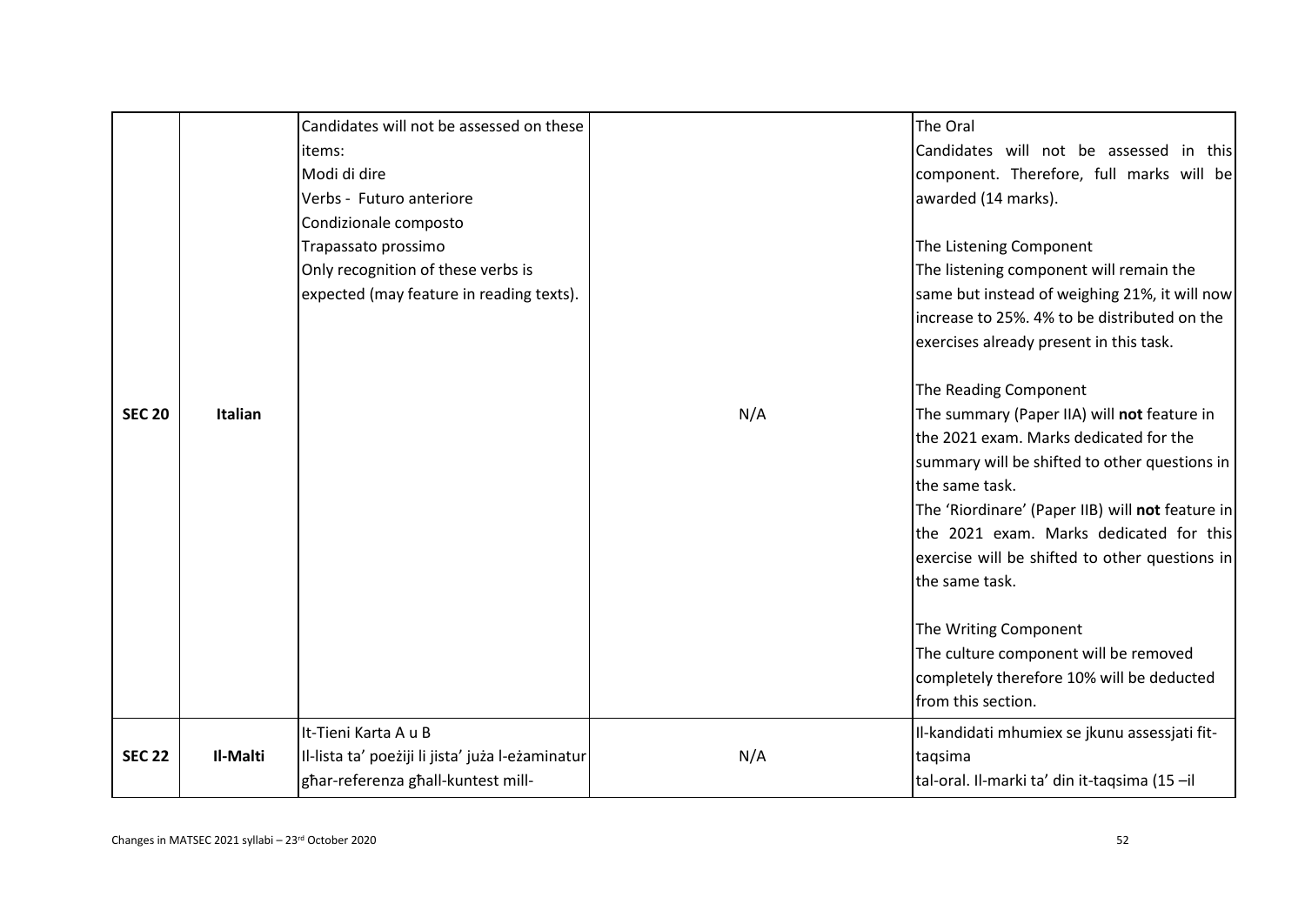|               |                    | antoloģija ģiet imnaqqsa. Il-poeżiji                                      |     | marka) se jinghataw kollha.                        |
|---------------|--------------------|---------------------------------------------------------------------------|-----|----------------------------------------------------|
|               |                    | maghżula huma:                                                            |     |                                                    |
|               |                    | Refuģjata;                                                                |     | It-titli li se jigu ppreżentati fil-komponimenti   |
|               |                    | Gargir tal-Herża;                                                         |     | letterarji se jkunu miftuħa u mhux marbutin        |
|               |                    | Quo Vadis?;                                                               |     | ma' testi letterarji partikulari. Il-kandidat      |
|               |                    | Niftakar;                                                                 |     | jista' jirreferi ghat-testi kollha, poeżija u      |
|               |                    | Jum San Valentin;                                                         |     | novelli, li hemm fl-antologija Bejn Haltejn.       |
|               |                    | Aqta' Fjura u Ibni Kamra;                                                 |     | Il-kandidat ma jistax juża u jirreferi għax-       |
|               |                    | Żagħżugħ ta' Dejjem.                                                      |     | xoghlijiet letterarji (poeżiji u novelli) moghtija |
|               |                    |                                                                           |     | mill-eżaminaturi                                   |
|               |                    | Il-lista ta' novelli li jista' juża l-                                    |     | fit-taqsimiet tar-referenza għall-kuntest.         |
|               |                    | eżaminatur ghar-referenza ghall-kuntest                                   |     |                                                    |
|               |                    | mill-antoloģija ģiet imnaqqsa. In-novelli                                 |     |                                                    |
|               |                    | maghżula huma:                                                            |     |                                                    |
|               |                    | Il-Koranta;                                                               |     |                                                    |
|               |                    | Censina;                                                                  |     |                                                    |
|               |                    | Bank;                                                                     |     |                                                    |
|               |                    | Jacqueline;                                                               |     |                                                    |
|               |                    | Bl-Irhis;                                                                 |     |                                                    |
|               |                    | Xtara l-Hut fil-Bahar.                                                    |     |                                                    |
|               |                    |                                                                           |     |                                                    |
|               |                    | The following content will not be                                         |     |                                                    |
|               |                    | assessed:                                                                 |     |                                                    |
|               |                    | Parts of: Section 2.2.1 - Equations and                                   |     |                                                    |
| <b>SEC 23</b> | <b>Mathematics</b> | Inequalities; Section 2.3.1 - Formulae;<br>Section $3.4.1 - Symmetry$ and | N/A | No changes                                         |
|               |                    | Congruency; 3.5.1 - Trigonometric                                         |     |                                                    |
|               |                    | rations; Section 3.6.1 - Bearings;                                        |     |                                                    |
|               |                    | 3.7.1 - Transformation<br>Section                                         |     |                                                    |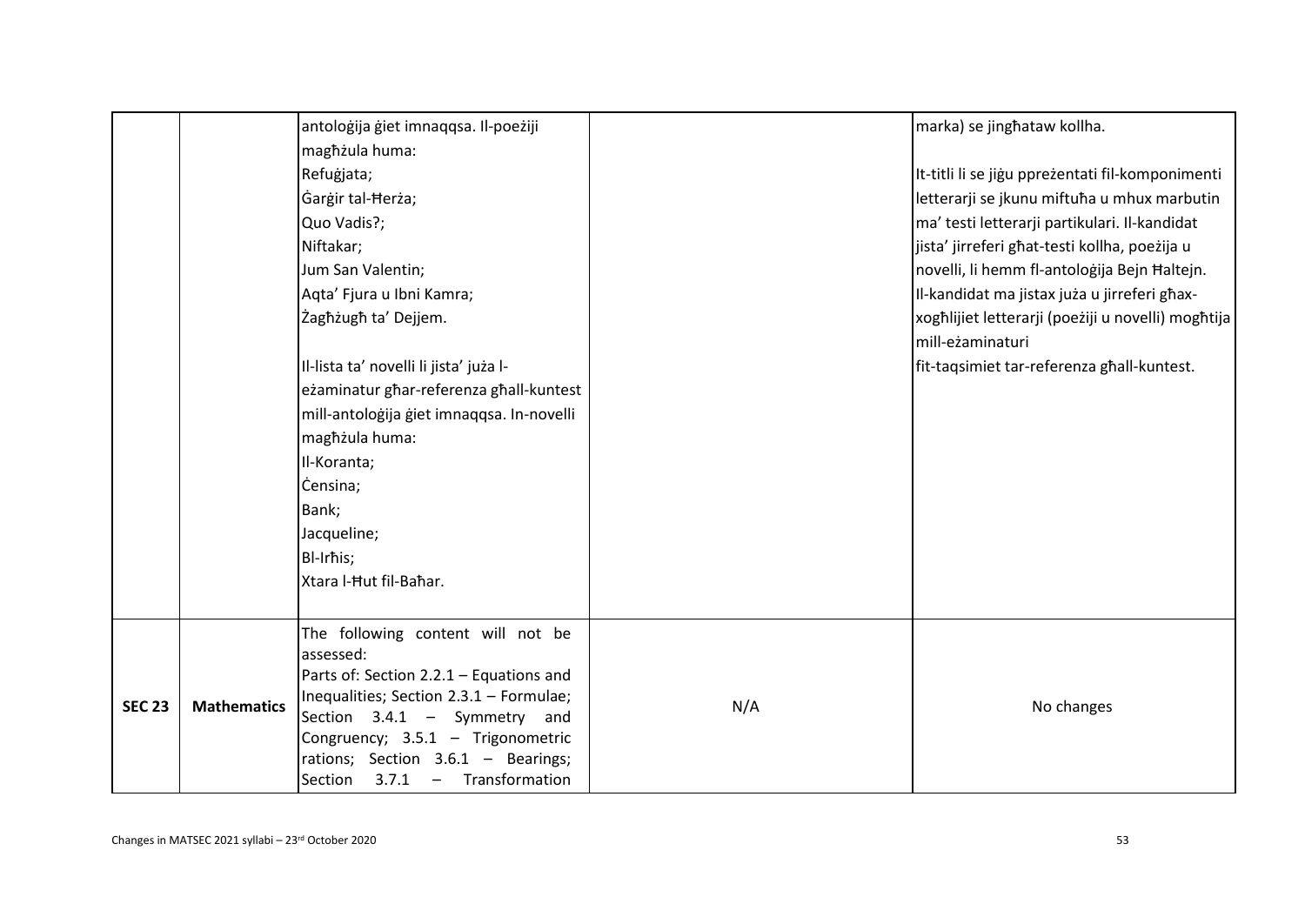|               |                               | geometry; Section 3.8.1 - Loci; Section<br>$4.1.1 - Statistics$ ; and the use of LOGO<br>and Spreadsheets.                                                                                                                                                                                                                                                                                                                                                                                                                                                                                                                                                                                                                                                                                                                      |                                                                                   |                                                                                                                                                                                                                                                                                                                                                                                                                                                                                                                                                                                                                                                                                                                                                                                                                                                                                                                                                                                                                                    |
|---------------|-------------------------------|---------------------------------------------------------------------------------------------------------------------------------------------------------------------------------------------------------------------------------------------------------------------------------------------------------------------------------------------------------------------------------------------------------------------------------------------------------------------------------------------------------------------------------------------------------------------------------------------------------------------------------------------------------------------------------------------------------------------------------------------------------------------------------------------------------------------------------|-----------------------------------------------------------------------------------|------------------------------------------------------------------------------------------------------------------------------------------------------------------------------------------------------------------------------------------------------------------------------------------------------------------------------------------------------------------------------------------------------------------------------------------------------------------------------------------------------------------------------------------------------------------------------------------------------------------------------------------------------------------------------------------------------------------------------------------------------------------------------------------------------------------------------------------------------------------------------------------------------------------------------------------------------------------------------------------------------------------------------------|
| <b>SEC 24</b> | <b>Physics</b>                | No changes                                                                                                                                                                                                                                                                                                                                                                                                                                                                                                                                                                                                                                                                                                                                                                                                                      | Candidates are not expected to present<br>coursework. Full marks will be awarded. | No changes                                                                                                                                                                                                                                                                                                                                                                                                                                                                                                                                                                                                                                                                                                                                                                                                                                                                                                                                                                                                                         |
| <b>SEC 25</b> | <b>Religious</b><br>Knowledge | The following content will not be<br>assessed;<br>A. GOD'S PLAN OF SALVATION<br>3. The Community of Salvation<br>(b) The Mission of the Church:<br>(iii.) In the Church and through the<br>Church, Christ continues his work of<br>healing social, political and<br>racial division and of giving full freedom<br>to the human person; the principles of<br>the social teaching of the Church; the<br>Christian's involvement for the<br>promotion of Human Rights.<br>B. THE LIFE OF THE CHRISTIAN<br>3. The highest Values in Life<br>(b) The Christian attitude towards work,<br>4. Towards Eternal Life<br>(a) Christian hope: the strength of<br>Christian hope based on the Christian's<br>relationship with the Blessed Trinity: life<br>in God, the Father, Son and Holy Spirit.<br>The fullness of this life in Glory. | N/A                                                                               | Paper 1 (40% of global mark) is taken by ALL<br>candidates. The Paper will be divided in three<br>Sections:<br>• Section A, covering half of the marks<br>allocated for this paper, will consist of thirty<br>questions to answer twenty-five of a direct<br>and factual nature covering the whole<br>syllabus testing primarily Objective 1 as set<br>out in the list of Assessment Objectives<br>above.<br>• Section B, covering a quarter of the marks,<br>will consist of eight questions to choose five<br>that demand a longer answer, in the form of<br>a paragraph. These questions will test<br>primarily Objective 2 above.<br>• Section C, covering the final quarter of the<br>marks, will consist of two sets of questions<br>specifically referring to a biblical text and/or<br>a text from Church teaching covered in the<br>part of the syllabus, The God of Salvation.<br>This section will primarily test Objective 3<br>labove.<br>Paper IIA comprises more demanding<br>questions than those in Paper I - the |
|               |                               |                                                                                                                                                                                                                                                                                                                                                                                                                                                                                                                                                                                                                                                                                                                                                                                                                                 |                                                                                   | candidates will be expected to choose three                                                                                                                                                                                                                                                                                                                                                                                                                                                                                                                                                                                                                                                                                                                                                                                                                                                                                                                                                                                        |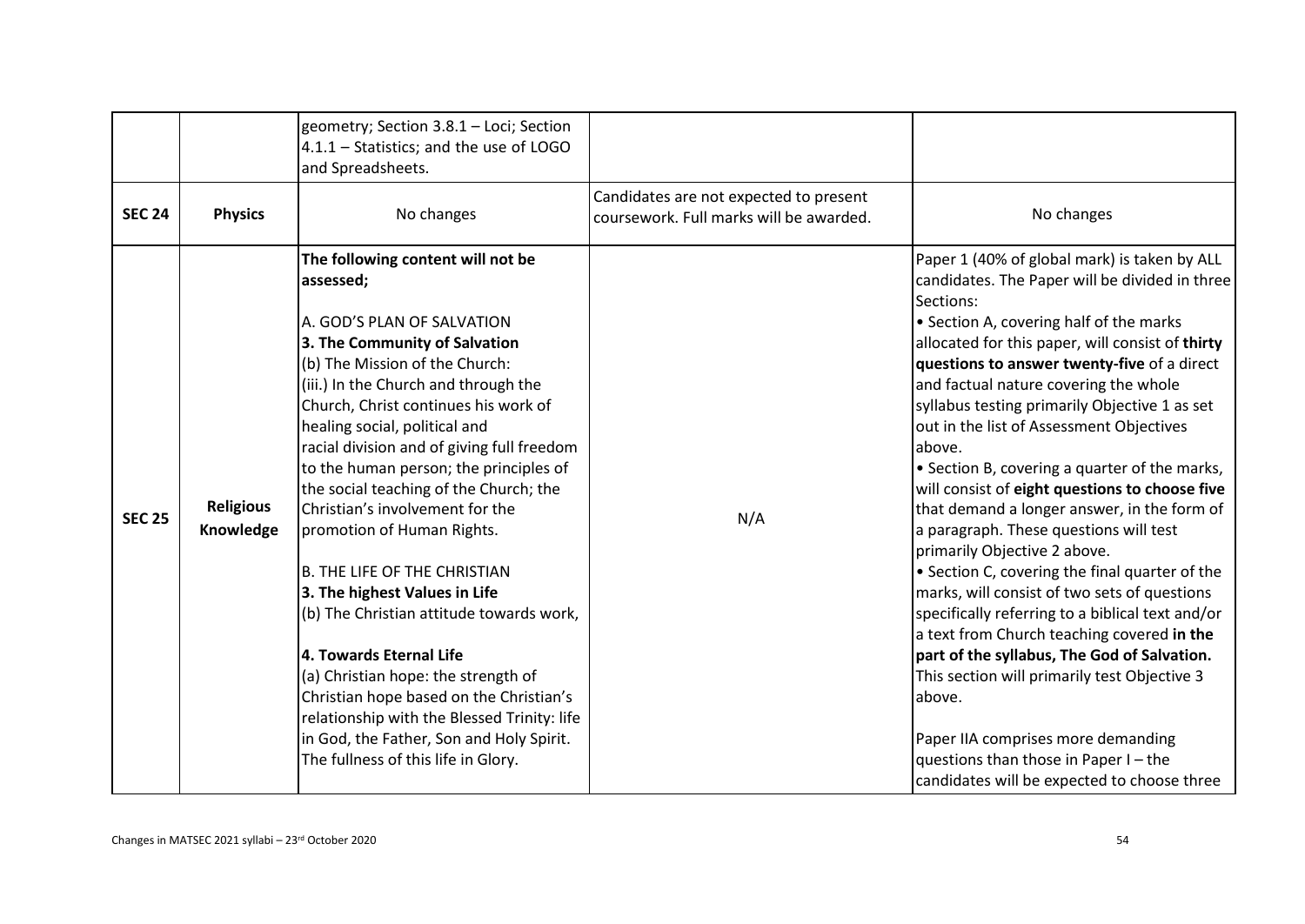|               |                       |                                                                                                           |     | essay titles (each with three sub-questions<br>that have to be answered in detail) out of a<br>total of six.<br>Paper IIB comprises questions which are less<br>demanding than those in Paper I - the<br>candidates will be expected to choose ten<br>out of a total of sixteen questions, each<br>requiring an answer in paragraph form.                                                                                                                                                        |
|---------------|-----------------------|-----------------------------------------------------------------------------------------------------------|-----|--------------------------------------------------------------------------------------------------------------------------------------------------------------------------------------------------------------------------------------------------------------------------------------------------------------------------------------------------------------------------------------------------------------------------------------------------------------------------------------------------|
| <b>SEC 27</b> | <b>Social Studies</b> | The following topics will not be<br>assessed;<br>Education<br>Health<br>Globalisation                     | N/A | Paper I:<br>Each section will consist of a selected text on<br>which a set of eight questions to choose five<br>will be given. Candidates will<br>be required to answer both sections of the<br>paper.<br>Paper IIA and Paper IIB:<br>Consist of 4 sections that correspond to the<br>different sections of the syllabus. In each<br>section there will be three questions and<br>candidates will be expected to answer one<br>question from each section. Each question<br>carries equal marks. |
| <b>SEC 28</b> | <b>Spanish</b>        | The following components have been<br>omitted from the syllabus:<br>Subjunctive<br><b>Indirect Speech</b> | N/A | Candidates will not be assessed in the oral<br>component; therefore, full marks will be<br>awarded (15 marks).<br>The topic 'pretérito pluscuamperfecto' may<br>feature in Reading and Listening texts only but<br>not in multiple choice exercises, cloze texts or<br>dialogues. Students are not expected to use<br>this in Speaking and Writing. Marks are not<br>affected.                                                                                                                   |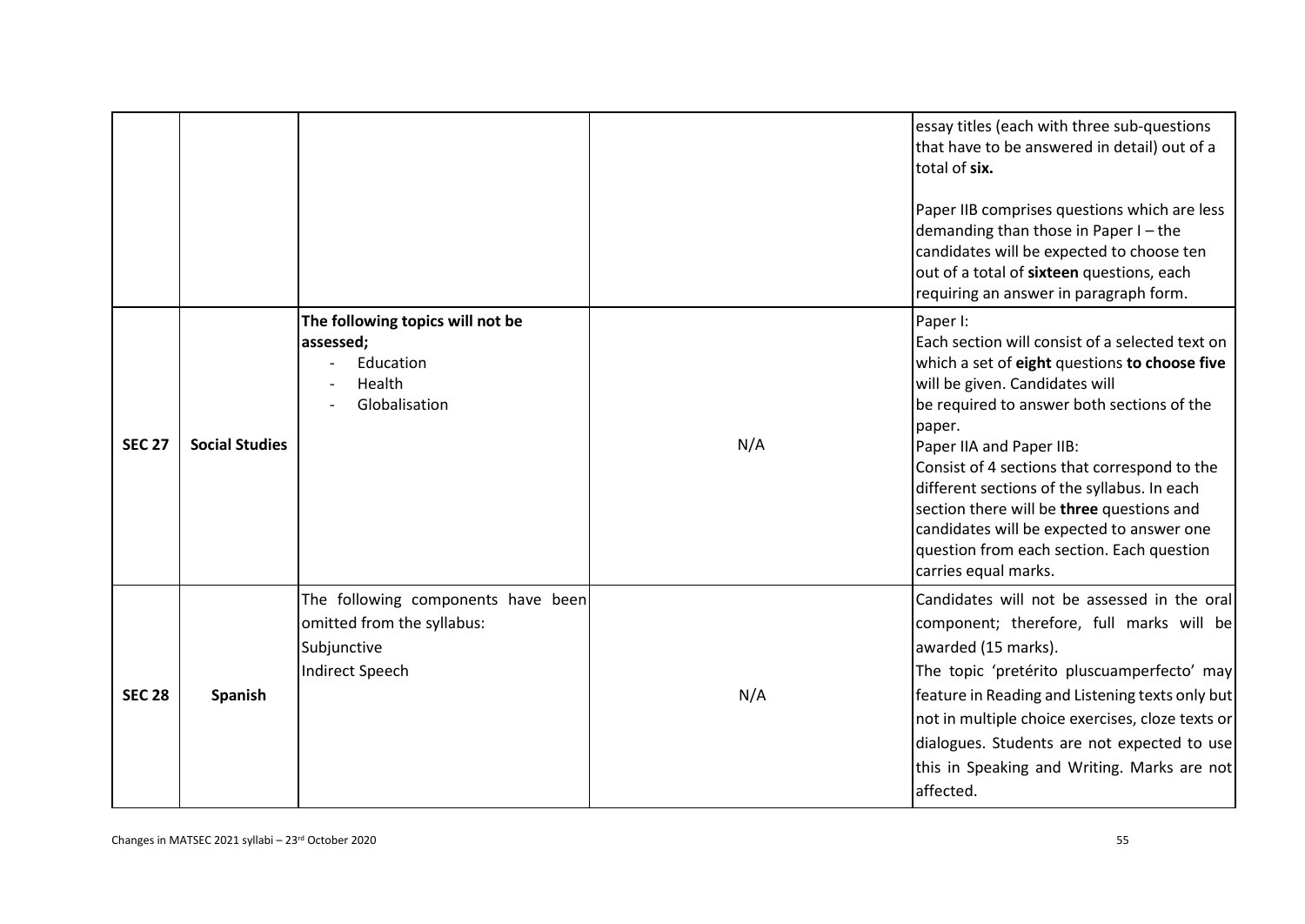|               |                                      |                                                                                                                                                                                                                                                          |                                                                                                                                                                                                                                                                                                                                                                                                                                                                                                                                        | Essay titles should not require essays to<br>include any of the grammar topics indicated<br>above.                 |
|---------------|--------------------------------------|----------------------------------------------------------------------------------------------------------------------------------------------------------------------------------------------------------------------------------------------------------|----------------------------------------------------------------------------------------------------------------------------------------------------------------------------------------------------------------------------------------------------------------------------------------------------------------------------------------------------------------------------------------------------------------------------------------------------------------------------------------------------------------------------------------|--------------------------------------------------------------------------------------------------------------------|
| <b>SEC 29</b> | Graphical<br>Communication           | The following content will not be<br>assessed:<br>Parts of: Paper 1, Section 1 - Plane<br>Geometry; Section 2 - Solid<br>Geometry; Paper 2, Section 3:<br>Orthographic Projection, Section 4-<br>Design.                                                 | N/A                                                                                                                                                                                                                                                                                                                                                                                                                                                                                                                                    | No changes                                                                                                         |
| <b>SEC 30</b> | <b>Textiles and</b><br><b>Design</b> | The following content will not be<br>assessed: Simple tests on fabrics:<br>strength, abrasion, resistance, stretch<br>and recovery.                                                                                                                      | Changes in coursework requirements:<br>In Prepared Practical Work, candidates are<br>expected to present one item only and an<br>investigation on the chosen item.<br>A portfolio including a varied collection of<br>samples of five main areas of processes and<br>techniques in garment making, e.g. hems,<br>facings, methods of disposing of fullness,<br>openings, sleeves, collars, pockets, frills,<br>yokes, etc. should be presented.<br>Time controlled Practical Assignment should<br>be part of the coursework presented. | No changes                                                                                                         |
| <b>SEC 31</b> | European<br><b>Studies</b>           | The following content will not be<br>assessed:<br><b>I Power and People</b><br>e. Conflicts and Peace-Making Processes<br>- identify and explain causes and effects<br>of regional conflicts in Northern Ireland;<br>the Basque region in Spain; Cyprus. | Year 11 - The project will not be assessed.<br>Marks will be assigned in full.                                                                                                                                                                                                                                                                                                                                                                                                                                                         | Paper II A & B; In each section there will be<br>two questions and candidates are to choose<br>ANY four questions. |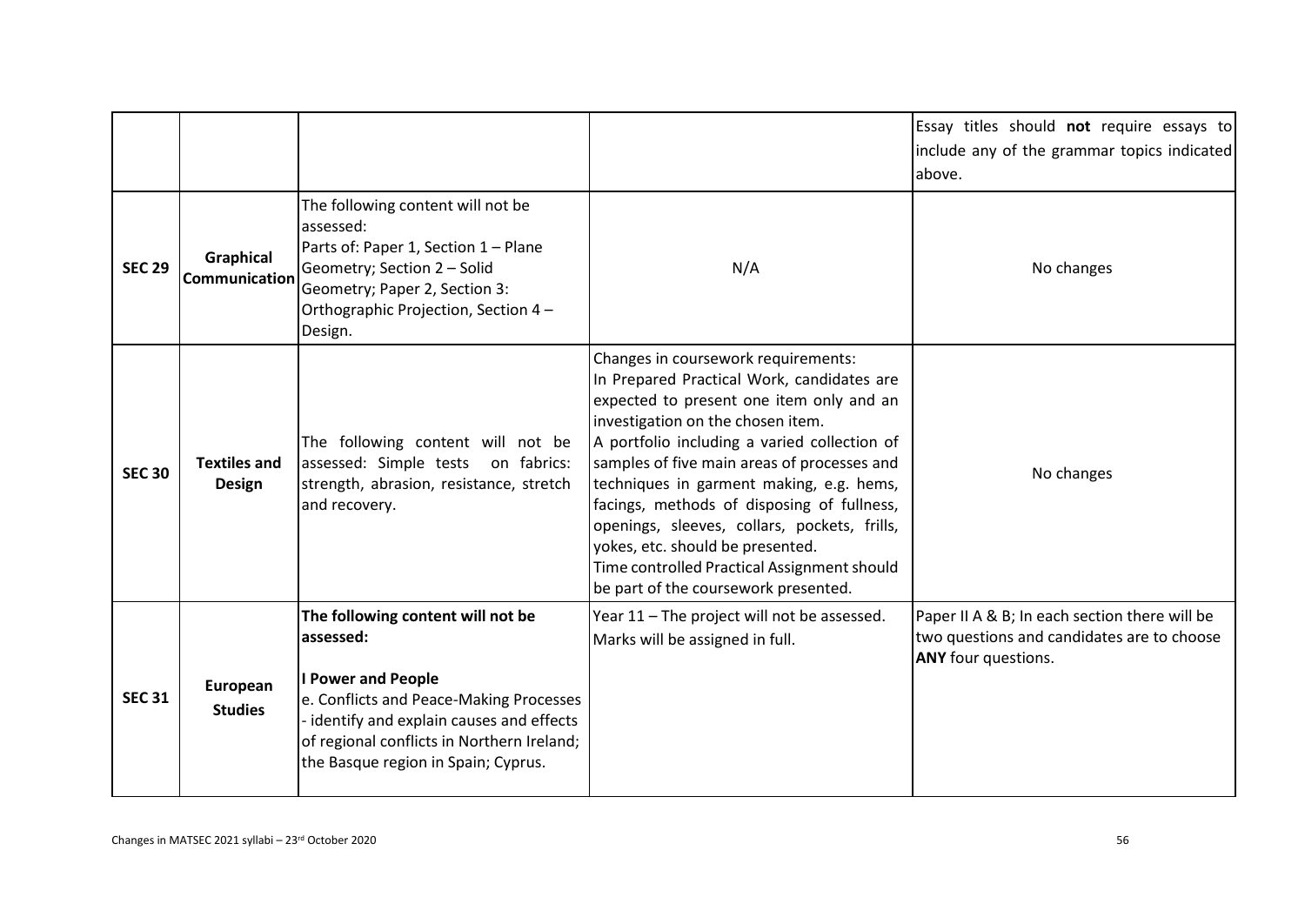| f. European Institutions<br>demonstrate understanding of the<br>major landmarks in the history of the<br>European Economic Community (EEC)<br>and the European Union (EU)<br>demonstrate understanding of the<br>development and role of the OSCE                                                                       |  |
|-------------------------------------------------------------------------------------------------------------------------------------------------------------------------------------------------------------------------------------------------------------------------------------------------------------------------|--|
| <b>Il Economic Development and Changes</b><br>in Europe<br>c. Transport (ALL)                                                                                                                                                                                                                                           |  |
| d. Economic Blocs and Institutions<br>identify relations between the EU and<br>other world trading blocs, namely the<br>WTO, OPEC<br>and Lomé Convention<br>understand trade between the EU and<br>developing countries<br>- demonstrate an understanding of the<br>effects of globalisation on the European<br>economy |  |
| <b>IV Europeans and their Environment</b><br>c. Protection of the Environment<br>- water pollution in the River Rhine                                                                                                                                                                                                   |  |
| d. Sustainable Development<br>- understand the problems facing<br>European inner cities and analyse<br>possible solutions using changes in land<br>use in London's Docklands as a case<br>study                                                                                                                         |  |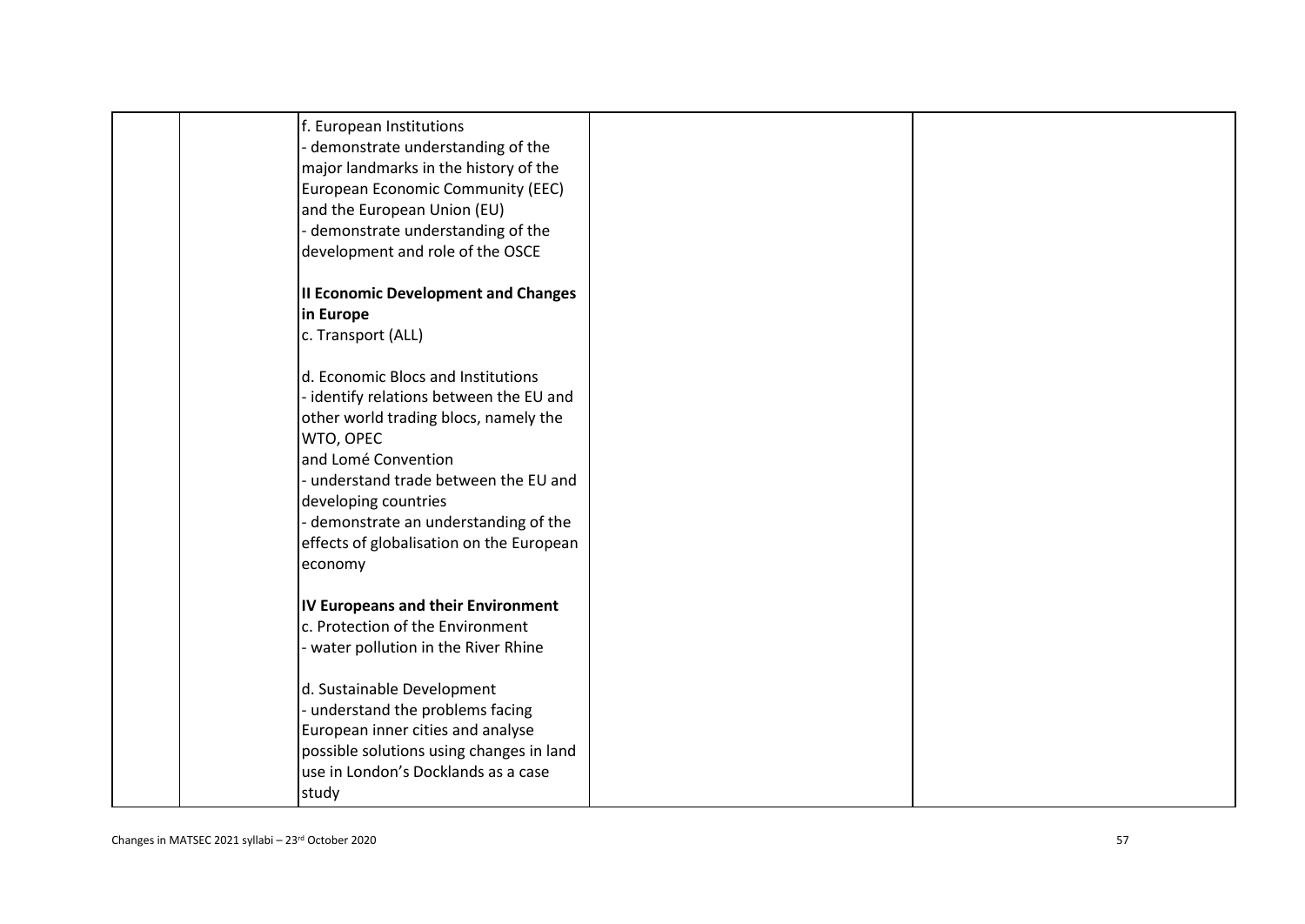|               |                                     |                                                                                                                                                                                                                                                                                                                                                                                                                                                                                                                                                                                                                                                   | Year 11 - No assessment of project, full                                                                                                                                                                                                                                           | Exam Paper - No changes                                                                           |
|---------------|-------------------------------------|---------------------------------------------------------------------------------------------------------------------------------------------------------------------------------------------------------------------------------------------------------------------------------------------------------------------------------------------------------------------------------------------------------------------------------------------------------------------------------------------------------------------------------------------------------------------------------------------------------------------------------------------------|------------------------------------------------------------------------------------------------------------------------------------------------------------------------------------------------------------------------------------------------------------------------------------|---------------------------------------------------------------------------------------------------|
|               |                                     |                                                                                                                                                                                                                                                                                                                                                                                                                                                                                                                                                                                                                                                   |                                                                                                                                                                                                                                                                                    |                                                                                                   |
|               |                                     |                                                                                                                                                                                                                                                                                                                                                                                                                                                                                                                                                                                                                                                   | marks will be assigned.                                                                                                                                                                                                                                                            | Practical Component - Candidates are to<br>choose TWO areas from the four available.              |
|               |                                     |                                                                                                                                                                                                                                                                                                                                                                                                                                                                                                                                                                                                                                                   |                                                                                                                                                                                                                                                                                    | Area 1, Games - No changes                                                                        |
| <b>SEC 32</b> | <b>Physical</b><br><b>Education</b> | No changes                                                                                                                                                                                                                                                                                                                                                                                                                                                                                                                                                                                                                                        |                                                                                                                                                                                                                                                                                    | Area 2, Gymnastics and Dance Activities - No<br>changes                                           |
|               |                                     |                                                                                                                                                                                                                                                                                                                                                                                                                                                                                                                                                                                                                                                   |                                                                                                                                                                                                                                                                                    | Area 3, Athletics - Any three activities from<br>those on offer                                   |
|               |                                     |                                                                                                                                                                                                                                                                                                                                                                                                                                                                                                                                                                                                                                                   |                                                                                                                                                                                                                                                                                    | Area 4, Swimming - Candidates will be<br>examined in two swimming strokes of their<br>own choice. |
| <b>SEC 33</b> | Design &<br><b>Technology</b>       | 1. The following clauses are being<br>waived:<br>"  and a physical artefact as a<br>of the<br>candidate's<br>prototype<br>technological solution." (Part I. ii. Final<br><b>Design Project)</b><br>"Students sitting for Paper IIA or IIB<br>and for the Iterative Project (Paper I)<br>may qualify for Grades 1, 2, 3, 4 or 5,<br>when a minimum of 35% is achieved in<br>each paper." (6. Grading Criteria)<br>2. Extension of Initial Project Proposal<br>submission deadline.<br>3. The following criteria will not be<br>assessed: 4.4.1; 4.4.2; 4.5.1; 4.5.2;<br>4.5.3; 4.5.4; 5.4.3; 5.4.4; 5.4.5; 5.4.10;<br>5.4.12; 6.1.3; 6.2.3; 6.4.4. | 1. 30 marks (15%) of Initial Project Proposal<br>remain unchanged.<br>2.70 marks of the Final Design Project are<br>reduced to 50 marks which still contribute<br>to 35%<br>3. Marking criteria to be updated as per<br>amended Grading Criteria Form attached to<br>this document | No changes                                                                                        |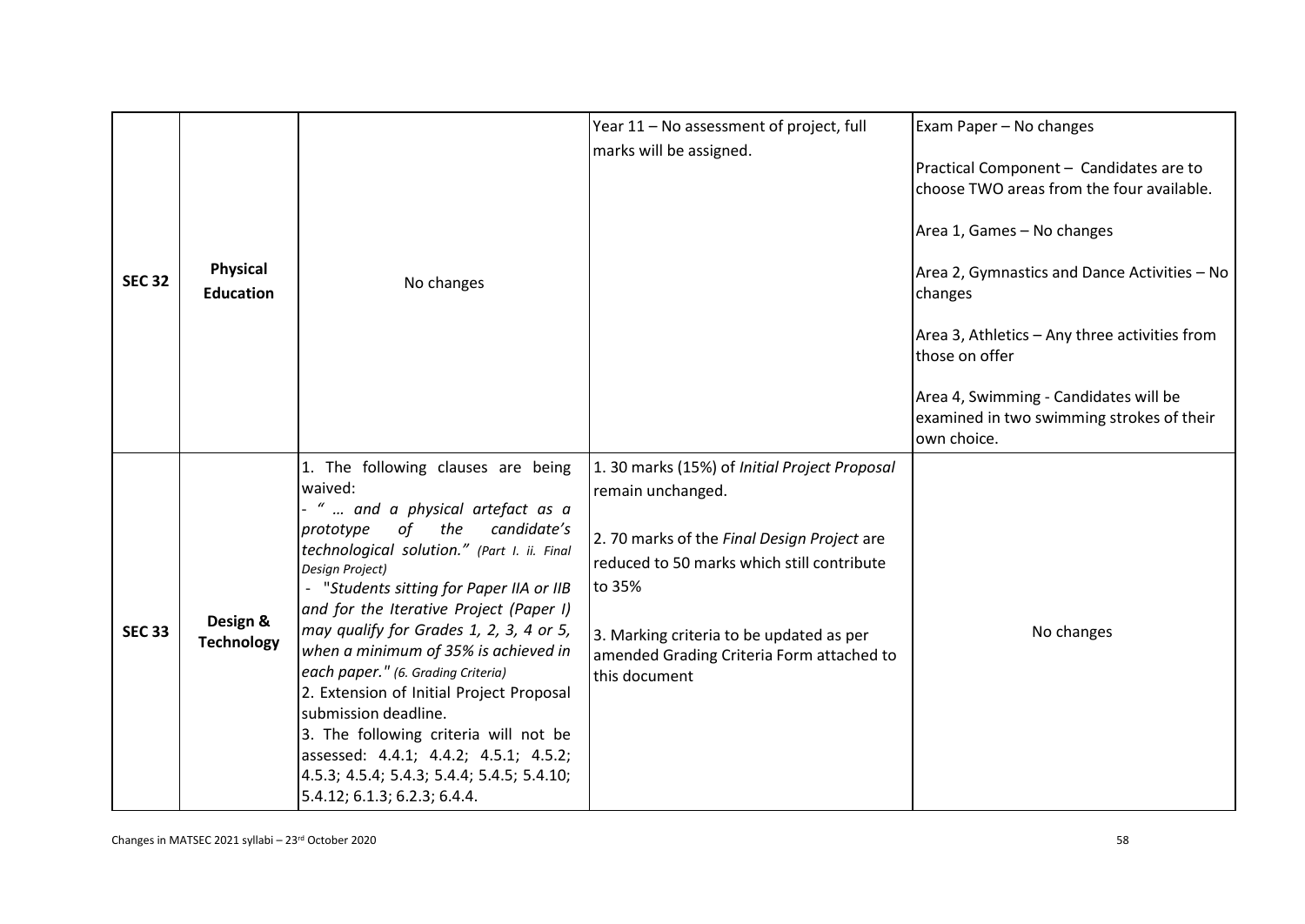|               |                                         | 4. The following criteria are updated as<br>per attached amended Grading Criteria<br>Form: 1.2.5; 1.3.2; 2.5.2; 3.4.1; 4.2.1;<br>4.3.5; 5.3.3; 5.4.6; 5.4.7; 5.4.9; 5.4.13.<br>5. Tables $A - J$ were amended as per<br>attached amended Tables document.<br>Content struck out in these tables will<br>not be assessed. Outcomes to refer to<br>the updated Tables $A - J$ .<br>6. Outcome 4.3.6 refers only to parts<br>of Tools and Machinery found in<br>amended Table E.<br>7. In outcome 5.3.3, programming a<br>microcontroller device refers to writing<br>a programm solution in a written paper<br>question. |                                                                                                                                                                                                                                                                                                                                |                                                                                                                                                                                                                                                                                                                |
|---------------|-----------------------------------------|------------------------------------------------------------------------------------------------------------------------------------------------------------------------------------------------------------------------------------------------------------------------------------------------------------------------------------------------------------------------------------------------------------------------------------------------------------------------------------------------------------------------------------------------------------------------------------------------------------------------|--------------------------------------------------------------------------------------------------------------------------------------------------------------------------------------------------------------------------------------------------------------------------------------------------------------------------------|----------------------------------------------------------------------------------------------------------------------------------------------------------------------------------------------------------------------------------------------------------------------------------------------------------------|
| <b>SEC 34</b> | <b>Music</b>                            | Sight-reading omitted from the syllabus                                                                                                                                                                                                                                                                                                                                                                                                                                                                                                                                                                                | No changes                                                                                                                                                                                                                                                                                                                     | The SEC performance exam will not take place<br>in person; a video recording will be submitted<br>instead.                                                                                                                                                                                                     |
| <b>SEC 35</b> | <b>Agribusiness</b>                     | Content in Unit 2 has been reduced to<br>what was covered in Assignment 1.<br>Remaining content is not expected to be<br>delivered.<br>Content of Unit 3 A3 may not be<br>covered.                                                                                                                                                                                                                                                                                                                                                                                                                                     | Unit 2 Assignment 2 will not be carried out.<br>Marks for this component will be prorated at<br>the end of the programme based on the<br>performance in the other assessments of the<br>qualification.<br>Unit 3 A3 will not be assessed in the<br>coursework but still included on the front<br>sheet and awarded full marks. | The Unit 2 Controlled assessment will not be<br>carried out. Marks for Unit 2 Controlled<br>assessment will be prorated at the end of the<br>programme based on the performance in the<br>other assessments of the qualification.<br>No changes will be implemented in the<br>Controlled assessment of Unit 3. |
| <b>SEC 36</b> | <b>Health and</b><br><b>Social Care</b> | Content in Unit 2 has been reduced to<br>what was covered in Assignment 1.<br>Remaining content is not expected to be                                                                                                                                                                                                                                                                                                                                                                                                                                                                                                  | Unit 2 Assignment 2 will not be carried out.<br>Marks for this component will be prorated at<br>the end of the programme based on the                                                                                                                                                                                          | The Unit 2 Controlled assessment will not be<br>carried out. Marks for Unit 2 Controlled<br>assessment will be prorated at the end of the                                                                                                                                                                      |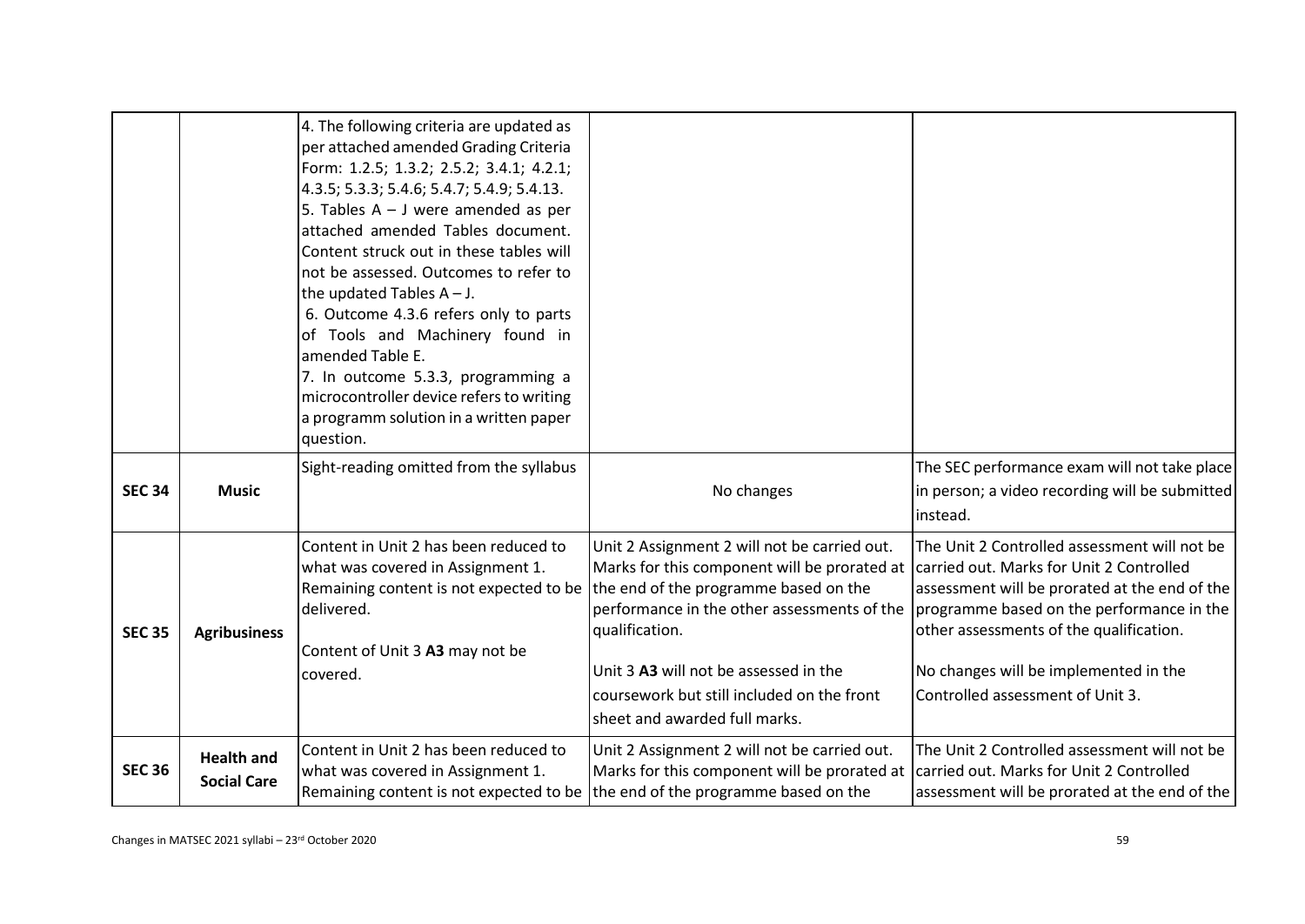|               |                                         | delivered.<br>Content of Unit 3 A1 may not be<br>covered.                                                                                                                          | qualification.<br>Unit 3 A1 will not be assessed in the<br>coursework but still included on the front<br>sheet and awarded full marks.                                                                                                                                                                                         | performance in the other assessments of the $ $ programme based on the performance in the<br>other assessments of the qualification.<br>No changes will be implemented in the<br>Controlled assessment of Unit 3.                                                                                              |
|---------------|-----------------------------------------|------------------------------------------------------------------------------------------------------------------------------------------------------------------------------------|--------------------------------------------------------------------------------------------------------------------------------------------------------------------------------------------------------------------------------------------------------------------------------------------------------------------------------|----------------------------------------------------------------------------------------------------------------------------------------------------------------------------------------------------------------------------------------------------------------------------------------------------------------|
| <b>SEC 37</b> | <b>Engineering</b><br><b>Technology</b> | Content in Unit 2 has been reduced to<br>what was covered in Assignment 1.<br>Remaining content is not expected to be<br>delivered.<br>Content of Unit 3 A3 may not be<br>covered. | Unit 2 Assignment 2 will not be carried out.<br>Marks for this component will be prorated at<br>the end of the programme based on the<br>performance in the other assessments of the<br>qualification.<br>Unit 3 A3 will not be assessed in the<br>coursework but still included on the front<br>sheet and awarded full marks. | The Unit 2 Controlled assessment will not be<br>carried out. Marks for Unit 2 Controlled<br>assessment will be prorated at the end of the<br>programme based on the performance in the<br>other assessments of the qualification.<br>No changes will be implemented in the<br>Controlled assessment of Unit 3. |
| <b>SEC 38</b> | <b>Hospitality</b>                      | Content in Unit 2 has been reduced to<br>what was covered in Assignment 1.<br>Remaining content is not expected to be<br>delivered.<br>Content of Unit 3 A2 may not be<br>covered. | Unit 2 Assignment 2 will not be carried out.<br>Marks for this component will be prorated at<br>the end of the programme based on the<br>performance in the other assessments of the<br>qualification.<br>Unit 3 A2 will not be assessed in the<br>coursework but still included on the front<br>sheet and awarded full marks. | The Unit 2 Controlled assessment will not be<br>carried out. Marks for Unit 2 Controlled<br>assessment will be prorated at the end of the<br>programme based on the performance in the<br>other assessments of the qualification.<br>No changes will be implemented in the<br>Controlled assessment of Unit 3. |
| <b>SEC 39</b> | Information<br><b>Technology</b>        | Content in Unit 2 has been reduced to<br>what was covered in Assignment 1.<br>Remaining content is not expected to be<br>delivered.<br>Content of Unit 3 A1 may not be<br>covered. | Unit 2 Assignment 2 will not be carried out.<br>Marks for this component will be prorated at carried out. Marks for Unit 2 Controlled<br>the end of the programme based on the<br>performance in the other assessments of the<br>qualification.<br>Unit 3 A1 will not be assessed in the                                       | The Unit 2 Controlled assessment will not be<br>assessment will be prorated at the end of the<br>programme based on the performance in the<br>other assessments of the qualification.<br>No changes will be implemented in the                                                                                 |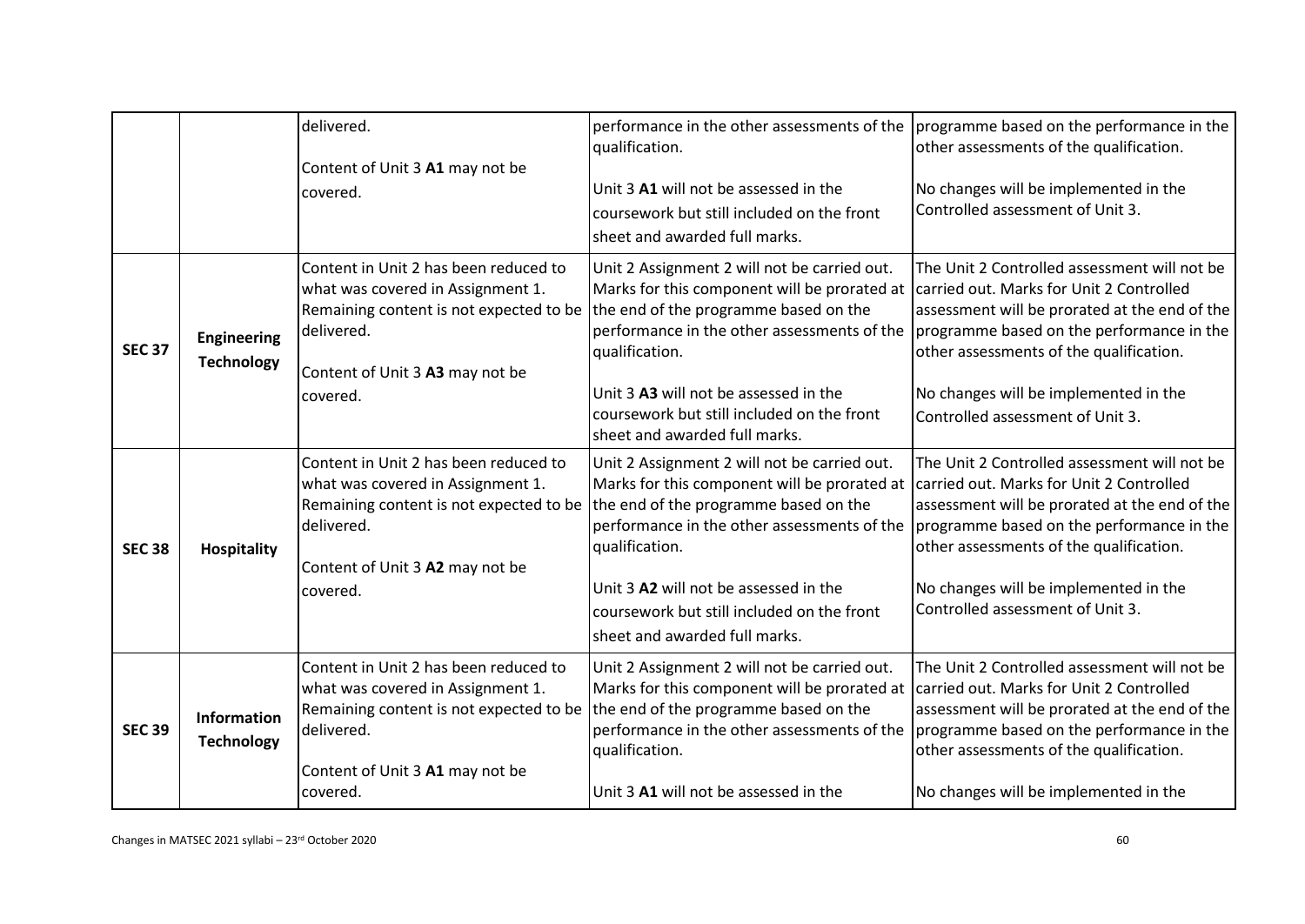|               |                                           |                                                                                                                                                                                                                           | coursework but still included on the front<br>sheet and awarded full marks.                                                                                                                                                                                                           | Controlled assessment of Unit 3.                                                                                                                                                                                                                                                                               |
|---------------|-------------------------------------------|---------------------------------------------------------------------------------------------------------------------------------------------------------------------------------------------------------------------------|---------------------------------------------------------------------------------------------------------------------------------------------------------------------------------------------------------------------------------------------------------------------------------------|----------------------------------------------------------------------------------------------------------------------------------------------------------------------------------------------------------------------------------------------------------------------------------------------------------------|
| <b>SEC 40</b> | <b>Ethics</b>                             | The following content will not be<br>assessed in the exam paper;<br>Module 5 - The Ethics of Care for Others                                                                                                              | No changes                                                                                                                                                                                                                                                                            | Paper II:<br><b>Section A</b><br>will assess content from modules one<br>till four<br><b>Section B</b><br>will assess content from all the<br>syllabus (except module 5)<br>will offer SIX optional titles instead of<br><b>FOUR</b>                                                                           |
| <b>SEC 41</b> | <b>Media Literacy</b><br><b>Education</b> | Content in Unit 2 has been reduced to<br>what was covered in Assignment 1.<br>Remaining content is not expected to be the end of the programme based on the<br>Idelivered.<br>Content of Unit 3 A3 may not be<br>covered. | Unit 2 Assignment 2 will not be carried out.<br>Marks for this component will be prorated at<br>performance in the other assessments of the<br>qualification.<br>Unit 3 A3 will not be assessed in the<br>coursework but still included on the front<br>sheet and awarded full marks. | The Unit 2 Controlled assessment will not be<br>carried out. Marks for Unit 2 Controlled<br>assessment will be prorated at the end of the<br>programme based on the performance in the<br>other assessments of the qualification.<br>No changes will be implemented in the<br>Controlled assessment of Unit 3. |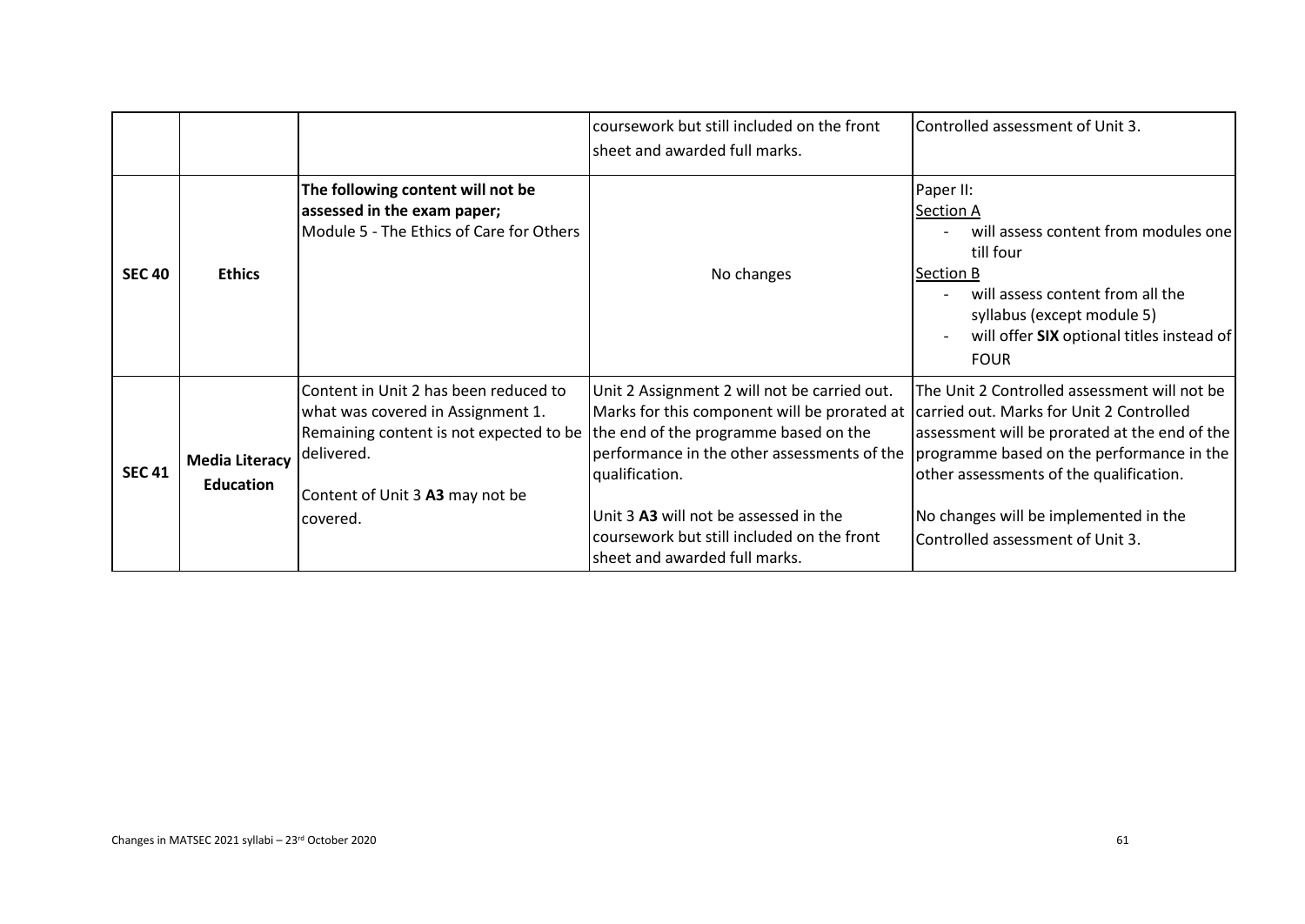|                     | 2022                                    |                                                                                                                                                                                    |                                                                                                                                                                                                                                                                                                                                |                                                                                                                                                                                                                                                                                                                   |  |
|---------------------|-----------------------------------------|------------------------------------------------------------------------------------------------------------------------------------------------------------------------------------|--------------------------------------------------------------------------------------------------------------------------------------------------------------------------------------------------------------------------------------------------------------------------------------------------------------------------------|-------------------------------------------------------------------------------------------------------------------------------------------------------------------------------------------------------------------------------------------------------------------------------------------------------------------|--|
| <b>Subject Code</b> | <b>Subject</b>                          | <b>Changes in Subject Content</b>                                                                                                                                                  | <b>Changes in Coursework</b>                                                                                                                                                                                                                                                                                                   | <b>Changes in Exam Paper(s)</b>                                                                                                                                                                                                                                                                                   |  |
| <b>SEC 35</b>       | <b>Agribusiness</b>                     | Content in Unit 1 has been reduced<br>to what was covered in Assignment<br>1. Remaining content is not<br>expected to be delivered.<br>Content of Unit 2 A3 may not be<br>covered. | Unit 1 Assignment 2 will not be carried<br>out. Marks for this component will be<br>prorated at the end of the programme<br>based on the performance in the other<br>assessments of the qualification.<br>Unit 2 A3 will not be assessed in the                                                                                | The Unit 1 Controlled assessment will not<br>be carried out. Marks for Unit 1<br>Controlled assessment will be prorated at<br>the end of the programme based on the<br>performance in the other assessments of<br>the qualification.                                                                              |  |
|                     |                                         |                                                                                                                                                                                    | coursework but still included on the<br>front sheet and awarded full marks.                                                                                                                                                                                                                                                    | No changes will be implemented in the<br>Controlled assessment of Unit 2.                                                                                                                                                                                                                                         |  |
| <b>SEC 36</b>       | <b>Health and Social</b><br>Care        | Content in Unit 1 has been reduced<br>to what was covered in Assignment<br>1. Remaining content is not<br>expected to be delivered.<br>Content of Unit 2 A2 may not be<br>covered. | Unit 1 Assignment 2 will not be carried<br>out. Marks for this component will be<br>prorated at the end of the programme<br>based on the performance in the other<br>assessments of the qualification.<br>Unit 2 A2 will not be assessed in the<br>coursework but still included on the<br>front sheet and awarded full marks. | The Unit 1 Controlled assessment will not<br>be carried out. Marks for Unit 1<br>Controlled assessment will be prorated at<br>the end of the programme based on the<br>performance in the other assessments of<br>the qualification.<br>No changes will be implemented in the<br>Controlled assessment of Unit 2. |  |
| <b>SEC 37</b>       | <b>Engineering</b><br><b>Technology</b> | Content in Unit 1 has been reduced<br>to what was covered in Assignment<br>1. Remaining content is not<br>expected to be delivered.<br>Content of Unit 2 A3 may not be<br>covered. | Unit 1 Assignment 2 will not be carried<br>out. Marks for this component will be<br>prorated at the end of the programme<br>assessments of the qualification.<br>Unit 2 A3 will not be assessed in the                                                                                                                         | The Unit 1 Controlled assessment will not<br>be carried out. Marks for Unit 1<br>Controlled assessment will be prorated at<br>based on the performance in the other the end of the programme based on the<br>performance in the other assessments of<br>the qualification.                                        |  |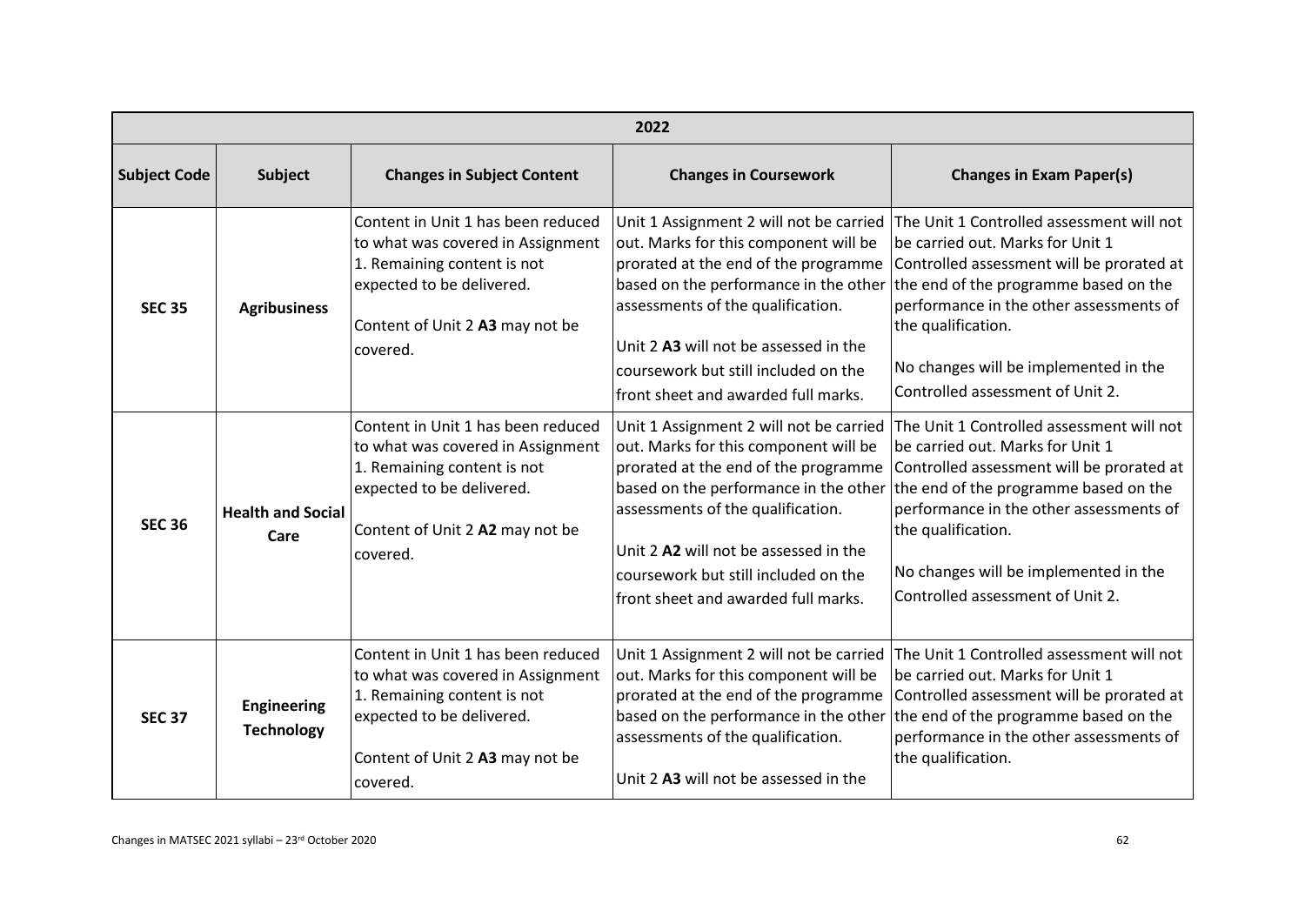|               |                                           |                                                                                                                                                                                    | coursework but still included on the<br>front sheet and awarded full marks.                                                                                                                                                                                                                                                    | No changes will be implemented in the<br>Controlled assessment of Unit 2.                                                                                                                                                                                                                                                                               |
|---------------|-------------------------------------------|------------------------------------------------------------------------------------------------------------------------------------------------------------------------------------|--------------------------------------------------------------------------------------------------------------------------------------------------------------------------------------------------------------------------------------------------------------------------------------------------------------------------------|---------------------------------------------------------------------------------------------------------------------------------------------------------------------------------------------------------------------------------------------------------------------------------------------------------------------------------------------------------|
| <b>SEC 38</b> | <b>Hospitality</b>                        | Content in Unit 1 has been reduced<br>to what was covered in Assignment<br>1. Remaining content is not<br>expected to be delivered.<br>Content of Unit 2 A2 may not be<br>covered. | Unit 1 Assignment 2 will not be carried<br>out. Marks for this component will be<br>prorated at the end of the programme<br>assessments of the qualification.<br>Unit 2 A2 will not be assessed in the<br>coursework but still included on the<br>front sheet and awarded full marks.                                          | The Unit 1 Controlled assessment will not<br>be carried out. Marks for Unit 1<br>Controlled assessment will be prorated at<br>based on the performance in the other the end of the programme based on the<br>performance in the other assessments of<br>the qualification.<br>No changes will be implemented in the<br>Controlled assessment of Unit 2. |
| <b>SEC 39</b> | <b>Information</b><br><b>Technology</b>   | Content in Unit 1 has been reduced<br>to what was covered in Assignment<br>1. Remaining content is not<br>expected to be delivered.<br>Content of Unit 2 A2 may not be<br>covered. | Unit 1 Assignment 2 will not be carried<br>out. Marks for this component will be<br>prorated at the end of the programme<br>based on the performance in the other<br>assessments of the qualification.<br>Unit 2 A2 will not be assessed in the<br>coursework but still included on the<br>front sheet and awarded full marks. | The Unit 1 Controlled assessment will not<br>be carried out. Marks for Unit 1<br>Controlled assessment will be prorated at<br>the end of the programme based on the<br>performance in the other assessments of<br>the qualification.<br>No changes will be implemented in the<br>Controlled assessment of Unit 2.                                       |
| <b>SEC 41</b> | <b>Media Literacy</b><br><b>Education</b> | Content in Unit 1 has been reduced<br>to what was covered in Assignment<br>1. Remaining content is not<br>expected to be delivered.<br>Content of Unit 2 A2 may not be<br>covered. | Unit 1 Assignment 2 will not be carried<br>out. Marks for this component will be<br>prorated at the end of the programme<br>based on the performance in the other<br>assessments of the qualification.<br>Unit 2 A2 will not be assessed in the<br>coursework but still included on the<br>front sheet and awarded full marks. | The Unit 1 Controlled assessment will not<br>be carried out. Marks for Unit 1<br>Controlled assessment will be prorated at<br>the end of the programme based on the<br>performance in the other assessments of<br>the qualification.<br>No changes will be implemented in the<br>Controlled assessment of Unit 2.                                       |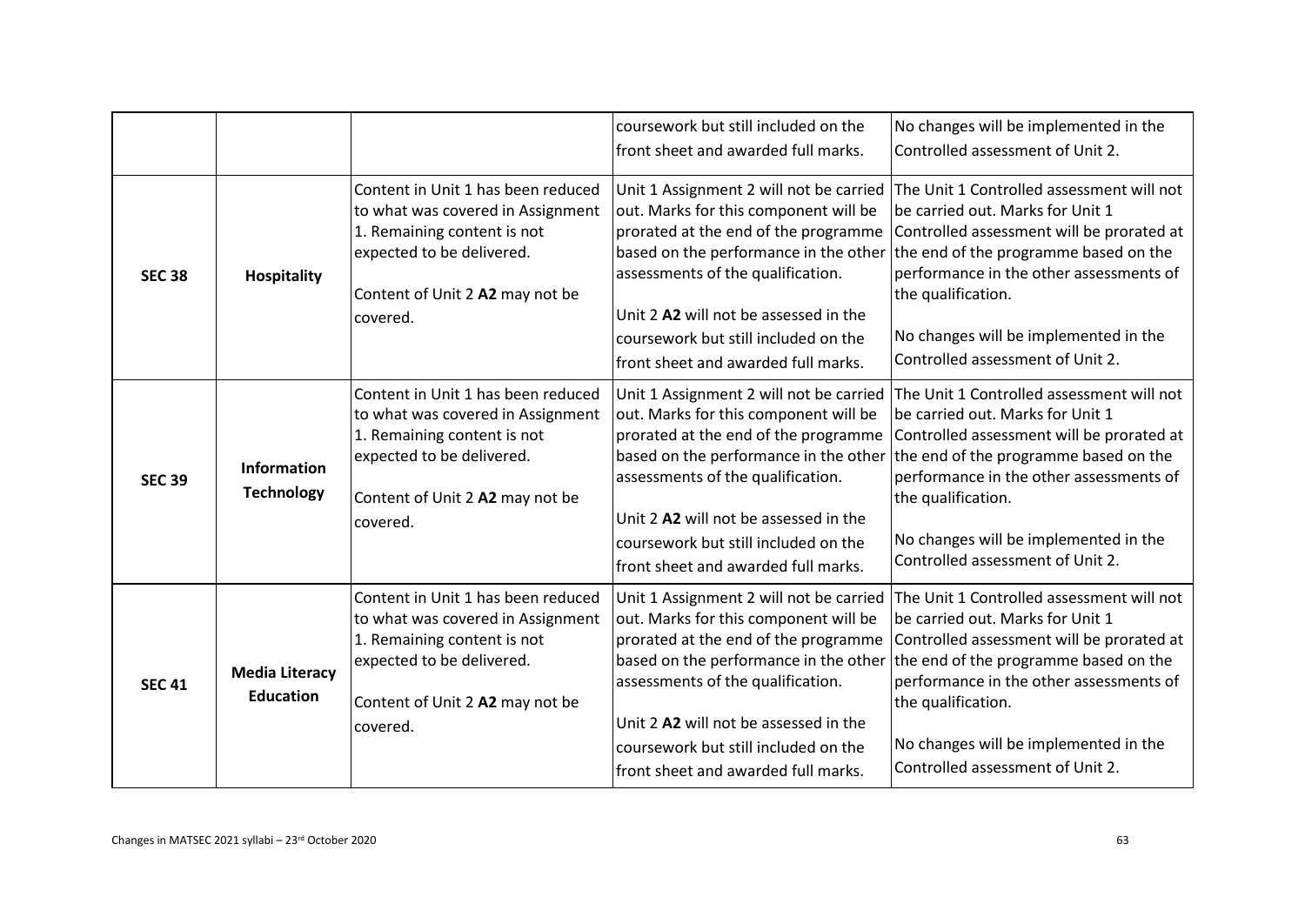| <b>SEC 42</b>  | Retail                                   | Content in Unit 1 has been reduced<br>to what was covered in Assignment<br>1. Remaining content is not<br>expected to be delivered.<br>Content of Unit 2 A3 may not be<br>covered. | out. Marks for this component will be<br>prorated at the end of the programme<br>assessments of the qualification.<br>Unit 2 A3 will not be assessed in the<br>coursework but still included on the<br>front sheet and awarded full marks.                                                                                     | Unit 1 Assignment 2 will not be carried The Unit 1 Controlled assessment will not<br>be carried out. Marks for Unit 1<br>Controlled assessment will be prorated at<br>based on the performance in the other the end of the programme based on the<br>performance in the other assessments of<br>the qualification.<br>No changes will be implemented in the<br>Controlled assessment of Unit 2. |
|----------------|------------------------------------------|------------------------------------------------------------------------------------------------------------------------------------------------------------------------------------|--------------------------------------------------------------------------------------------------------------------------------------------------------------------------------------------------------------------------------------------------------------------------------------------------------------------------------|-------------------------------------------------------------------------------------------------------------------------------------------------------------------------------------------------------------------------------------------------------------------------------------------------------------------------------------------------------------------------------------------------|
| <b>SEC 43</b>  | <b>Hairdressing and</b><br><b>Beauty</b> | Content in Unit 1 has been reduced<br>to what was covered in Assignment<br>1. Remaining content is not<br>expected to be delivered.<br>Content of Unit 2 A3 may not be<br>covered. | out. Marks for this component will be<br>prorated at the end of the programme<br>assessments of the qualification.<br>Unit 2 A3 will not be assessed in the<br>coursework but still included on the<br>front sheet and awarded full marks.                                                                                     | Unit 1 Assignment 2 will not be carried The Unit 1 Controlled assessment will not<br>be carried out. Marks for Unit 1<br>Controlled assessment will be prorated at<br>based on the performance in the other the end of the programme based on the<br>performance in the other assessments of<br>the qualification.<br>No changes will be implemented in the<br>Controlled assessment of Unit 2. |
| <b>SEC 44</b>  | <b>Fashion and</b><br><b>Textiles</b>    | Content in Unit 1 has been reduced<br>to what was covered in Assignment<br>1. Remaining content is not<br>expected to be delivered.<br>Content of Unit 2 A3 may not be<br>covered. | Unit 1 Assignment 2 will not be carried<br>out. Marks for this component will be<br>prorated at the end of the programme<br>based on the performance in the other<br>assessments of the qualification.<br>Unit 2 A3 will not be assessed in the<br>coursework but still included on the<br>front sheet and awarded full marks. | The Unit 1 Controlled assessment will not<br>be carried out. Marks for Unit 1<br>Controlled assessment will be prorated at<br>the end of the programme based on the<br>performance in the other assessments of<br>the qualification.<br>No changes will be implemented in the<br>Controlled assessment of Unit 2.                                                                               |
| <b>SEAC 01</b> | Retail                                   | Content in Unit 1 has been reduced<br>to what was covered in Assignment<br>1. Remaining content is not                                                                             | Unit 1 Assignment 2 will not be carried<br>out. Marks for this component will be<br>prorated at the end of the programme                                                                                                                                                                                                       | The Unit 1 Controlled assessment<br>(Assignment 3) will not be carried out.<br>Marks for Unit 1 Controlled assessment                                                                                                                                                                                                                                                                           |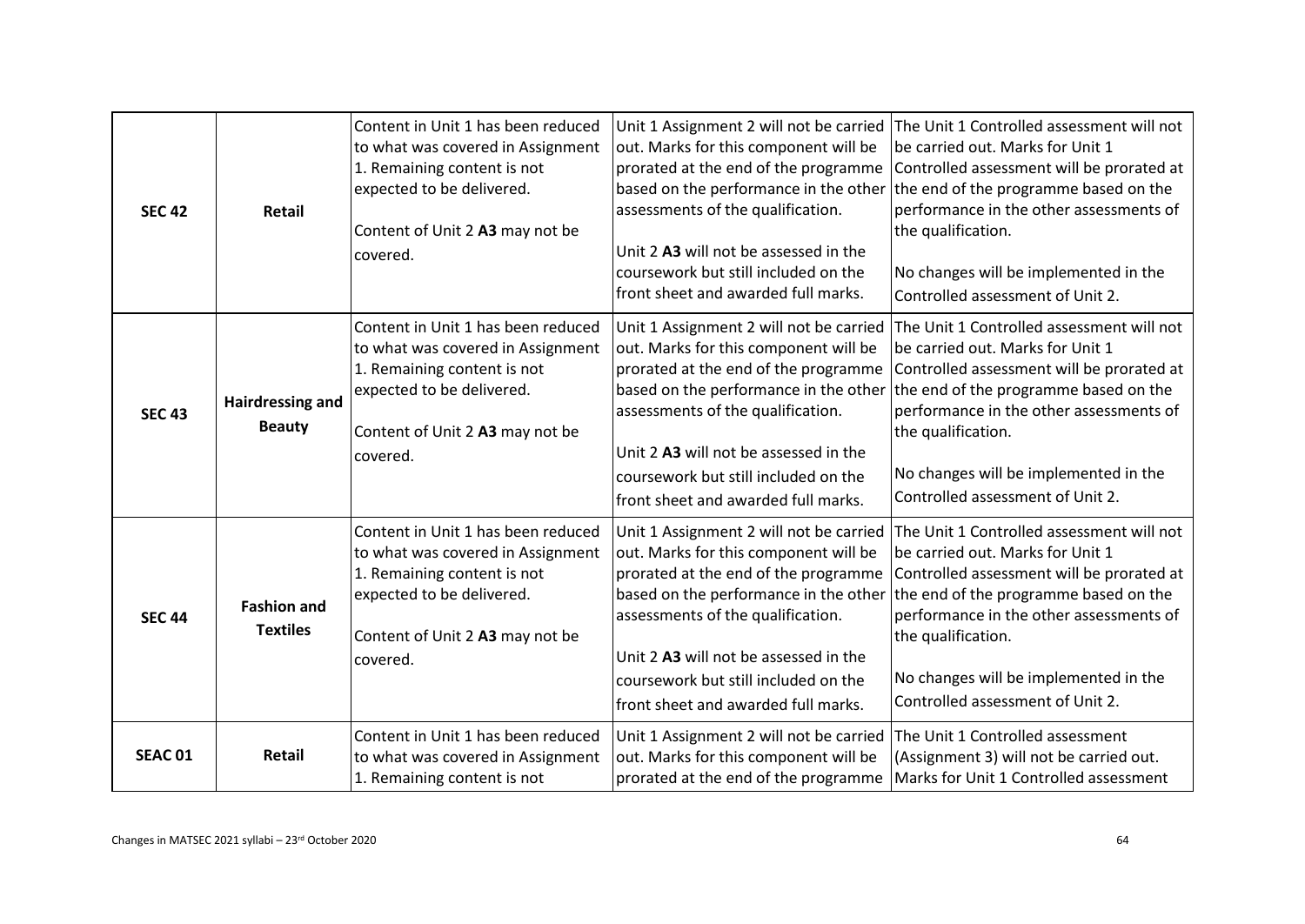|                |                                         | expected to be delivered.<br>Content of Unit 2 A1 and A2 may<br>not be covered.                                                                                                           | based on the performance in the other<br>assessments of the qualification.<br>All criteria in Unit 2 (including those<br>highlighted for the Controlled<br>assessment), except for A1 and A2, will<br>be assessed in Assignment 1 and<br>Assignment 2.                                                                                                                            | will be prorated at the end of the<br>programme based on the performance in<br>the other assessments of the qualification.<br>The Unit 2 Controlled assessment<br>(Assignment 3) will not be carried out.<br>Although A1 and A2 will not be assessed,<br>these criteria will be the only ones<br>included on the front sheet and awarded<br>full marks.                                                                                                                          |
|----------------|-----------------------------------------|-------------------------------------------------------------------------------------------------------------------------------------------------------------------------------------------|-----------------------------------------------------------------------------------------------------------------------------------------------------------------------------------------------------------------------------------------------------------------------------------------------------------------------------------------------------------------------------------|----------------------------------------------------------------------------------------------------------------------------------------------------------------------------------------------------------------------------------------------------------------------------------------------------------------------------------------------------------------------------------------------------------------------------------------------------------------------------------|
| <b>SEAC 02</b> | <b>Health and Social</b><br>Care        | Content in Unit 1 has been reduced<br>to what was covered in Assignment<br>1. Remaining content is not<br>expected to be delivered.<br>Content of Unit 2 A2 and A4 may<br>not be covered. | Unit 1 Assignment 2 will not be carried<br>out. Marks for this component will be<br>prorated at the end of the programme<br>based on the performance in the other<br>assessments of the qualification.<br>All criteria in Unit 2 (including those<br>highlighted for the Controlled<br>assessment), except for A2 and A4, wil<br>be assessed in Assignment 1 and<br>Assignment 2. | The Unit 1 Controlled assessment<br>(Assignment 3) will not be carried out.<br>Marks for Unit 1 Controlled assessment<br>will be prorated at the end of the<br>programme based on the performance in<br>the other assessments of the qualification.<br>The Unit 2 Controlled assessment<br>(Assignment 3) will not be carried out.<br>Although A2 and A4 will not be assessed,<br>these criteria will be the only ones<br>included on the front sheet and awarded<br>full marks. |
| <b>SEAC 03</b> | <b>Engineering</b><br><b>Technology</b> | Content in Unit 1 has been reduced<br>to what was covered in Assignment<br>1. Remaining content is not<br>expected to be delivered.<br>Content of Unit 2 A4 and A5 may<br>not be covered. | Unit 1 Assignment 2 will not be carried The Unit 1 Controlled assessment<br>out. Marks for this component will be<br>prorated at the end of the programme<br>based on the performance in the other<br>assessments of the qualification.<br>All criteria in Unit 2 (including those<br>highlighted for the Controlled                                                              | (Assignment 3) will not be carried out.<br>Marks for Unit 1 Controlled assessment<br>will be prorated at the end of the<br>programme based on the performance in<br>the other assessments of the qualification.                                                                                                                                                                                                                                                                  |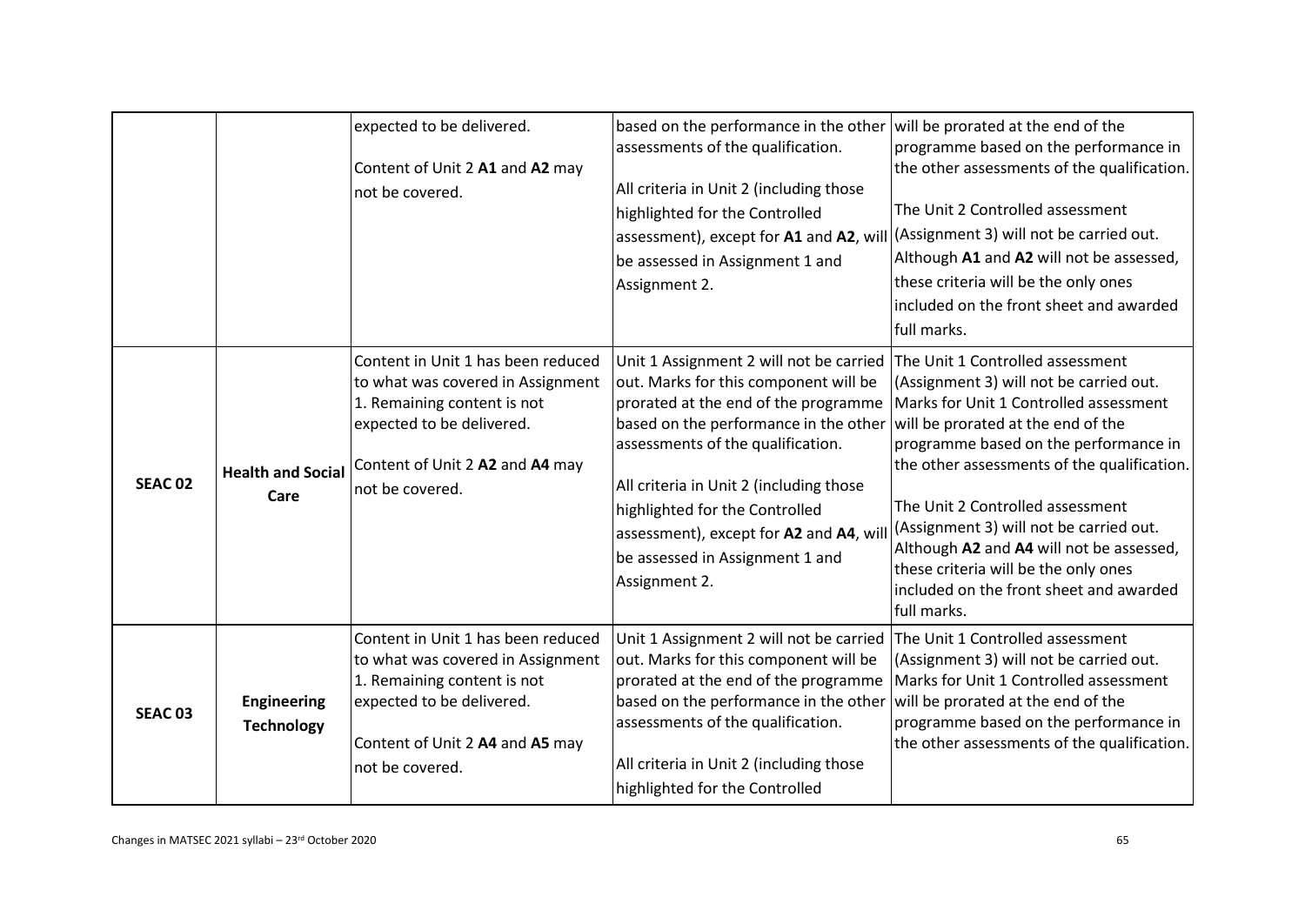|                |                                  |                                                                                                                                                                                           | assessment), except for A4 and A5, will The Unit 2 Controlled assessment<br>be assessed in Assignment 1 and<br>Assignment 2.                                                                                                                                                                                                                                                                                               | (Assignment 3) will not be carried out.<br>Although A4 and A5 will not be assessed,<br>these criteria will be the only ones<br>included on the front sheet and awarded<br>full marks.                                                                                                                                                                                                                                                 |
|----------------|----------------------------------|-------------------------------------------------------------------------------------------------------------------------------------------------------------------------------------------|----------------------------------------------------------------------------------------------------------------------------------------------------------------------------------------------------------------------------------------------------------------------------------------------------------------------------------------------------------------------------------------------------------------------------|---------------------------------------------------------------------------------------------------------------------------------------------------------------------------------------------------------------------------------------------------------------------------------------------------------------------------------------------------------------------------------------------------------------------------------------|
| <b>SEAC 04</b> | <b>Hospitality</b>               | Content in Unit 1 has been reduced<br>to what was covered in Assignment<br>1. Remaining content is not<br>expected to be delivered.<br>Content of Unit 2 A4 and A5 may<br>not be covered. | Unit 1 Assignment 2 will not be carried<br>out. Marks for this component will be<br>prorated at the end of the programme<br>based on the performance in the other<br>assessments of the qualification.<br>All criteria in Unit 2 (including those<br>highlighted for the Controlled<br>assessment), except for A4 and A5, will (Assignment 3) will not be carried out.<br>be assessed in Assignment 1 and<br>Assignment 2. | The Unit 1 Controlled assessment<br>(Assignment 3) will not be carried out.<br>Marks for Unit 1 Controlled assessment<br>will be prorated at the end of the<br>programme based on the performance in<br>the other assessments of the qualification.<br>The Unit 2 Controlled assessment<br>Although A4 and A5 will not be assessed,<br>these criteria will be the only ones<br>included on the front sheet and awarded<br>full marks. |
| <b>SEAC 05</b> | Information<br><b>Technology</b> | Content in Unit 1 has been reduced<br>to what was covered in Assignment<br>1. Remaining content is not<br>expected to be delivered.<br>Content of Unit 2 A2 and A3 may<br>not be covered. | Unit 1 Assignment 2 will not be carried The Unit 1 Controlled assessment<br>out. Marks for this component will be<br>prorated at the end of the programme<br>based on the performance in the other<br>assessments of the qualification.<br>All criteria in Unit 2 (including those<br>highlighted for the Controlled<br>assessment), except for A2 and A3, will<br>be assessed in Assignment 1 and<br>Assignment 2.        | (Assignment 3) will not be carried out.<br>Marks for Unit 1 Controlled assessment<br>will be prorated at the end of the<br>programme based on the performance in<br>the other assessments of the qualification.<br>The Unit 2 Controlled assessment<br>(Assignment 3) will not be carried out.<br>Although A2 and A3 will not be assessed,<br>these criteria will be the only ones<br>included on the front sheet and awarded         |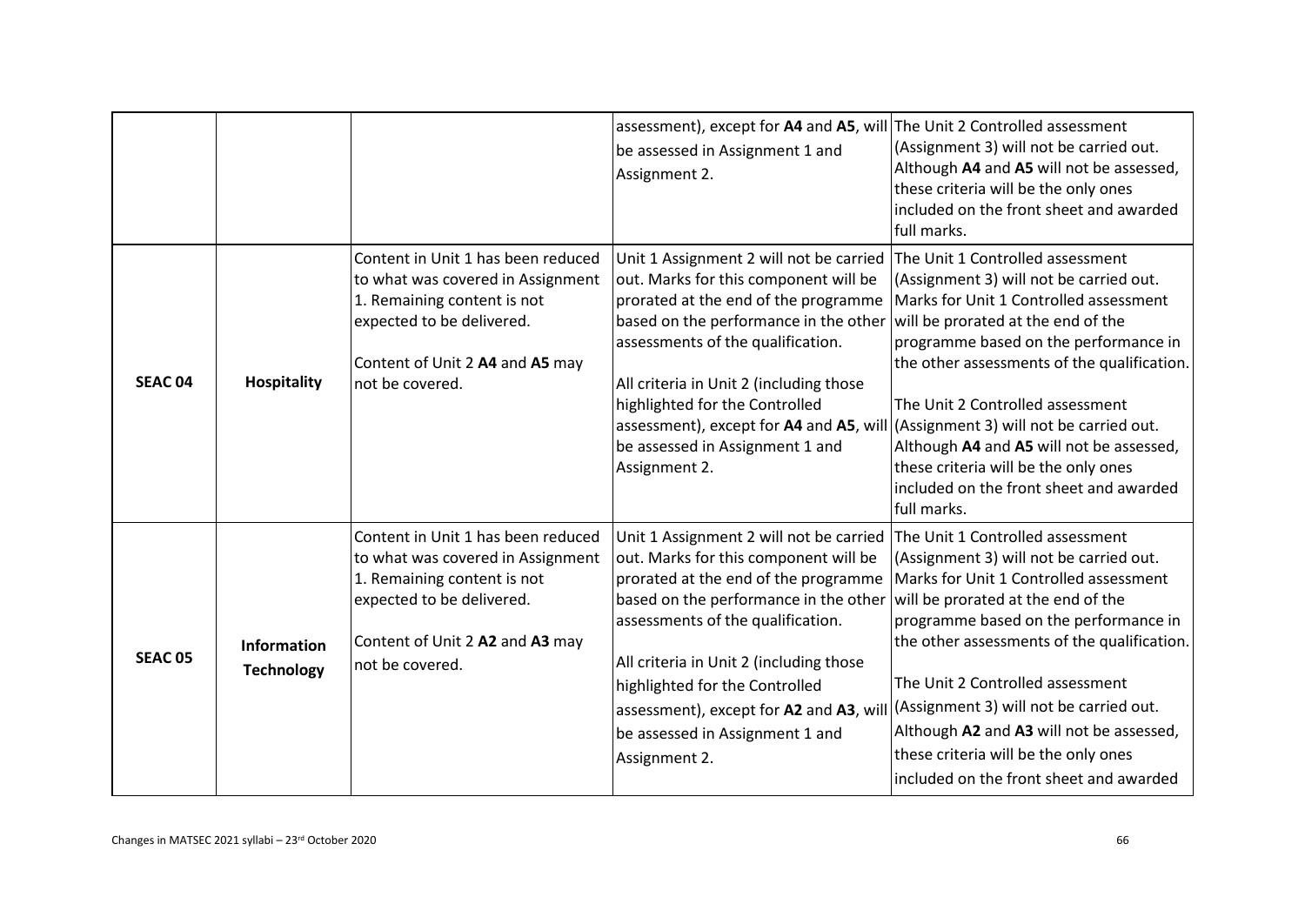|                    |                                           |                                                                                                                                                                                           |                                                                                                                                                                                                                                                                                                                                                                                                                       | full marks.                                                                                                                                                                                                                                                                                                                                                                                                                                                                      |
|--------------------|-------------------------------------------|-------------------------------------------------------------------------------------------------------------------------------------------------------------------------------------------|-----------------------------------------------------------------------------------------------------------------------------------------------------------------------------------------------------------------------------------------------------------------------------------------------------------------------------------------------------------------------------------------------------------------------|----------------------------------------------------------------------------------------------------------------------------------------------------------------------------------------------------------------------------------------------------------------------------------------------------------------------------------------------------------------------------------------------------------------------------------------------------------------------------------|
| SEAC <sub>06</sub> | <b>Media Literacy</b><br><b>Education</b> | Content in Unit 1 has been reduced<br>to what was covered in Assignment<br>1. Remaining content is not<br>expected to be delivered.<br>Content of Unit 2 A2 and A3 may<br>not be covered. | Unit 1 Assignment 2 will not be carried<br>out. Marks for this component will be<br>prorated at the end of the programme<br>based on the performance in the other<br>assessments of the qualification.<br>All criteria in Unit 2 (including those<br>highlighted for the Controlled<br>assessment), except for A2 and A3, wil<br>be assessed in Assignment 1 and<br>Assignment 2.                                     | The Unit 1 Controlled assessment<br>(Assignment 3) will not be carried out.<br>Marks for Unit 1 Controlled assessment<br>will be prorated at the end of the<br>programme based on the performance in<br>the other assessments of the qualification.<br>The Unit 2 Controlled assessment<br>(Assignment 3) will not be carried out.<br>Although A2 and A3 will not be assessed,<br>these criteria will be the only ones<br>included on the front sheet and awarded<br>full marks. |
| <b>SEAC 07</b>     | <b>Agribusiness</b>                       | Content in Unit 1 has been reduced<br>to what was covered in Assignment<br>1. Remaining content is not<br>expected to be delivered.<br>Content of Unit 2 A1 and A4 may<br>not be covered. | Unit 1 Assignment 2 will not be carried   The Unit 1 Controlled assessment<br>out. Marks for this component will be<br>prorated at the end of the programme<br>based on the performance in the other<br>assessments of the qualification.<br>All criteria in Unit 2 (including those<br>highlighted for the Controlled<br>assessment), except for A1 and A4, will<br>be assessed in Assignment 1 and<br>Assignment 2. | (Assignment 3) will not be carried out.<br>Marks for Unit 1 Controlled assessment<br>will be prorated at the end of the<br>programme based on the performance in<br>the other assessments of the qualification.<br>The Unit 2 Controlled assessment<br>(Assignment 3) will not be carried out.<br>Although A1 and A4 will not be assessed,<br>these criteria will be the only ones<br>included on the front sheet and awarded<br>full marks.                                     |
| <b>SEAC 08</b>     | Hairdressing and<br><b>Beauty</b>         | Content in Unit 1 has been reduced<br>to what was covered in Assignment<br>1. Remaining content is not<br>expected to be delivered.                                                       | Unit 1 Assignment 2 will not be carried<br>out. Marks for this component will be<br>prorated at the end of the programme                                                                                                                                                                                                                                                                                              | The Unit 1 Controlled assessment<br>(Assignment 3) will not be carried out.<br>Marks for Unit 1 Controlled assessment                                                                                                                                                                                                                                                                                                                                                            |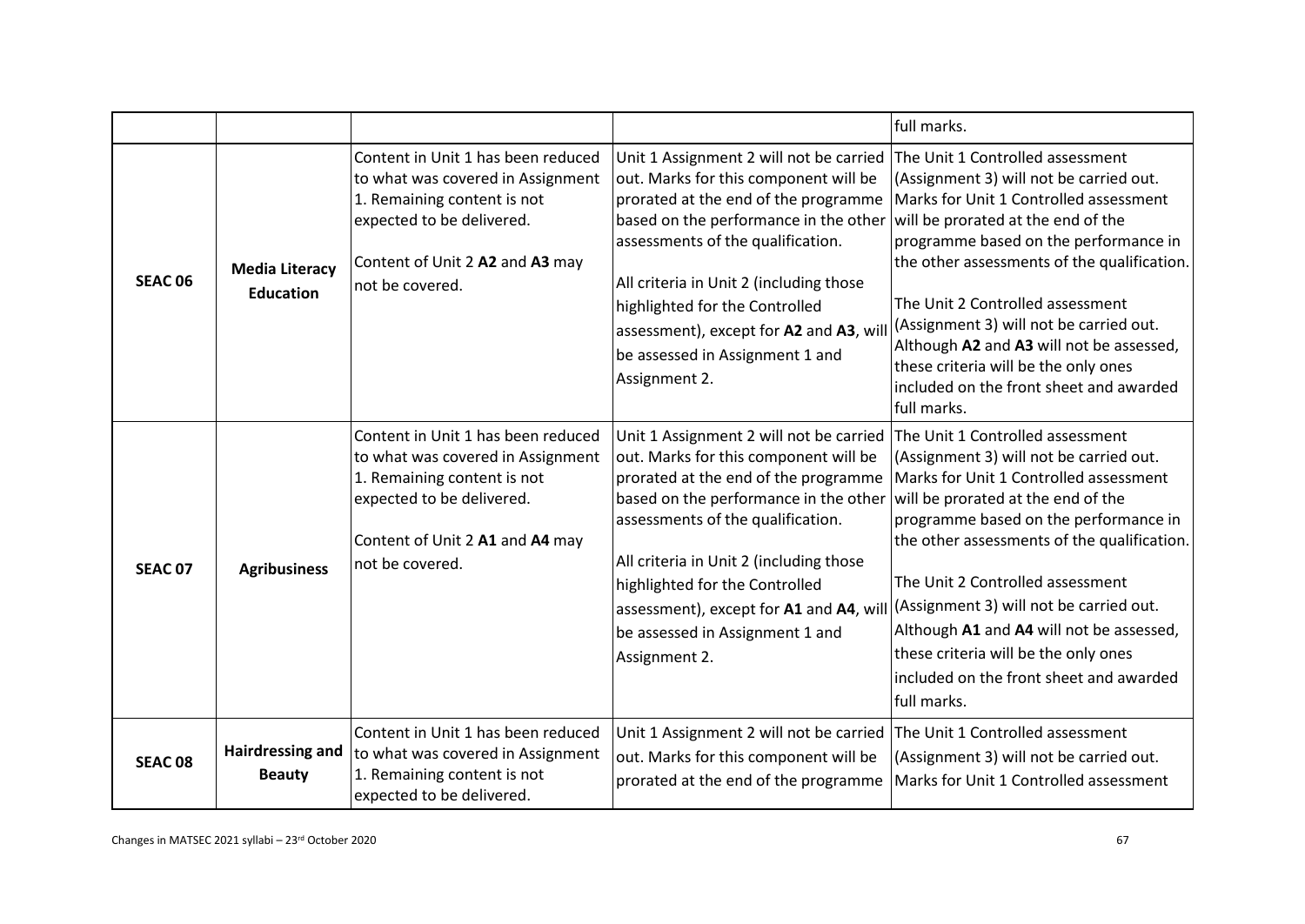|                |                                       | Content of Unit 2 A1 and A5 may<br>not be covered.                                                                                                                                        | based on the performance in the other will be prorated at the end of the<br>assessments of the qualification.<br>All criteria in Unit 2 (including those<br>highlighted for the Controlled<br>assessment), except for $A1$ and $A5$ , will (Assignment 3) will not be carried out.<br>be assessed in Assignment 1 and<br>Assignment 2.                                                                              | programme based on the performance in<br>the other assessments of the qualification.<br>The Unit 2 Controlled assessment<br>Although A1 and A5 will not be assessed,<br>these criteria will be the only ones<br>included on the front sheet and awarded<br>full marks.                                                                                                                                                                   |
|----------------|---------------------------------------|-------------------------------------------------------------------------------------------------------------------------------------------------------------------------------------------|---------------------------------------------------------------------------------------------------------------------------------------------------------------------------------------------------------------------------------------------------------------------------------------------------------------------------------------------------------------------------------------------------------------------|------------------------------------------------------------------------------------------------------------------------------------------------------------------------------------------------------------------------------------------------------------------------------------------------------------------------------------------------------------------------------------------------------------------------------------------|
| <b>SEAC 09</b> | <b>Fashion and</b><br><b>Textiles</b> | Content in Unit 1 has been reduced<br>to what was covered in Assignment<br>1. Remaining content is not<br>expected to be delivered.<br>Content of Unit 2 A4 and A5 may<br>not be covered. | Unit 1 Assignment 2 will not be carried The Unit 1 Controlled assessment<br>out. Marks for this component will be<br>based on the performance in the other<br>assessments of the qualification.<br>All criteria in Unit 2 (including those<br>highlighted for the Controlled<br>assessment), except for A4 and A5, will (Assignment 3) will not be carried out.<br>be assessed in Assignment 1 and<br>Assignment 2. | (Assignment 3) will not be carried out.<br>prorated at the end of the programme   Marks for Unit 1 Controlled assessment<br>will be prorated at the end of the<br>programme based on the performance in<br>the other assessments of the qualification.<br>The Unit 2 Controlled assessment<br>Although A4 and A5 will not be assessed,<br>these criteria will be the only ones<br>included on the front sheet and awarded<br>full marks. |
| AM 07          | <b>Computing</b>                      |                                                                                                                                                                                           | Task 1 and Task 2 scheduled during the<br>first year will not take place.<br>Further mitigation measures will be discussed                                                                                                                                                                                                                                                                                          |                                                                                                                                                                                                                                                                                                                                                                                                                                          |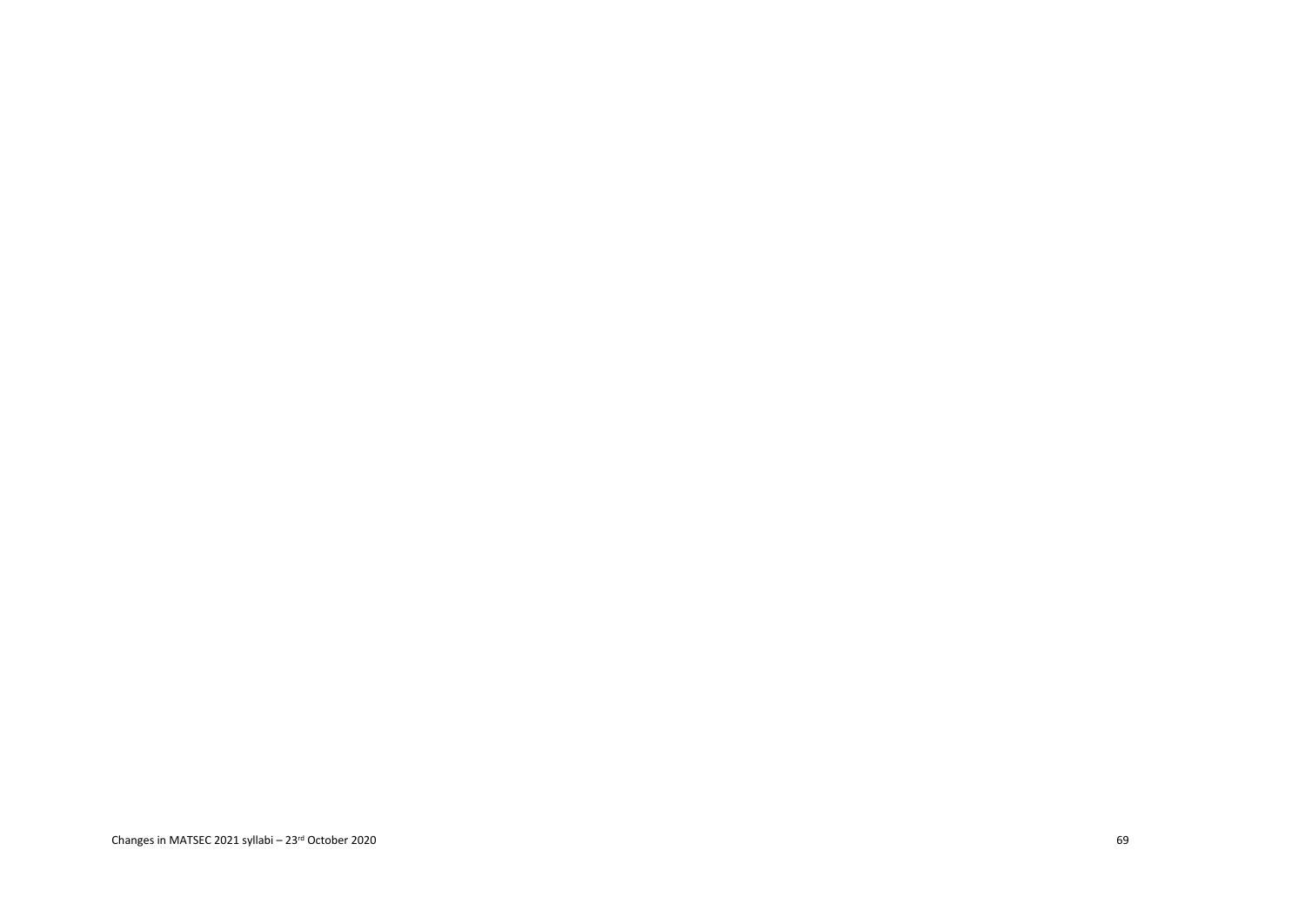|                     | 2023                                      |                                             |                                                                                                                      |                                                                           |  |
|---------------------|-------------------------------------------|---------------------------------------------|----------------------------------------------------------------------------------------------------------------------|---------------------------------------------------------------------------|--|
| <b>Subject Code</b> | <b>Subject</b>                            | <b>Changes in Subject Content</b>           | <b>Changes in Coursework</b>                                                                                         | <b>Changes in Exam Paper(s)</b>                                           |  |
| <b>SEC 35</b>       | <b>Agribusiness</b>                       | Content of Unit 1 A2 may not be<br>covered. | Unit 1 A2 will not be assessed in the<br>coursework but still included on the<br>front sheet and awarded full marks. | No changes will be implemented in the<br>Controlled assessment of Unit 1. |  |
| <b>SEC 36</b>       | <b>Health and Social</b><br>Care          | Content of Unit 1 A3 may not be<br>covered. | Unit 1 A3 will not be assessed in the<br>coursework but still included on the<br>front sheet and awarded full marks. | No changes will be implemented in the<br>Controlled assessment of Unit 1. |  |
| <b>SEC 37</b>       | <b>Engineering</b><br><b>Technology</b>   | Content of Unit 1 A3 may not be<br>covered. | Unit 1 A3 will not be assessed in the<br>coursework but still included on the<br>front sheet and awarded full marks. | No changes will be implemented in the<br>Controlled assessment of Unit 1. |  |
| <b>SEC 38</b>       | <b>Hospitality</b>                        | Content of Unit 1 A2 may not be<br>covered. | Unit 1 A2 will not be assessed in the<br>coursework but still included on the<br>front sheet and awarded full marks. | No changes will be implemented in the<br>Controlled assessment of Unit 1. |  |
| <b>SEC 39</b>       | <b>Information</b><br><b>Technology</b>   | Content of Unit 1 A2 may not be<br>covered. | Unit 1 A2 will not be assessed in the<br>coursework but still included on the<br>front sheet and awarded full marks. | No changes will be implemented in the<br>Controlled assessment of Unit 1. |  |
| <b>SEC 41</b>       | <b>Media Literacy</b><br><b>Education</b> | Content of Unit 1 A3 may not be<br>covered. | Unit 1 A3 will not be assessed in the<br>coursework but still included on the<br>front sheet and awarded full marks. | No changes will be implemented in the<br>Controlled assessment of Unit 1. |  |
| <b>SEC 42</b>       | <b>Retail</b>                             | Content of Unit 1 A2 may not be<br>covered. | Unit 1 A2 will not be assessed in the<br>coursework but still included on the<br>front sheet and awarded full marks. | No changes will be implemented in the<br>Controlled assessment of Unit 1. |  |
| <b>SEC 43</b>       | <b>Hairdressing and</b><br><b>Beauty</b>  | Content of Unit 1 A3 may not be<br>covered. | Unit 1 A3 will not be assessed in the<br>coursework but still included on the<br>front sheet and awarded full marks. | No changes will be implemented in the<br>Controlled assessment of Unit 1. |  |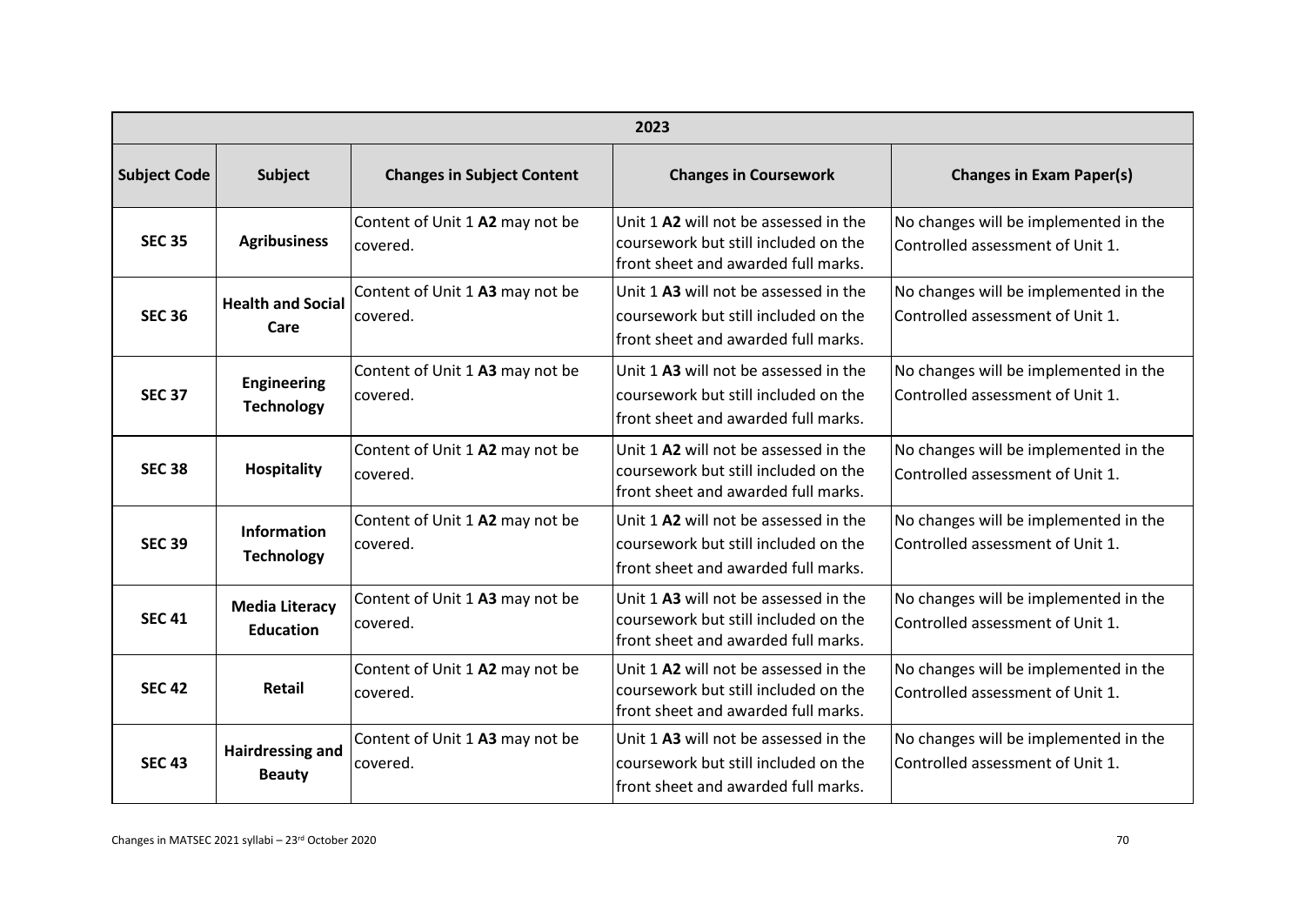| <b>SEC 44</b>  | <b>Fashion and</b><br><b>Textiles</b>   | Content of Unit 1 A2 may not be<br>covered.        | Unit 1 A2 will not be assessed in the<br>coursework but still included on the<br>front sheet and awarded full marks.                                                    | No changes will be implemented in the<br>Controlled assessment of Unit 1.                                                                                                                                                                                         |
|----------------|-----------------------------------------|----------------------------------------------------|-------------------------------------------------------------------------------------------------------------------------------------------------------------------------|-------------------------------------------------------------------------------------------------------------------------------------------------------------------------------------------------------------------------------------------------------------------|
| <b>SEAC 01</b> | Retail                                  | Content of Unit 1 A4 and A5 may<br>not be covered. | All criteria in Unit 1 (including those<br>highlighted for the Controlled<br>assessment), except for A4 and A5, wil<br>be assessed in Assignment 1 and<br>Assignment 2. | The Unit 1 Controlled assessment<br>(Assignment 3) will not be carried out.<br>Although A4 and A5 will not be assessed,<br>these criteria will be the only ones<br>included on the front sheet and awarded<br>full marks.                                         |
| <b>SEAC 02</b> | <b>Health and Social</b><br>Care        | Content of Unit 1 A3 and A4 may<br>not be covered. | All criteria in Unit 1 (including those<br>highlighted for the Controlled<br>assessment), except for A3 and A4, wil<br>be assessed in Assignment 1 and<br>Assignment 2. | The Unit 1 Controlled assessment<br>(Assignment 3) will not be carried out.<br>Although A3 and A4 will not be assessed,<br>these criteria will be the only ones<br>included on the front sheet and awarded<br>lfull marks.                                        |
| <b>SEAC 03</b> | <b>Engineering</b><br><b>Technology</b> | Content of Unit 1 A4 and A5 may<br>not be covered. | All criteria in Unit 1 (including those<br>highlighted for the Controlled<br>be assessed in Assignment 1 and<br>Assignment 2.                                           | The Unit 1 Controlled assessment<br>(Assignment 3) will not be carried out.<br>assessment), except for A4 and A5, will Although A4 and A5 will not be assessed,<br>these criteria will be the only ones<br>included on the front sheet and awarded<br>full marks. |
| <b>SEAC 04</b> | <b>Hospitality</b>                      | Content of Unit 1 A2 and A5 may<br>not be covered. | All criteria in Unit 1 (including those<br>highlighted for the Controlled<br>be assessed in Assignment 1 and<br>Assignment 2.                                           | The Unit 1 Controlled assessment<br>(Assignment 3) will not be carried out.<br>assessment), except for A2 and A5, will Although A2 and A5 will not be assessed,<br>these criteria will be the only ones<br>included on the front sheet and awarded<br>full marks. |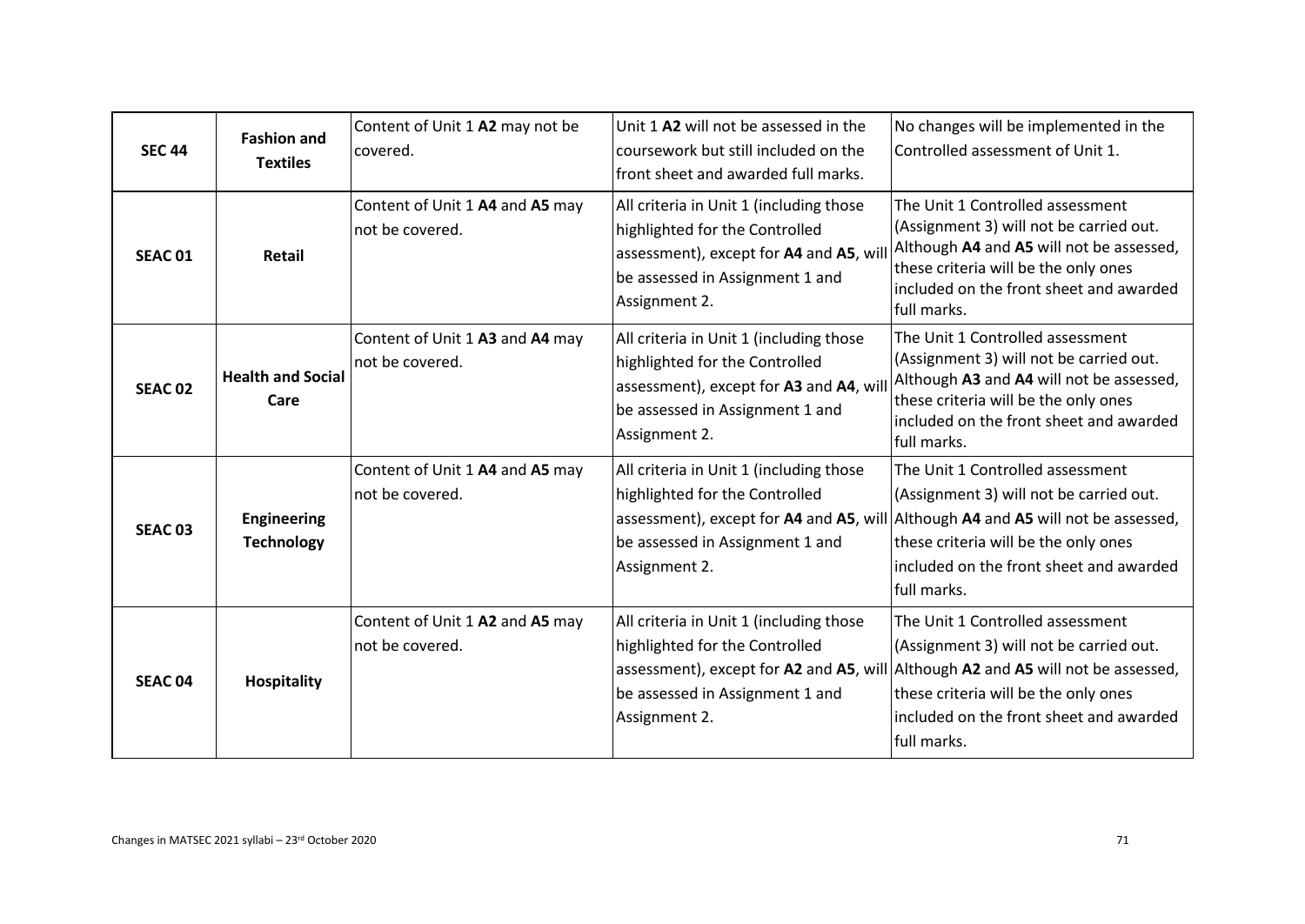| <b>SEAC 05</b> | <b>Information</b><br><b>Technology</b>   | Content of Unit 1 A1 and A3 may<br>not be covered. | All criteria in Unit 1 (including those<br>highlighted for the Controlled<br>be assessed in Assignment 1 and<br>Assignment 2.                                            | The Unit 1 Controlled assessment<br>(Assignment 3) will not be carried out.<br>assessment), except for A1 and A3, will Although A1 and A3 will not be assessed,<br>these criteria will be the only ones<br>included on the front sheet and awarded<br>full marks. |
|----------------|-------------------------------------------|----------------------------------------------------|--------------------------------------------------------------------------------------------------------------------------------------------------------------------------|-------------------------------------------------------------------------------------------------------------------------------------------------------------------------------------------------------------------------------------------------------------------|
| SEAC 06        | <b>Media Literacy</b><br><b>Education</b> | Content of Unit 1 A1 and A4 may<br>not be covered. | All criteria in Unit 1 (including those<br>highlighted for the Controlled<br>be assessed in Assignment 1 and<br>Assignment 2.                                            | The Unit 1 Controlled assessment<br>(Assignment 3) will not be carried out.<br>assessment), except for A1 and A4, will Although A1 and A4 will not be assessed,<br>these criteria will be the only ones<br>included on the front sheet and awarded<br>full marks. |
| <b>SEAC 07</b> | <b>Agribusiness</b>                       | Content of Unit 1 A1 and A2 may<br>not be covered. | All criteria in Unit 1 (including those<br>highlighted for the Controlled<br>assessment), except for A1 and A2, will<br>be assessed in Assignment 1 and<br>Assignment 2. | The Unit 1 Controlled assessment<br>(Assignment 3) will not be carried out.<br>Although A1 and A2 will not be assessed,<br>these criteria will be the only ones<br>included on the front sheet and awarded<br>full marks.                                         |
| <b>SEAC 08</b> | <b>Hairdressing and</b><br><b>Beauty</b>  | Content of Unit 1 A4 and A5 may<br>not be covered. | All criteria in Unit 1 (including those<br>highlighted for the Controlled<br>assessment), except for A4 and A5, wil<br>be assessed in Assignment 1 and<br>Assignment 2.  | The Unit 1 Controlled assessment<br>(Assignment 3) will not be carried out.<br>Although A4 and A5 will not be assessed,<br>these criteria will be the only ones<br>included on the front sheet and awarded<br>full marks.                                         |
| <b>SEAC 09</b> | <b>Fashion and</b><br><b>Textiles</b>     | Content of Unit 1 A3 and A5 may<br>not be covered. | All criteria in Unit 1 (including those<br>highlighted for the Controlled<br>assessment), except for A3 and A5, will<br>be assessed in Assignment 1 and<br>Assignment 2. | The Unit 1 Controlled assessment<br>(Assignment 3) will not be carried out.<br>Although A3 and A5 will not be assessed,<br>these criteria will be the only ones<br>included on the front sheet and awarded                                                        |